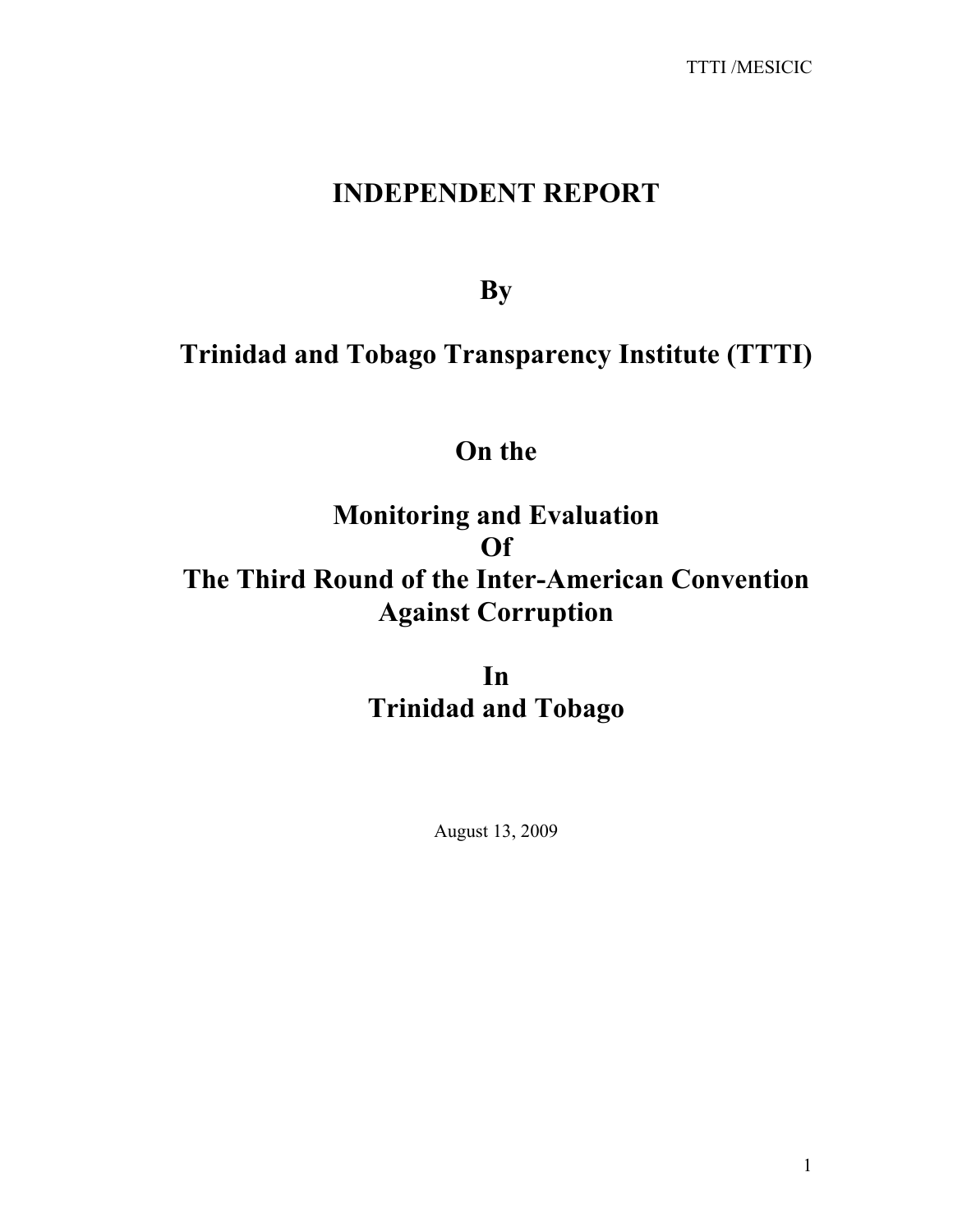# **ABBREVIATIONS**

| <b>AC</b>      | <b>Assessment Centre</b>                                              |
|----------------|-----------------------------------------------------------------------|
| <b>ACE</b>     | <b>Assessment Centre Exercise</b>                                     |
| <b>CPI</b>     | Corruption Perception Index                                           |
| <b>CTB</b>     | <b>Central Tenders Board</b>                                          |
| <b>DPA</b>     | Director of Personnel Administration                                  |
| <b>IACaC</b>   | Inter-American Convention against<br>Corruption                       |
| <b>NAR</b>     | National Alliance for Reconstruction                                  |
| <b>PSC</b>     | <b>Public Service Commission</b>                                      |
| <b>PNM</b>     | Peoples National Movement                                             |
| <b>THA</b>     | Tobago House of Assembly                                              |
| <b>TTTI/TI</b> | Trinidad and Tobago Transparency Institute/<br>Transparency Institute |
| <b>UNC</b>     | <b>United National Congress</b>                                       |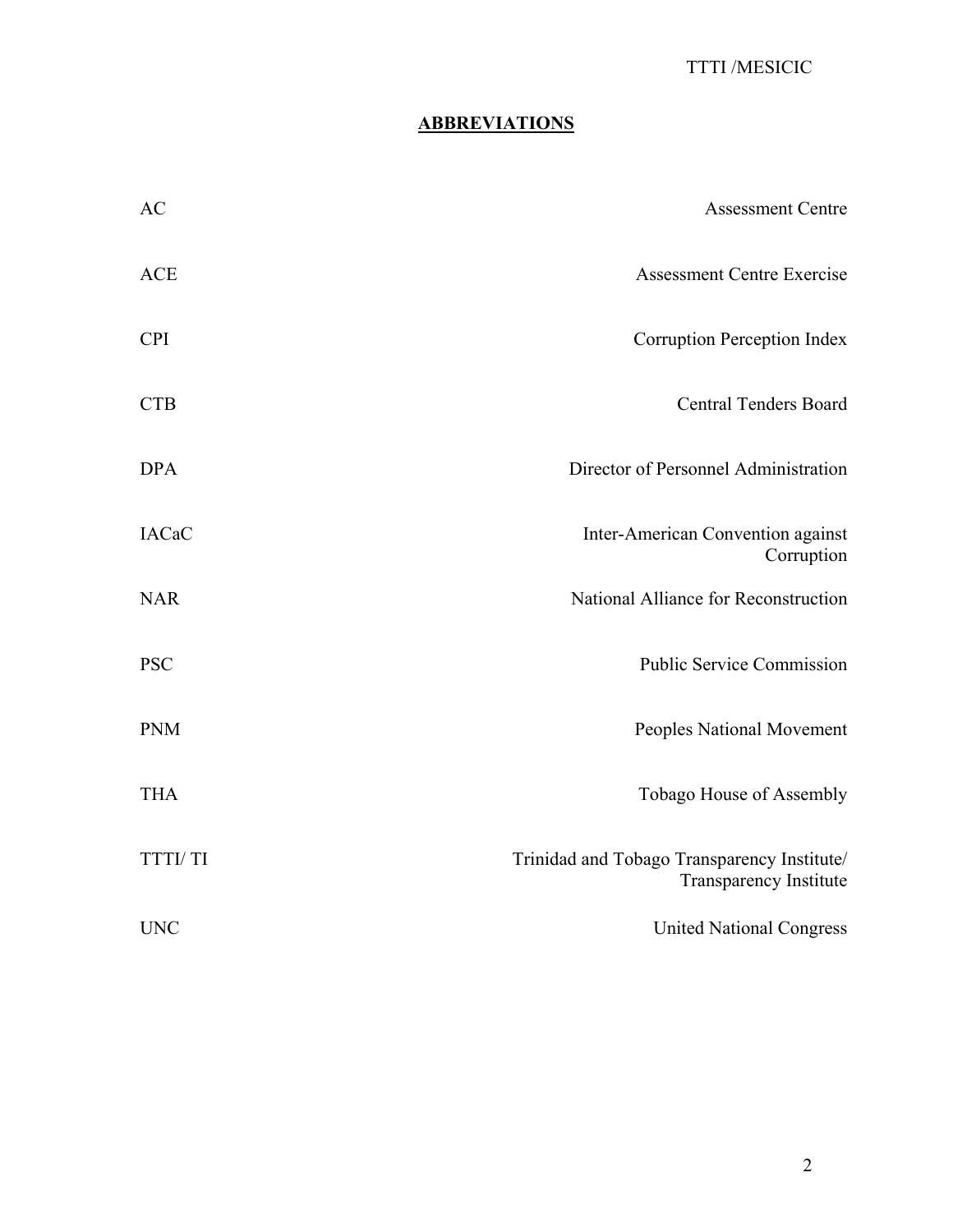## **Acknowledgements**

Trinidad and Tobago Transparency Institute (TTTI) would like to thank Mr. Norton Jack, Senior Legal Advisor to the Attorney General of Trinidad and Tobago for his guidance and explanation of the various aspects of the Inter-American Convention against Corruption (IACaC). We would also like to thank Ms. Gloria Joseph, Director of Personnel Administration of the Public Service Commission, Ms. Jennifer Jones and Ms. Indranni Rampersaud, Director and Deputy Director of Contracts for the Central Tenders Board (CTB), Ms. Nataki Atiba-Dilcha, Procedural Clerk of Trinidad and Tobago Parliament for allowing me to interview them on the status of the IACaC. In addition, thanks to Mr. Gerard Commissiong, Executive Assistant to Council, Joint Consultative Council for the Construction Industry for directions to reports pertinent to the Government's position on the Reform of the Public Sector Procurement Regime.

Finally, and by no means least, TTTI acknowledges the research assistance provided by Mr. Josh Drayton in the compilation of this report.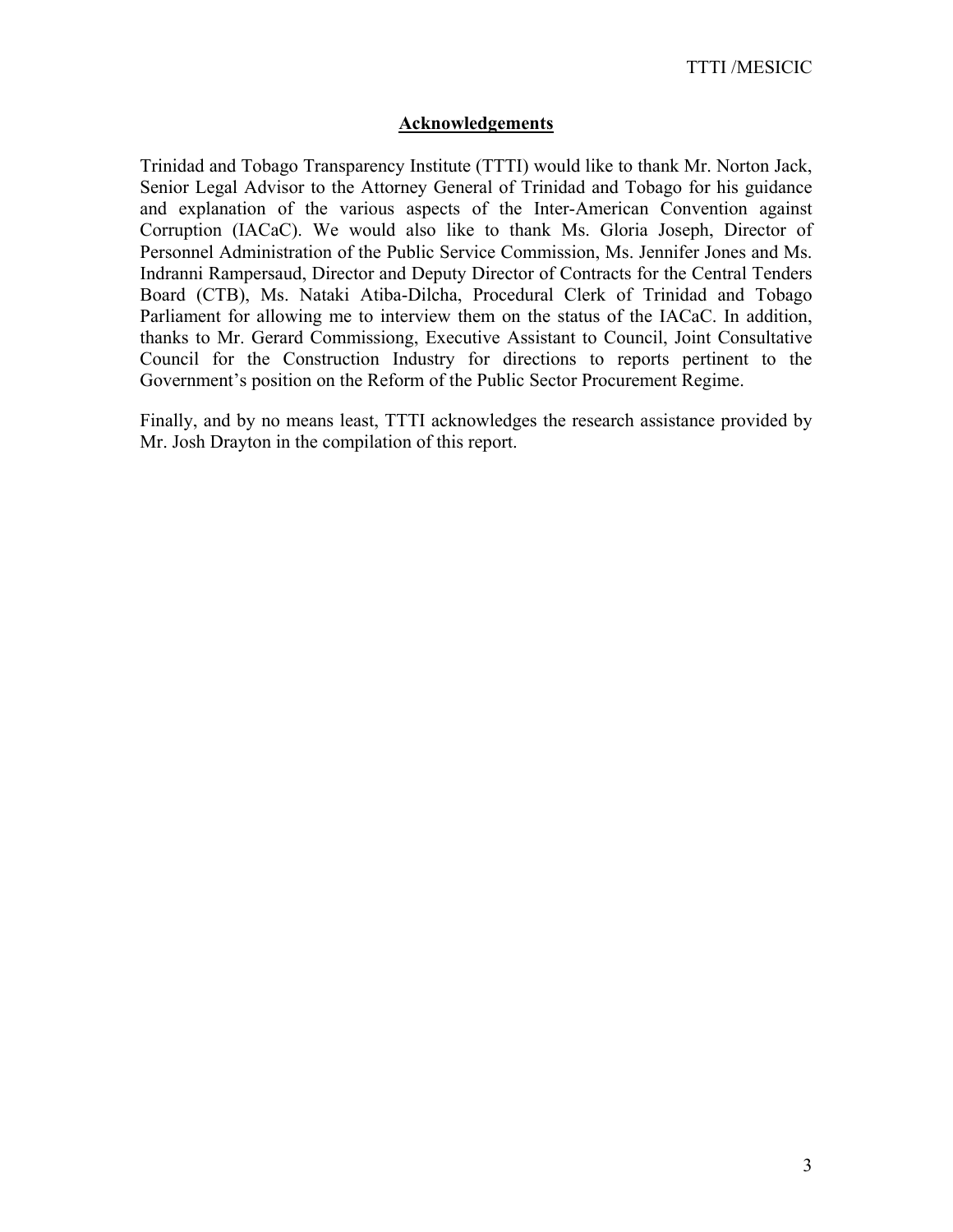# **Table of Contents**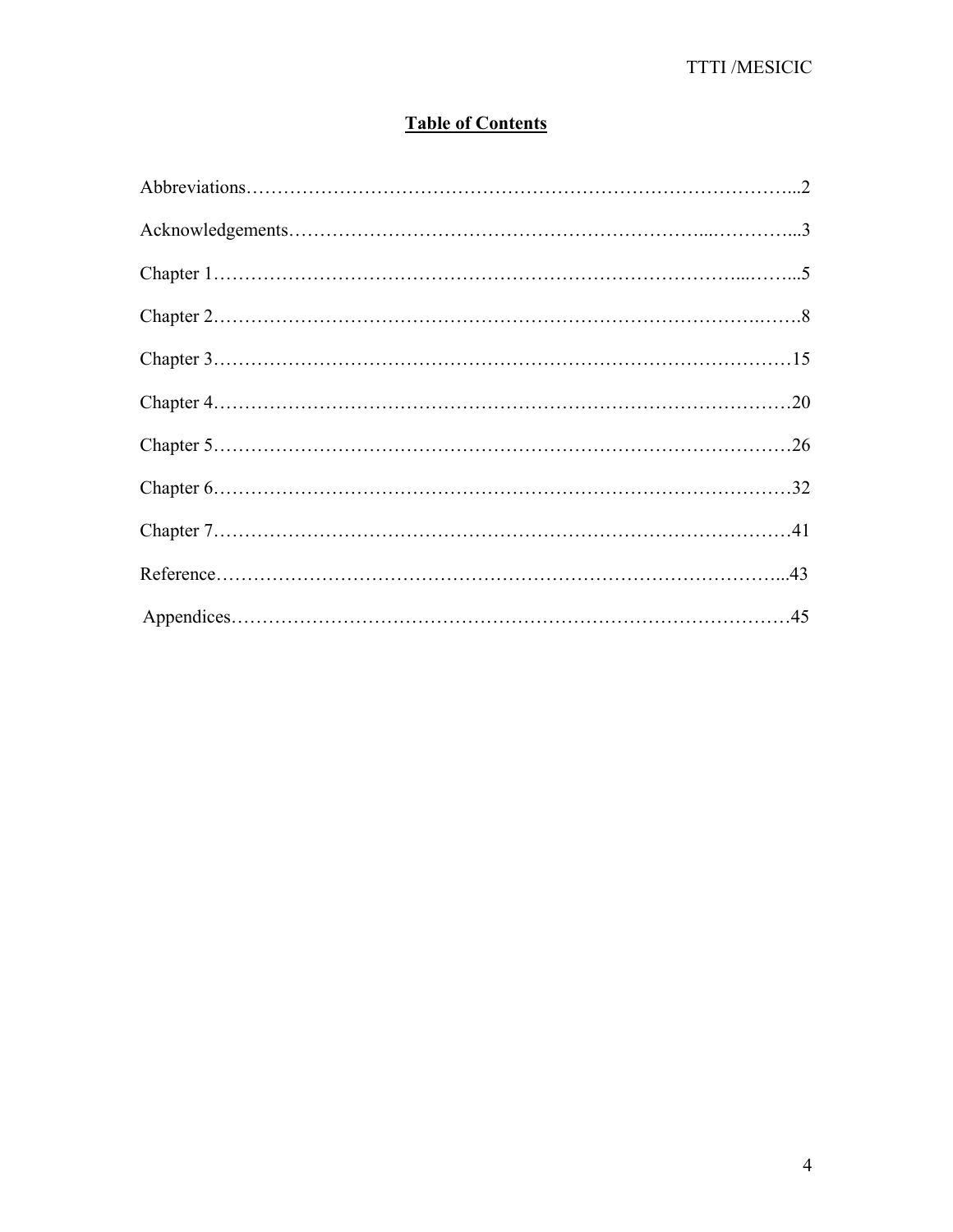## **CHAPTER ONE**

## **Introduction**

1.1. Consistent with the signing of the Inter- American Convention against Corruption (IACaC) in 1996, the Monitoring and Evaluative Mechanism (MESICIC) has been charged with the responsibility of reviewing the implementation process of the Convention. Within such a framework, Independent Reports, compiled by civil society organizations, are utilized in conducting this review. To this end, Trinidad and Tobago Transparency Institute (TTTI), the local chapter of Transparency International has undertaken the responsibility of compiling this Independent report to assist in the development of a Monitoring and Evaluation Report for Trinidad and Tobago on it implementation of the IACaC.

## **1.1a General**

Trinidad and Tobago is a twin island Republic. Trinidad is located at latitude 10 1/2°N, longitude 61  $1/2^{\circ}$  W and Tobago Latitude 11<sup>o</sup>N, Longitude 60<sup>o</sup>W. Trinidad and Tobago is the most southerly of the archipelago of the chain of Caribbean Islands. Both Islands have a combined population of approximately 1.3million people.

In the 2007 Annual Report of the Central Bank, Trinidad and Tobago was recorded to have received the most growth from the Petro-chemical sector, the value being 12.2 per cent in real GDP<sup>1</sup>. That sector remains the primary revenue earner for the island of Trinidad and for the country as a whole. The island of Tobago earns the majority of its revenue from the tourism sector.

The political landscape of Trinidad and Tobago remains stable. Since the country gained its independence in 1962 there have been several regime changes, all in accordance with democratic principles, cognizant that a dominant two party system operates. In emphasizing the stable nature of the polity, it may be instructive to note that in 2001, even in the context of a tied election where both political parties had won 18 seats each, the government changed when the President removed the incumbent United National Congress (UNC) administration and installed a government comprised of the members of the other political party, namely the Peoples National Movement (PNM). Since such a regime change was done within the context of the Constitution, there was no upheaval in the society. Be that as it may, based on the tied election results, the Parliament was unable to be convened. Consequently, another election was held in 2002 where the Peoples National Movement (PNM) secured a victory and again took the government. The party returned to the polls in 2007 and again won and so retains the government.

Party politics in Trinidad and Tobago is fueled by ethnic loyalties. It may be noted that eighty percent of Trinidad and Tobago's populace is shared near equally between two main races, namely, the Indo-Trinidadian and the Afro-Trinidadian. These two races

 1 Annual Report 2007, Central Bank of Trinidad and Tobago, 2007, p.V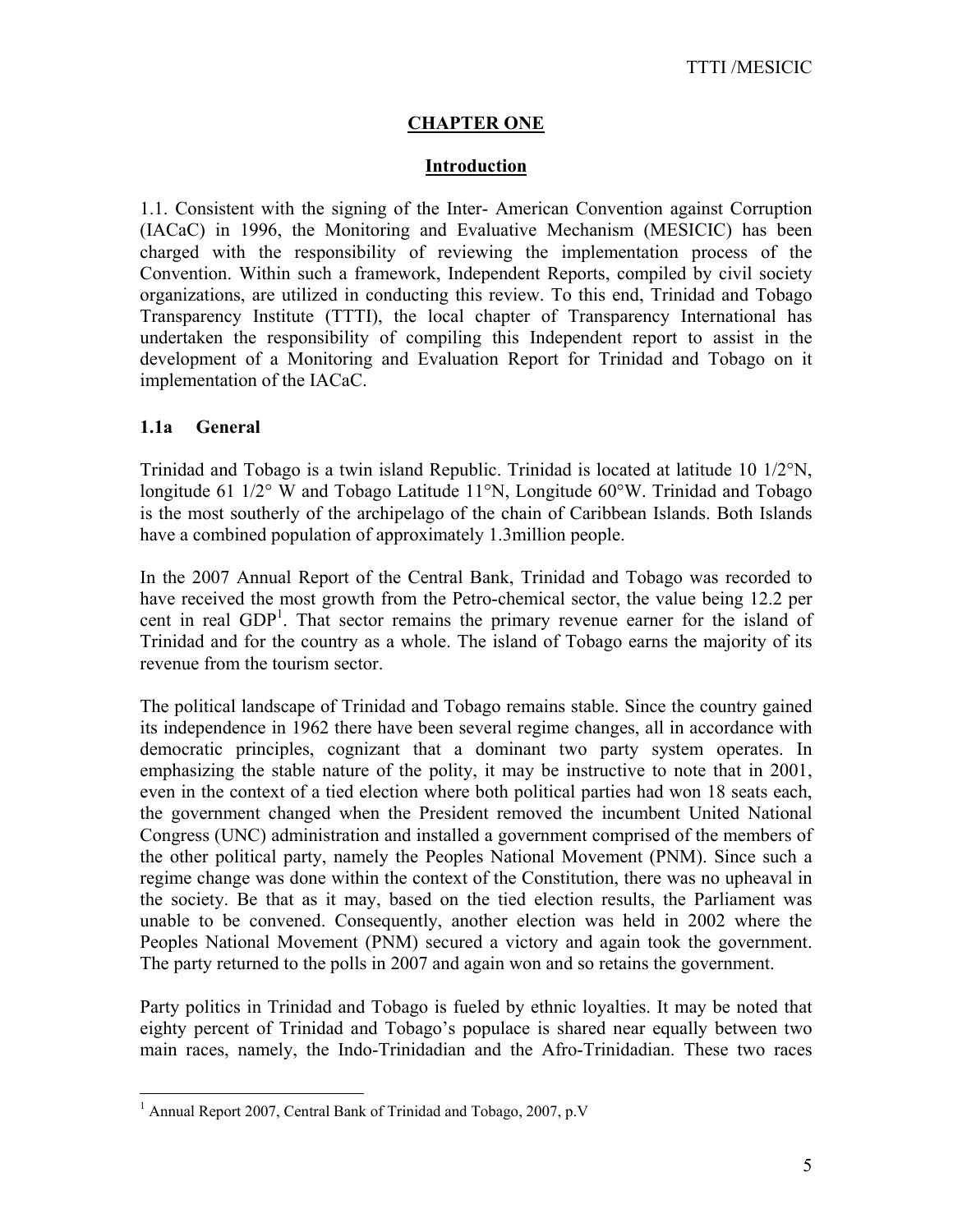account for the support of the two main political parties, UNC and the PNM. Beyond the politics however, it must be emphasized that members of both races live harmoniously together and engage in all economic and social activities without serious division.

In 2005, corruption was Trinidad and Tobago ranked at 3.8. Concern was raised by the TTTI, in release titled. "Trinidad and Tobago again seen to be more corrupt: what can we do about it?" since TTTI noted that the Island has been constantly down graded in the Corruption Perception Index (CPI), whereas in 1995 it ranked 5.3, whilst in 2004 and 2005 the rankings were 4.2 and 3.8 respectively. The 2008, Trinidad and Tobago ranked as the  $4<sup>th</sup>$  most corrupt in the Caribbean Region at 3.6 on the CPI.

# **1.2 Trinidad and Tobago Transparency Institute**

Transparency International is an international organization that seeks to decrease as well as educate on the impact of corruption on the delivery of public goods and services. In keeping with the goals to minimize corruption globally, Transparency International defines corruption as *the abuse of entrusted power for private gain2 .* This definition seeks to encompass both private and governmental organizations and therefore serves as an initial barometer to judge the extent or practice of corruption.

Transparency International has established a number of chapters throughout the world. In keeping with its global partnership in treating with corruption one such chapter was established in Trinidad and Tobago in 1998. Its mission is *to work towards a country and region that are free of corruption*<sup>3</sup>. Therefore it is well within the responsibility of the Trinidad and Tobago chapter of Transparency International to undertake as well as spearhead the Civil Society Review of the Third Round of the MESICIC on the Inter-American Convention against Corruption.

Unlike the last two rounds, where TTTI was able comment briefly on particular issues rising out of the questionnaire, it was recognized that a more comprehensive report be done to cover the maximum questions as well as recommendations from the Third Round.

# **1.3 Objectives**

Based on the sections, questions posed in the Questionnaire as well as the constraint of time, a number of questions and recommendations were omitted. Therefore, the objectives of report are to:

- To investigate Section I Chapters 1, 4, and 6 of the Questionnaire
- To investigate the extent to which Recommendations 1 and 2 of the First Round of MESICIC were carried out.

 $\frac{12}{100}$  Taken from http://www.transparency.org/about\_us  $\frac{3}{100}$  Token from http://www.transparency.org/about\_us

<sup>&</sup>lt;sup>3</sup> Taken from http://www.transparency.org.tt/about.htm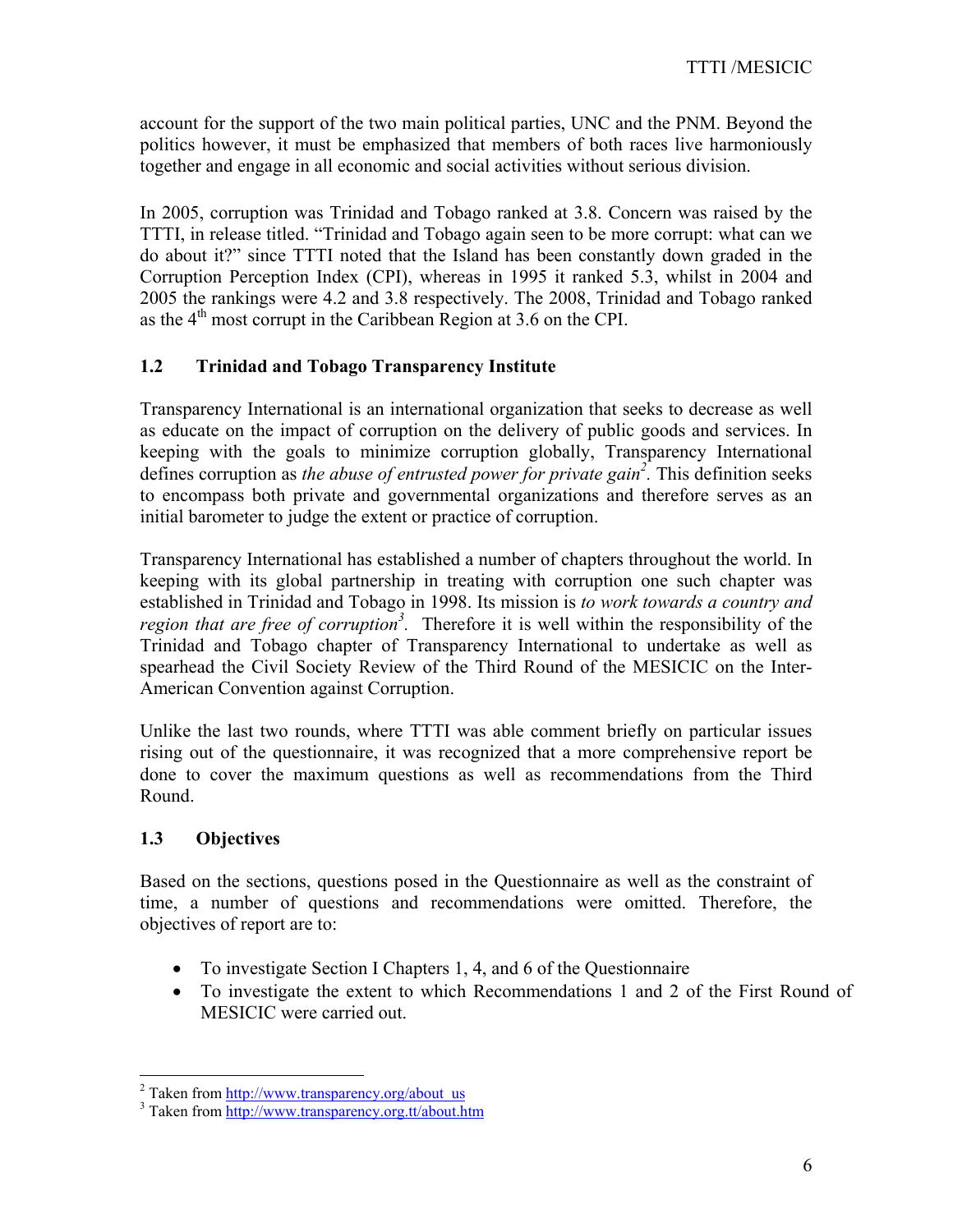- To investigate the extent to which the Recommendations 1.1 and 1.2 of the Second Round of MESICIC were carried out.
- To give recommendations based on the research, thereby enhancing the monitoring and evaluation process of MESICIC.

## **1.4a Contents of the Report**

This report contains seven chapters. The first chapter seeks to set the backdrop for the report, where the economic and political landscape of Trinidad and Tobago is summarized. It goes further to assess the level of corruption as set out in the international indicator, the Corruption Perception Index (CPI). The responsibility of TTTI as a civil society organization and the mandate to conduct the research on the independent report is also highlighted. In addition, the objective of the report is pointed out since it does not treat with all of the questions and recommendations of the Questionnaire and the previous Rounds respectively.

Chapter two treats with the issue of Denial of favorable tax treatment to person(s) who violated anti-corruption legislation. In this section, one of the major concerns highlighted is the high level of discretionary power that is given to the Minister of the Ministry from which some type of favorable tax treatment is being given. Chapter three focuses on Illicit Enrichment and to what extent measure or law have been put in place and what are the results of them in curbing such practices. Although, the concept of illicit enrichment does not currently exist in any law of Trinidad and Tobago, it was proposed in the Prevention of Corruption Bill 2001. That Bill however lapsed and hence all references to illicit enrichment is treated within the Integrity in Public Life Act 2000.

Chapter four deal specifically with the Extradition of Person for such acts of corruption as pointed out in Articles VI, VIII, IX, and XI of the Convention. This is the one area wherein there has been substantial movement Trinidad and Tobago. Herein the Government has sought to update the treaties as well as mechanisms to treat with the issue of extradition.

Chapter five seeks to give an update to the implementation of the recommendations from the First Round of MESICIC. With reference to the First Round, two recommendations are discussed; namely, *consider strengthening the implementation of law and regulatory systems related to conflicts of interest* and *considering strengthening systems for the disclosure of income, assets and liabilities*. Chapter six gives an update to the implementation of the recommendations from the Second Round of MESICIC. In the Second Round the two recommendations discussed are, *establish, maintain and strengthen the systems of government hiring of public servants, when applicable, that assure the openness, equity and efficiency of such systems*, and *strengthen systems for the procurement of goods and services by the government*. One of the more contentious issues within this chapter is that of public procurement. Within the recent past, at least two Ministers, representing the Government, have stated that the proposed Reform of the Public Sector Procurement as was published in a White Paper in 2005 was no longer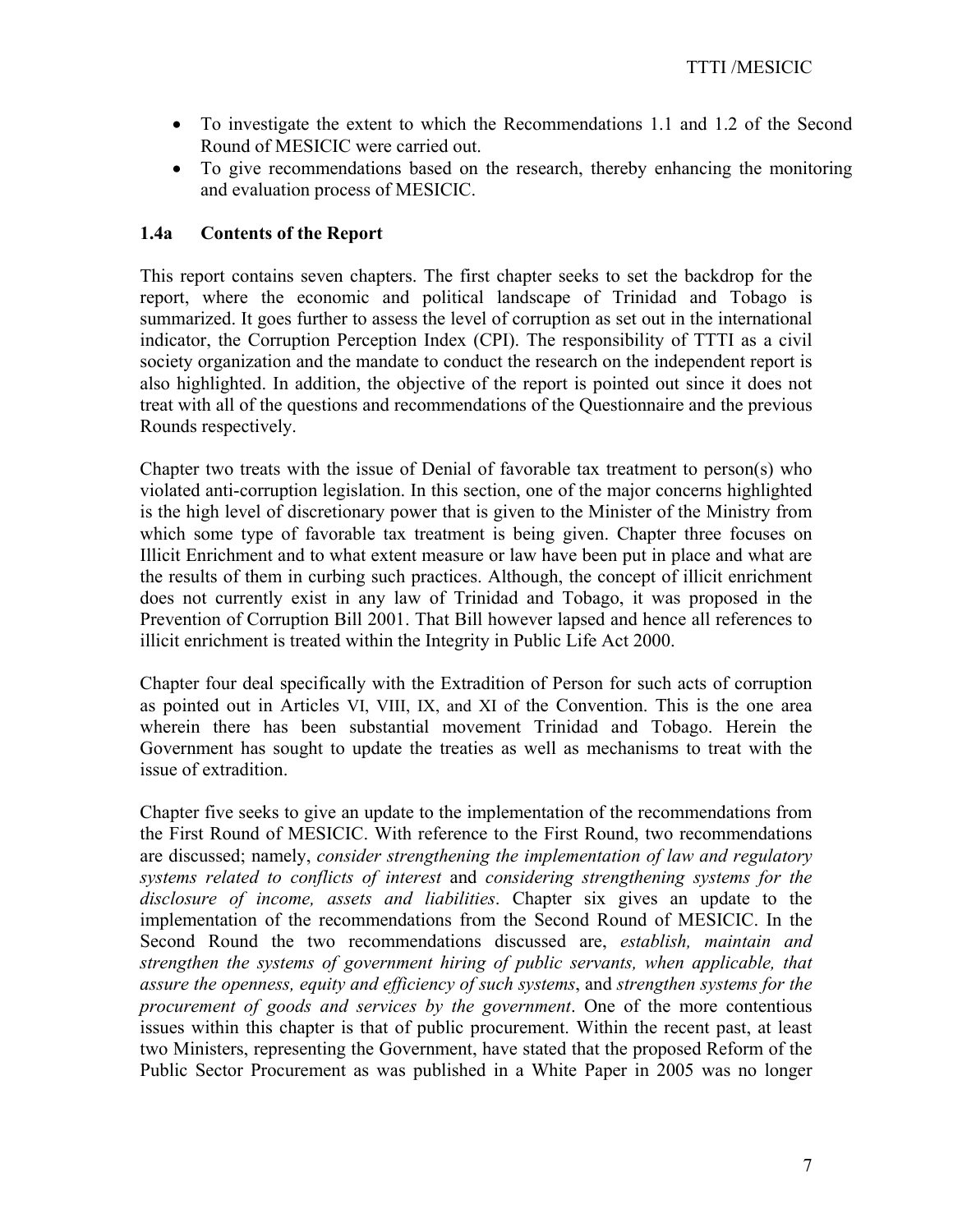representative of the Government's position. Chapter seven concludes the report and gives general overview of the major issues in the report.

## **1.4b A Note on Formatting.**

In an attempt to respond to specific questions and recommendations as were posed in the draft questionnaire, the questions and/or recommendations are restated within the body of this report. For the sake of clarity however, all such restated questions are placed in italics, whilst the responses are in plain text.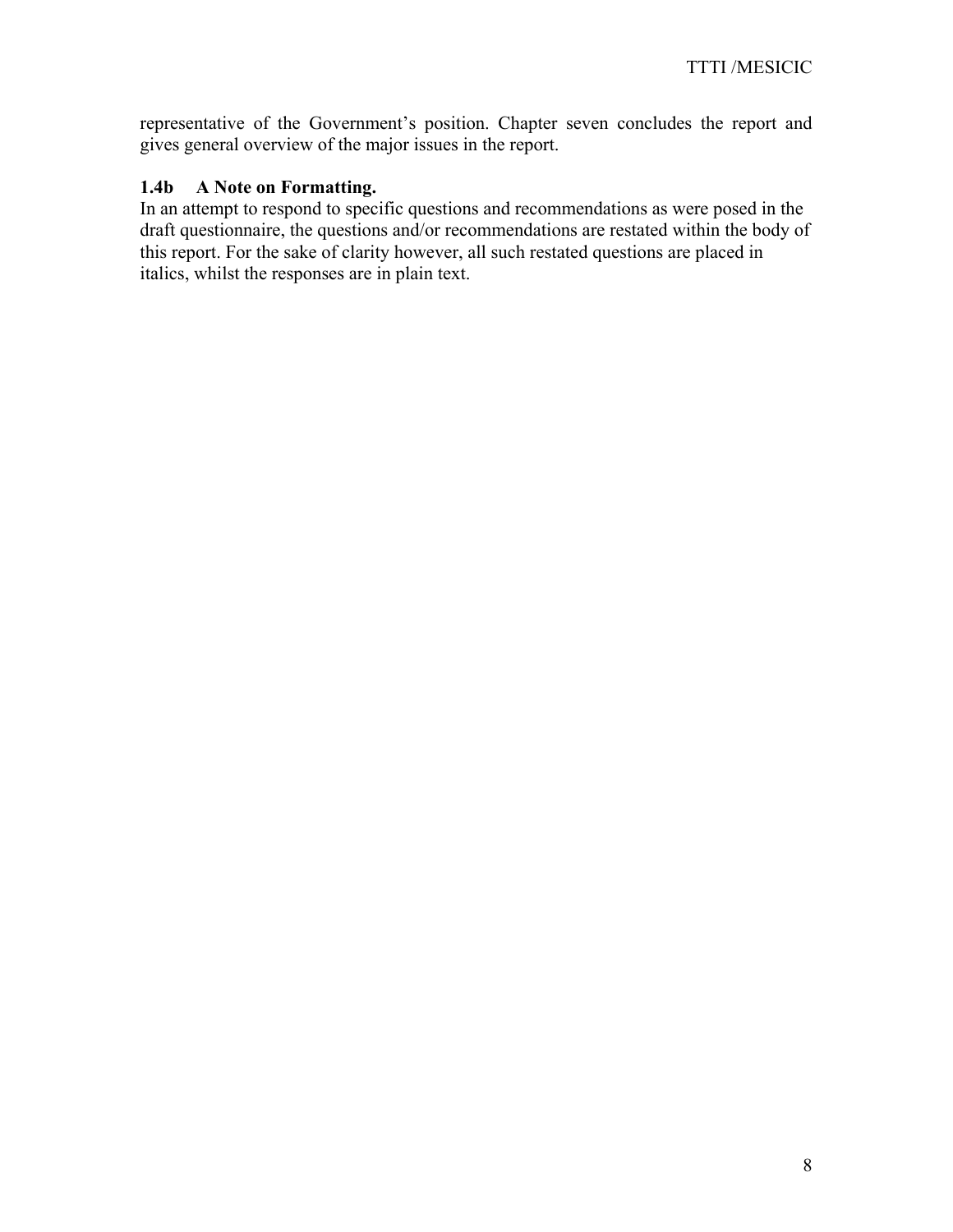#### **CHAPTER TWO**

#### **DENIAL OR ELIMINATION OF FAVOURABLE TAX TREATMENT FOR EXPENDITURES OR PAYMENTS MADE IN VIOLATION OF THE ANTI-CORRUPTION LAWS (ARTICLE III (7) OF THE CONVENTION)**

**2.1Question** *a)Are there laws in your country that expressly deny or eliminate favorable tax treatment for any individual or corporation for expenditures or payments made in violation of the anticorruption laws?* 

#### **Response:**

There are no laws which expressly deny or eliminate favorable tax treatment for any individual or corporation for expenditures or payments made in violation of the anticorruption laws. However, its is note worthy to recognize that such offences as stated in Sections 3, 4 and 5 of the Prevention of Corruption Act 1987, seeks remedy only through fines and terms of imprisonment rather than denial and / or removal of favorable tax treatment:

> **6.** (1) A person who commits an offence under section 3, 4 or 5, notwithstanding section 100(5) of the Summary Courts Act, is liable, whether upon summary conviction or upon conviction on indictment, to a fine of five hundred thousand dollars and to imprisonment for ten years and, in addition, shall be ordered to pay to such public body and in such manner as the Court directs, the amount or value of any gift, loan, fee, or reward received by him. Such person shall also be adjudged forever incapable of being elected or appointed as a member of a public body or of holding any other public office and shall forfeit any such office held by him at the time of his conviction.

> (2) In the event of a second conviction for a like offence such person shall, in addition to the foregoing penalties, notwithstanding section 15 of the Representation of the People Act, be adjudged to be incapable for seven years of being registered as an elector, or voting at any election of members of any public body.

> (3) If such person is an officer or servant in the employ of any public body, upon such conviction, he shall at the discretion of the Court be liable to forfeit his right to claim to any compensation or pension to which he would otherwise have been entitled.

**2.1Question** *b)If no such laws exist, are there rules and/or other measures that prevent favorable tax treatment for any individual or corporation for expenditures or payments made in violation of the anticorruption laws?*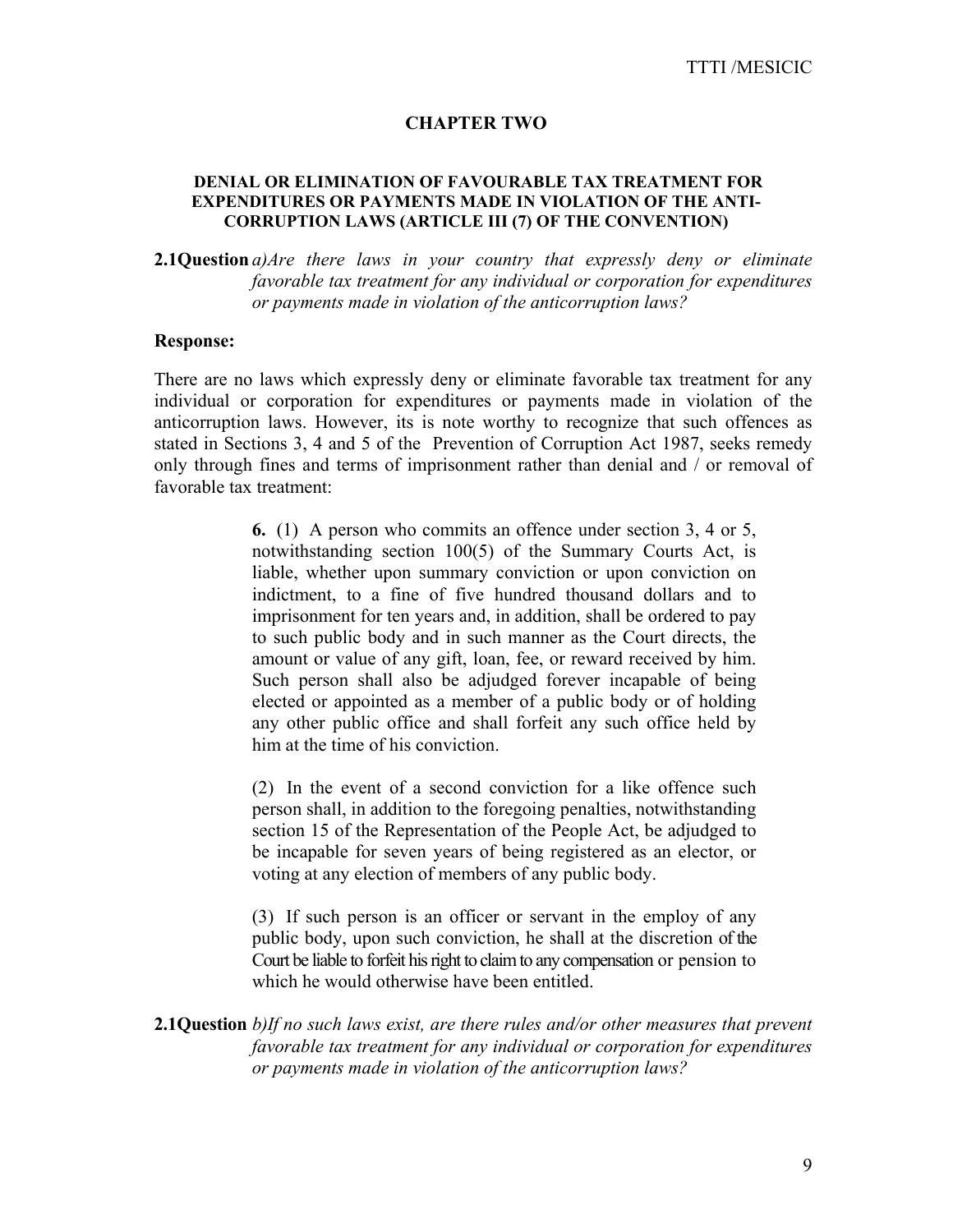#### **Response:**

In relation to this issue the Prevention of Corruption Act 1987, distinguishes and defines the nature of offences as follows:

> **3.** (1) Every person who, by himself or by or in conjunction with any other person, corruptly solicits or receives, or agrees to receive, for himself or for any other person, any gift, loan, fee, reward, or advantage whatsoever, as an inducement to, or reward for, or otherwise on account of, an agent doing or forbearing to do anything in respect of any matter or transaction whatsoever, actual or proposed, in which the State or a public body is concerned, is guilty of an offence.

> (2) Every person who, by himself or by or in conjunction with any other person, corruptly gives, promises or offers any gift, loan, fee, reward, or advantage whatsoever, to any person, whether for the benefit of that person or of another person, as an inducement to, or reward for, or otherwise on account of, an agent doing or forbearing to do anything in respect of any matter or transaction whatsoever, actual or proposed, in which the State or a public body is concerned, is guilty of an offence.

 **4.** Any person who—

*(a)* being an agent, corruptly accepts or obtains, or agrees to accept or attempts to obtain, from any person, for himself or for any other person, any gift or consideration as an inducement or reward for doing or forbearing to do, or for having after the commencement of this Act done or forborne to do, any act in relation to his principal's affairs or business, or for showing or forbearing to show favor or disfavor to any person in relation to his principal's affairs or business;

*(b)* corruptly gives or agrees to give or offers any gift or consideration to any agent as an inducement or reward for doing or forbearing to do, or for having after the commencement of this Act done or forborne to do, any act in relation to his principal's affairs or business, or for showing or forbearing to show favor or disfavor to any person in relation to his principal's affairs or business; or

*(c)* knowingly gives to an agent, or being an agent knowingly uses, with intent to deceive his principal, any receipt, account, or other document, in respect of which the principal is interested, and which contains any statement which is false or erroneous or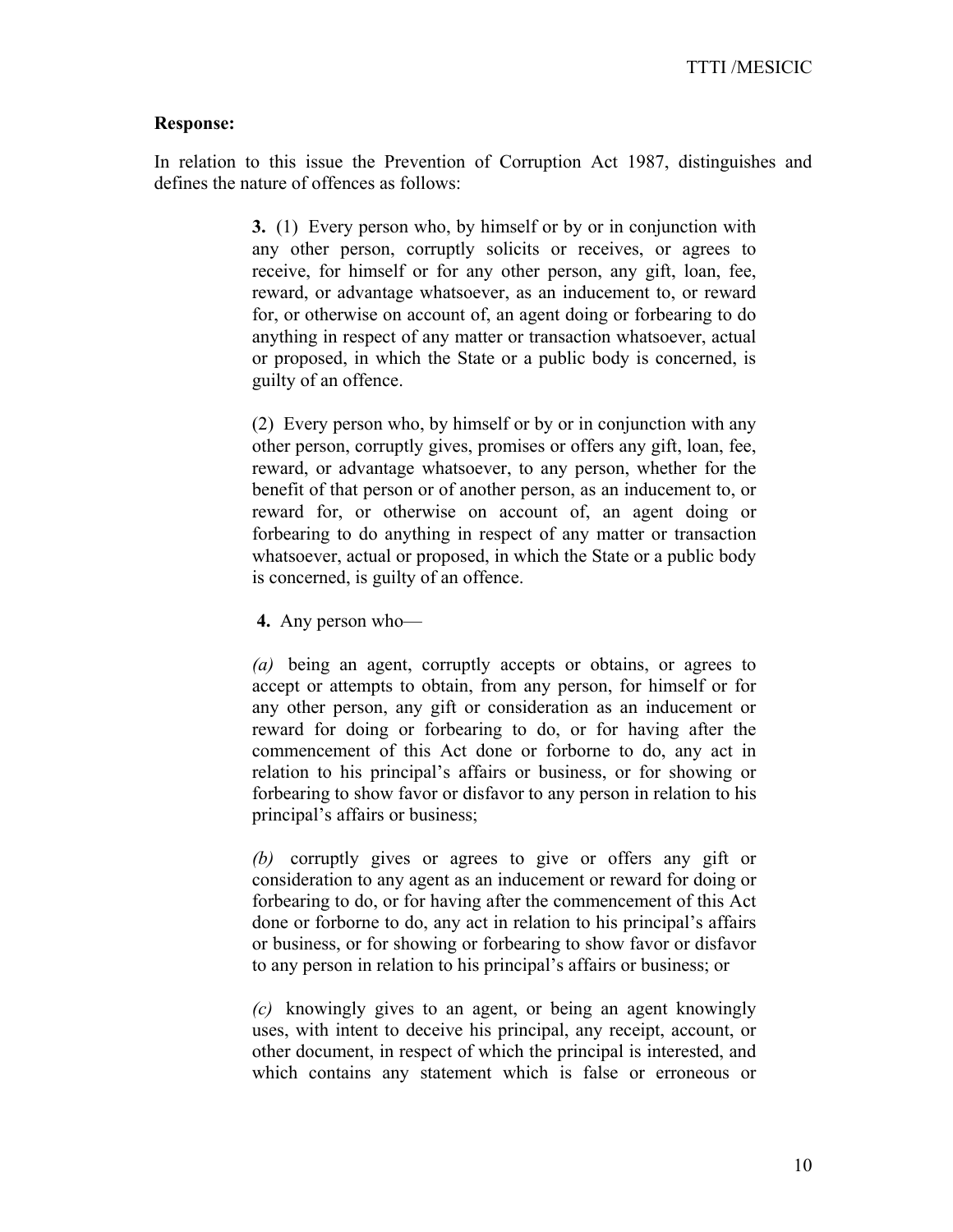defective in any material particular, and which to his knowledge is intended to mislead the principal,

is guilty of an offence.

 **5.** (1) Any person who being an agent—

*(a)* corruptly uses official information for the purpose of obtaining any gift, loan, fee, reward or advantage whatsoever for himself or any other person; or

*(b)* corruptly communicates official information to any other person with a view of enabling any person to obtain any gift, loan, fee, reward or advantage whatsoever,

is guilty of an offence.

(2) For the purposes of this section "official information" means any fact or document which comes to a person's knowledge or into his possession by virtue of his position as a person serving under the State or being a member of a public body or holding any other public office.

As such consistent with what is stated above, any transaction that was sought other than the natural and transparent course of the process in accessing particular services and or treatment is deemed to be corruption. Recognizing such, the measure of remedy is as pointed out in response "a" of the chapter. However, other remedies could be sought whether through criminal proceedings or investigation under the Integrity in Public Life Act. What must be noted however, that any denial and / or removal of favorable tax treatment to individuals and companies alike is set out in the various Tax laws. Such examples include:

1. As stated in the Provisional Collection of Taxes Act 1963 –

An Order under section 3 imposing or varying any tax may contain such conditions affecting the tax as are appropriate for the purpose of the imposition and collection of the tax as so imposed or varied<sup>4</sup>.

Subject to Section 5 above, section 6 states:

Nothing in this Act shall be construed as affecting the powers of the House of Representatives or the President under any written law to impose or vary any tax<sup>5</sup>.

 4 Provisional Collection of Taxes Act 1963, Section 5

<sup>&</sup>lt;sup>5</sup> Ibid., Section 6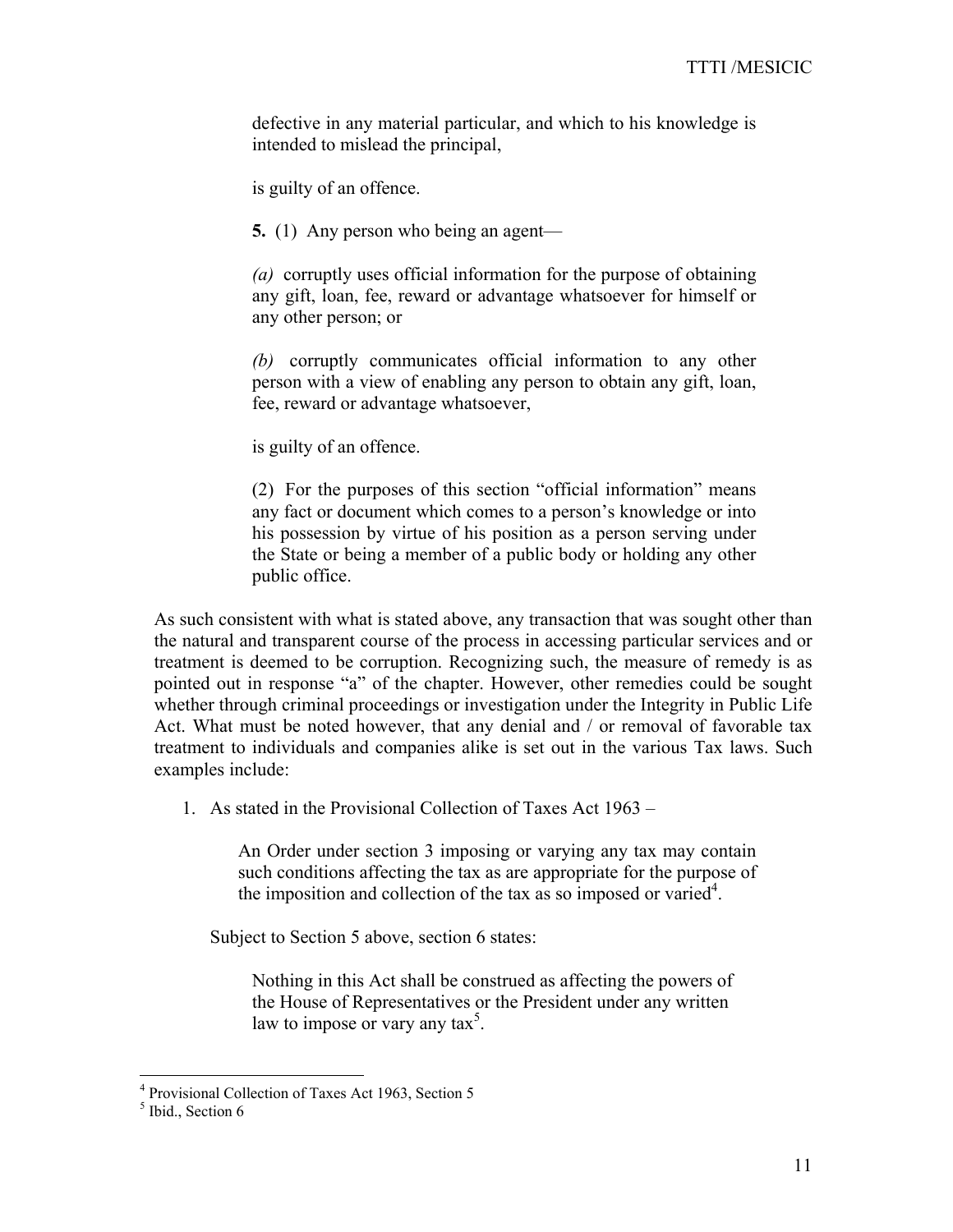2. Throughout the Income Tax Act 1938 and its Amendments, reference is constantly being made to "the minister". In such cases the definition of the "Minister" varies according to the exemption as well as area of exemption. For example, in the area of receiving a tax exemptions in Housing-

> If the Minister is of opinion that the applicant qualifies for exemption under the provisions of the said section, he shall issue a certificate in the form set out as Form  $3$  in the Schedule<sup>6</sup>.

Therefore, the discretion of the Minister of the Ministry from which the exemption is being sought, makes the final decision.

3. Additionally, in the Fiscal Incentives Act 1979 and its Amendments, where most companies and businesses are awarded tax holidays and tax breaks, recognizes the sole discretionary power of President of the Republic of Trinidad and Tobago and the Minister:

> The exercise of the powers vested in the President and in the Minister under this Act shall be in their absolute discretion<sup>7</sup>.

- **2.1Question** *c)If your answer to question a) or b) was in the affirmative, please specify what the respective laws or rules and/or other measures are, briefly describe them, and list and attach a copy of the related provisions and documents, referring in particular to the following aspects:* 
	- *i. Violations of the anticorruption laws, such as payment of bribes, against which said laws or rules and/or other measures have been adopted.*
	- *ii. Mechanisms to enforce the respective laws or rules and/or other measures, such as criminal, financial, or other sanctions for anyone who "disguises" the payment of bribes or commits any other violation of the anticorruption laws in order to obtain favorable tax treatment; and organs or agencies responsible for prevention and/or investigation of such offences and for imposing the appropriate punishment.*

#### **Response:**

i. The Prevention Against Corruption Act of 1987, express the instances where violations of the Act can exist. Section 3(1) of the act relates to the act of soliciting:

 6 Housing (Income Tax Exemption) Regulations, Section 2(2)

<sup>7</sup> Fiscal Incentives Act 1979, Section 31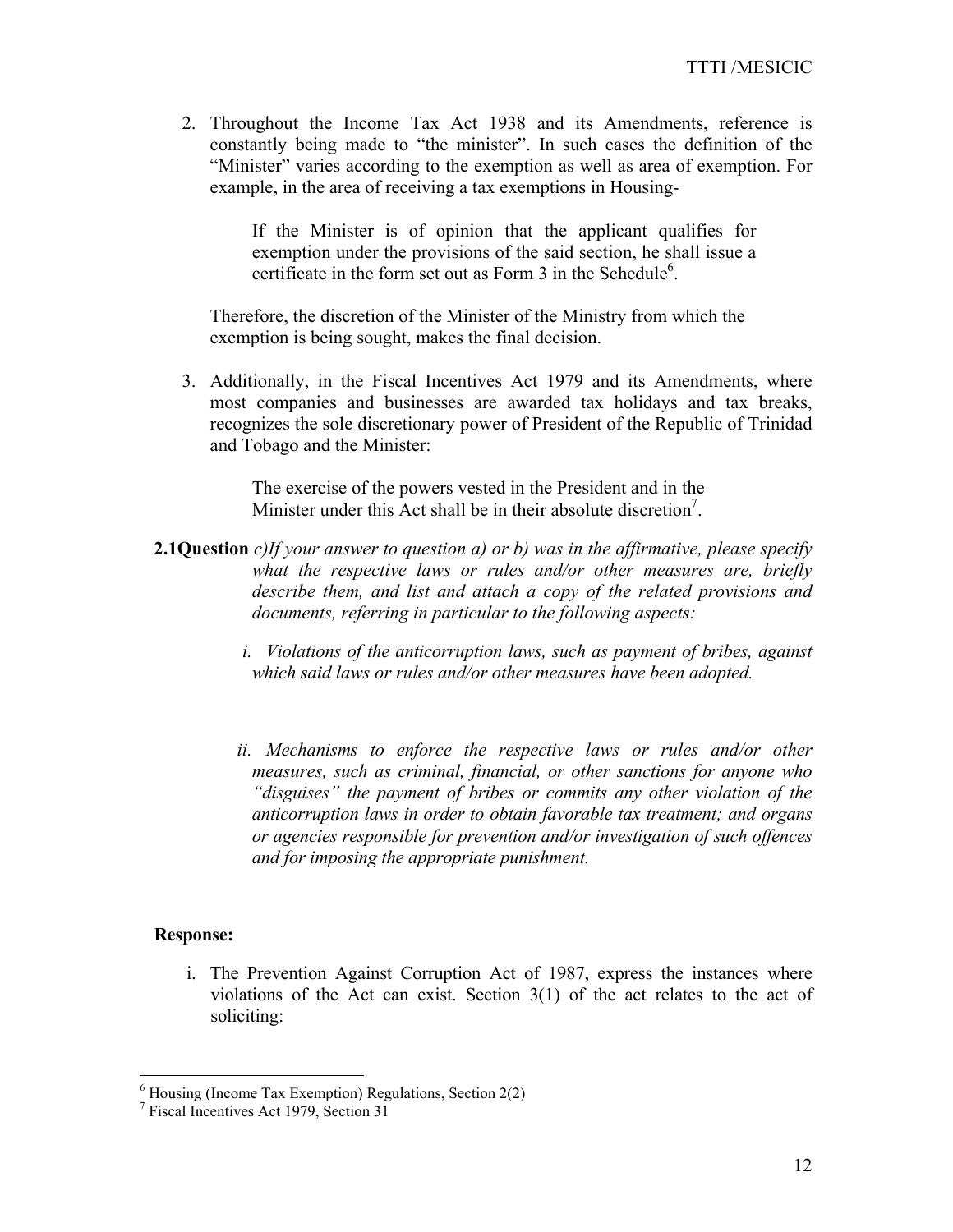Every person who, by himself or by or in conjunction with any other person, corruptly solicits or receives, or agrees to receive, for himself or for any other person, any gift, loan, fee, reward, or advantage whatsoever, as an inducement to, or reward for, or otherwise on account of, an agent doing or forbearing to do anything in respect of any matter or transaction whatsoever, actual or proposed, in which the State or a public body is concerned, is guilty of an offence.

Whereas Section 3(2) treats with the issue of promising:

Every person who, by himself or by or in conjunction with any other person, corruptly gives, promises or offers any gift, loan, fee, reward, or advantage whatsoever, to any person, whether for the benefit of that person or of another person, as an inducement to, or reward for, or otherwise on account of, an agent doing or forbearing to do anything in respect of any matter or transaction whatsoever, actual or proposed, in which the State or a public body is concerned, is guilty of an offence.

ii. As such, in both the instances of the action as well as the promise to conduct corrupt transactions, the person(s) has committed a criminal offense. Consistent with the initiation of all criminal proceedings, the matter must be referred to the Director of Public Prosecutions, as expressed in Section 11 of the Act:

> A prosecution for an offence under this Act shall not be instituted except by or with the consent of the Director of Public Prosecutions.

**2.1Question** *d)If your answer to question a) or b) was in the affirmative, briefly mention the objective results that have been obtained in enforcing the respective laws or rules and/or other measures, such as steps taken to prevent or investigate access to favorable tax treatment for expenditures or payments made in violation of the anticorruption laws and penalties imposed in that regard, providing any relevant statistical data available in your country, if possible for the last two years.*

#### **Response:**

With respect to this question, there are no available data with reference to expressly denying or eliminating favorable tax treatment for any individual or corporation for expenditures or payments made in violation of the anticorruption laws.

**2.1Question** *e)If there are no laws or rules and/or other measures such as those mentioned in questions a) or b), briefly indicate how your State has*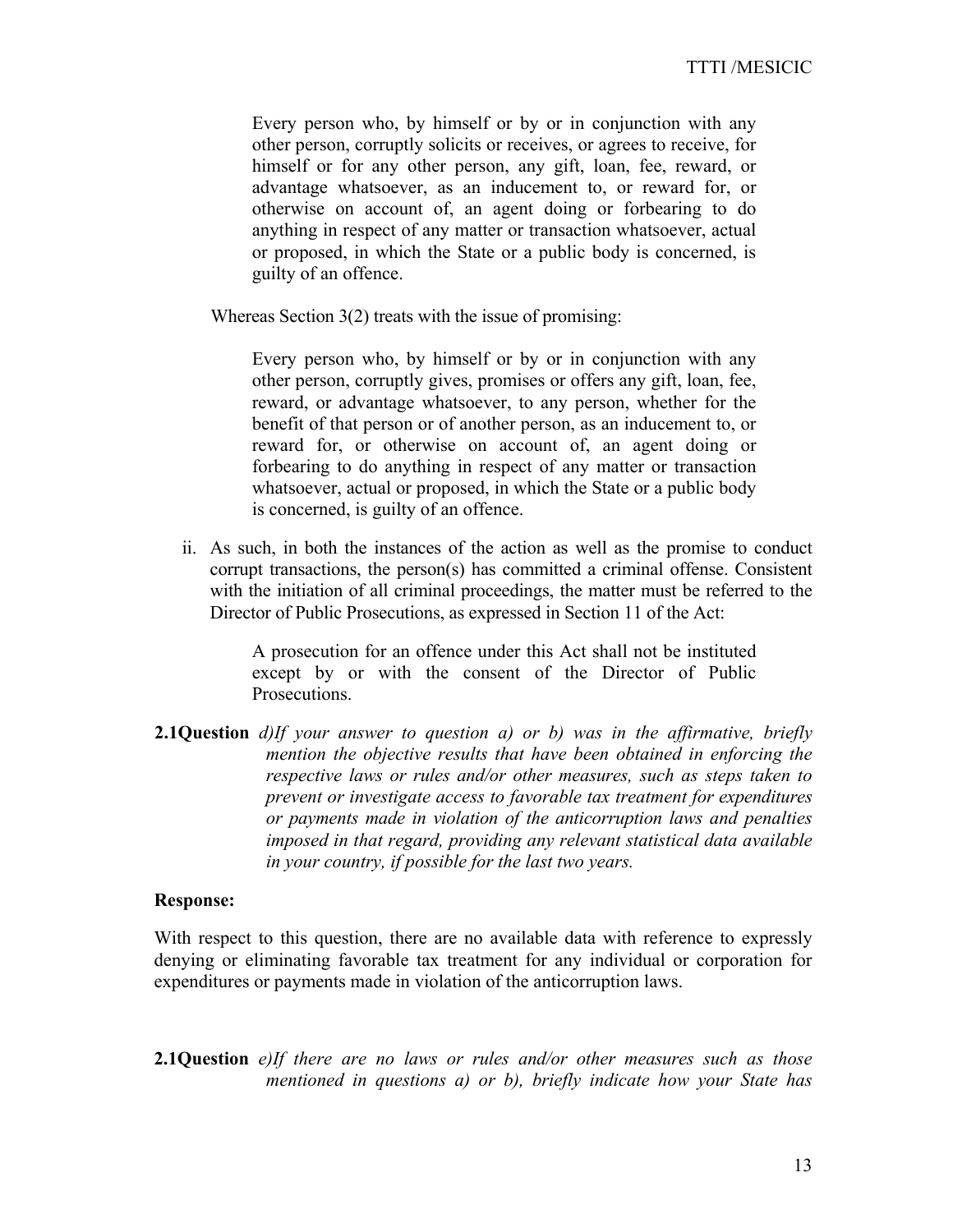*considered the applicability within your own institutional system of the provisions contained in Article III (7) of the Convention.* 

## **Response:**

The Government of Trinidad and Tobago has not included denial and / or elimination of favorable tax treatment as a sanction for breaches of the anti-corruption laws. However, indirectly, the Integrity in Public Life Act 2000 seeks to provide a safeguard through the inclusion of Ministers to file financial declarations annually, thereby tracking the possibility of receipts of bribes. In addition, the Prevention of Corruption has established as a criminal offense such actions, which are deemed to be corrupt expressed in sections 3, 4 and 5 of the Act.

## **2.2 Summary of Findings**

- For Offences committed in breach of the Prevention of Corruption Act 1987, which is the main piece of anti-corruption legislation fines and prison terms are sanctions rather than denial / removal of favorable tax treatment.
- Any determination of favorable tax treat to be given is at the discretion of the Minister of the Ministry concerned where the favorable tax treatment is being sought.
- Recognizing the high level of discretion, which is placed, on the Minister(s), there exist greater possibilities for corruption to exist. However, it is also recognized that any monetary transfers are scrutinized by the Integrity Commission in the filing of financial declaration of the Minister(s) and therefore this leaves room for non- monetary transfers.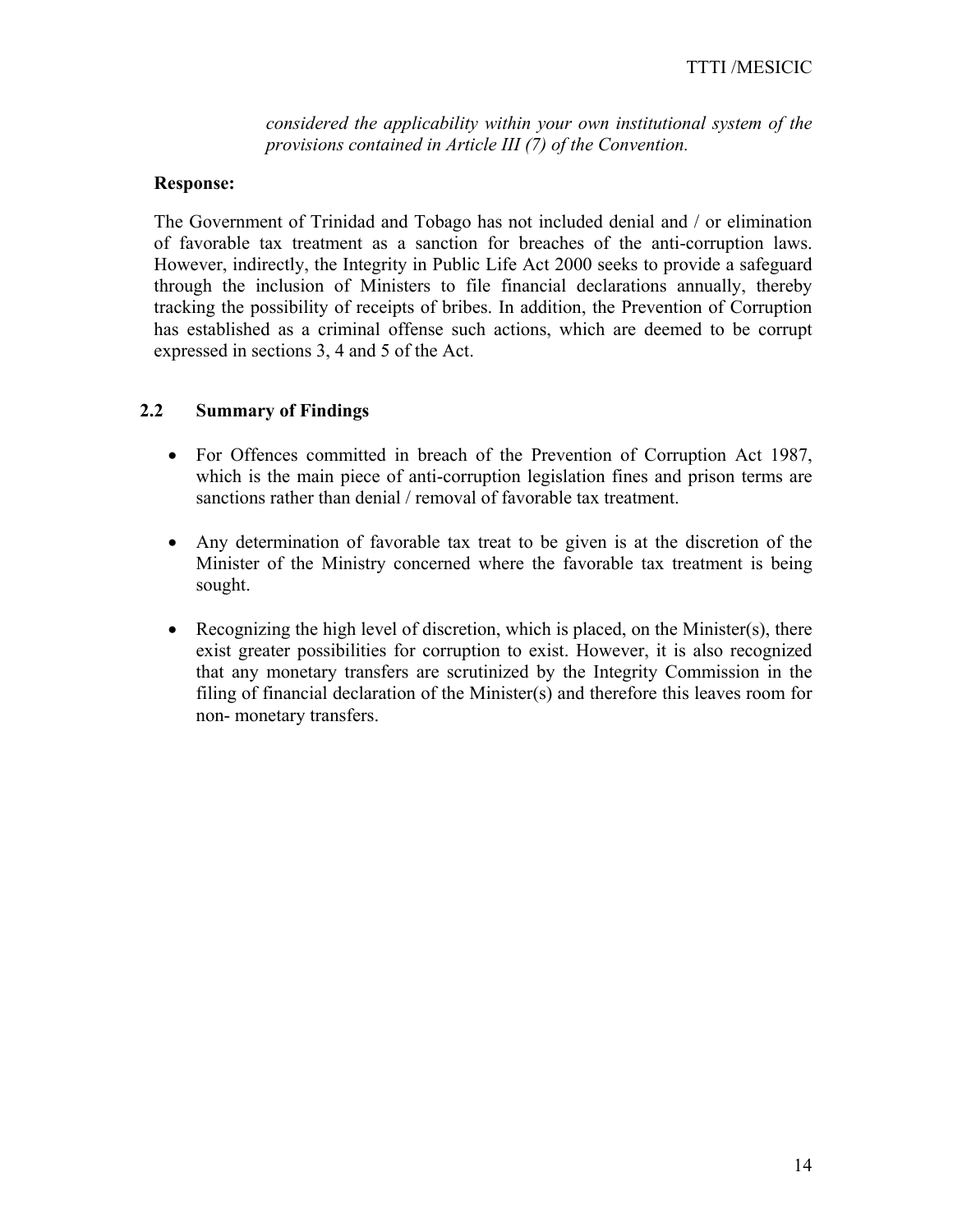## **CHAPTER THREE**

### **ILLICIT ENRICHMENT (ARTICLE IX OF THE CONVENTION)**

#### **3.1. Criminalization of illicit enrichment**

**3.1Question** *a) Has your State established as an offense, subject to its Constitution and the fundamental principles of its legal system, a significant increase in the assets of a government official that he cannot reasonably explain in relation to his lawful earnings during the performance of his functions? If so, please indicate if in your country it is considered an act of corruption for the purposes of the Convention, and describe briefly the laws and/or other measures regarding them, indicating what sanctions they provide, and attach a copy of them.* 

#### **Response:**

The Government of Trinidad and Tobago has not established as an offense, illicit enrichment. There was an indication that the Government had intended to put the issue of illicit enrichment within the confines of law when the Prevention of Corruption Amendment Bill of 2001 was brought to the Parliament.. In that Bill, the addition of illicit enrichment as an offense was first proposed, consistent with Article IX of the Convention. The Bill had defined illicit enrichment as,

A presumption of corruption would arise where there is evidence of a significant increase in the standard of living of a person holding public office which is not commensurate with that person's present or past known sources of income or assets. In determining whether there has been "illicit enrichment", the court would be entitled to take into account property held by a third party in trust for or otherwise on behalf of the  $\arccos \tilde{d}^8$ .

The scope of the Bill, sought to include three main groups. The first was the Cabinet, the House of Representatives, the Senate and the Tobago House of Assembly (THA). The second group included municipal and statutory authorities, state enterprises and boards. And the third group, being public and private bodies which provided public functions<sup>9</sup>.

Having consideration for what was defined as illicit enrichment provided under the Bill, an offense would have been committed where the person (as identified in the three main groups under the Bill):

(a) maintains a standard of living above that which is commensurate with

his present or past known sources of income or assets; or (b) is in control

<sup>&</sup>lt;sup>8</sup> Prevention of Corruption Amendment Bill of 2001, Section 5A,  $9 \text{ }\text{Pbid}$  Section 2P

 $<sup>9</sup>$  Ibid., Section 2B</sup>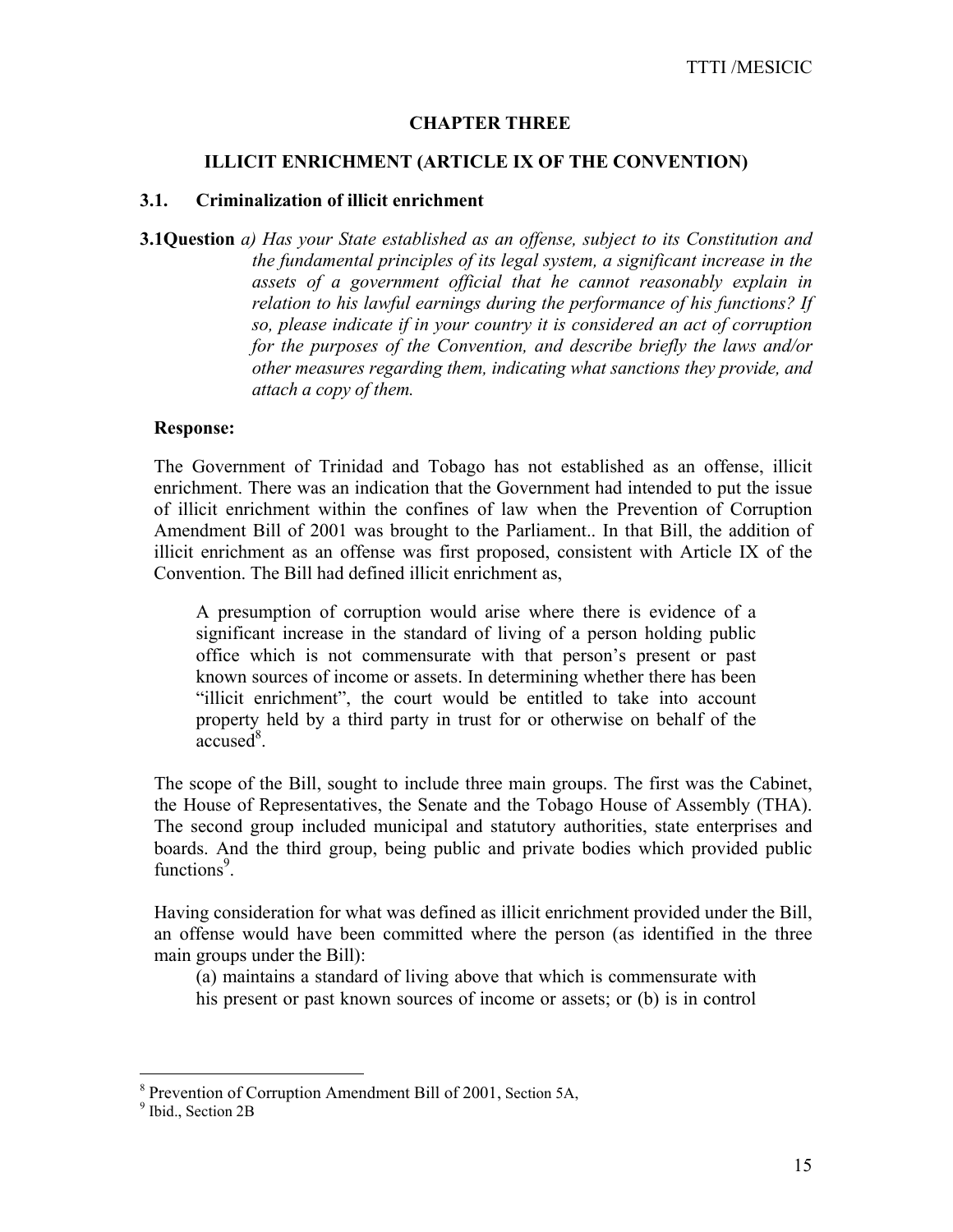or possession of pecuniary resources or property disproportionate to his present or past known sources of income or assets $^{10}$ .

Under the Bill an offense was said to be committed where the actions of the person deprives the state of revenue it is entitled to<sup>11</sup>, where there is bribery of a foreign official<sup>12</sup>, where there is bribery for giving assistance with regard to contracts<sup>13</sup>, for the resisting or obstructing Officers during the investigation<sup>14</sup> and false reports to officers<sup>15</sup>.

Sanctions under the Bill, included:

On summary conviction to a fine of five hundred thousand dollars and to imprisonment for ten years and on indictment to a fine of one million, five hundred thousand dollars and to imprisonment for twenty years<sup>16</sup>.

**This Bill however was never passed in the Parliament. To be sure the Parliament was prorogued before it could be passed, and an election called. As noted in Chapter 1, following this election there was a regime change and the new regime has never sought to bring this Bill back to the Parliament.** In light of the fact that the Prevention of Corruption Bill 2001 was never passed, all references to illicit enrichment is treated indirectly via the Integrity in Public Life Act of 2000 and Amendment of 2000. With reference to the definition of illicit enrichment stated in the Prevention of Corruption Amendment Bill of 2001, a necessary aspect of evidence of illicit enrichment is the visible difference in the way of life in the person in public life. Consequently, the scope of the Integrity in Public Life Act 2000 covered,

- 1. Members of the House of Representatives
- 2. Ministers of Government
- 3. Parliamentary Secretaries
- 4. Members of the Tobago House of Assembly
- 5. Members of Municipalities
- 6. Members of Local Government Authorities

7. Members of the Boards of Statutory Bodies and State Enterprises as prescribed in accordance with section 138(2) of the Constitution<sup>17</sup>.

In November of 2000, an Amendment of the 2000 Act was made to include,

7. Senators.

8. Judges and Magistrates appointed by the Judicial and Legal Service Commission.

 $10$  Ibid., Section 5A(1)(a)and (b)

<sup>&</sup>lt;sup>11</sup> Prevention of Corruption Amendment Bill of 2001, 5A <sup>12</sup> Ibid., Section 5C

<sup>&</sup>lt;sup>13</sup> Ibid., Section 5D

<sup>&</sup>lt;sup>14</sup> Ibid., Section 5E

<sup>&</sup>lt;sup>15</sup> Ibid., Section 5F

 $16$  Ibid., Section 6

<sup>&</sup>lt;sup>17</sup> Integrity in Public Life Act 2000, Schedule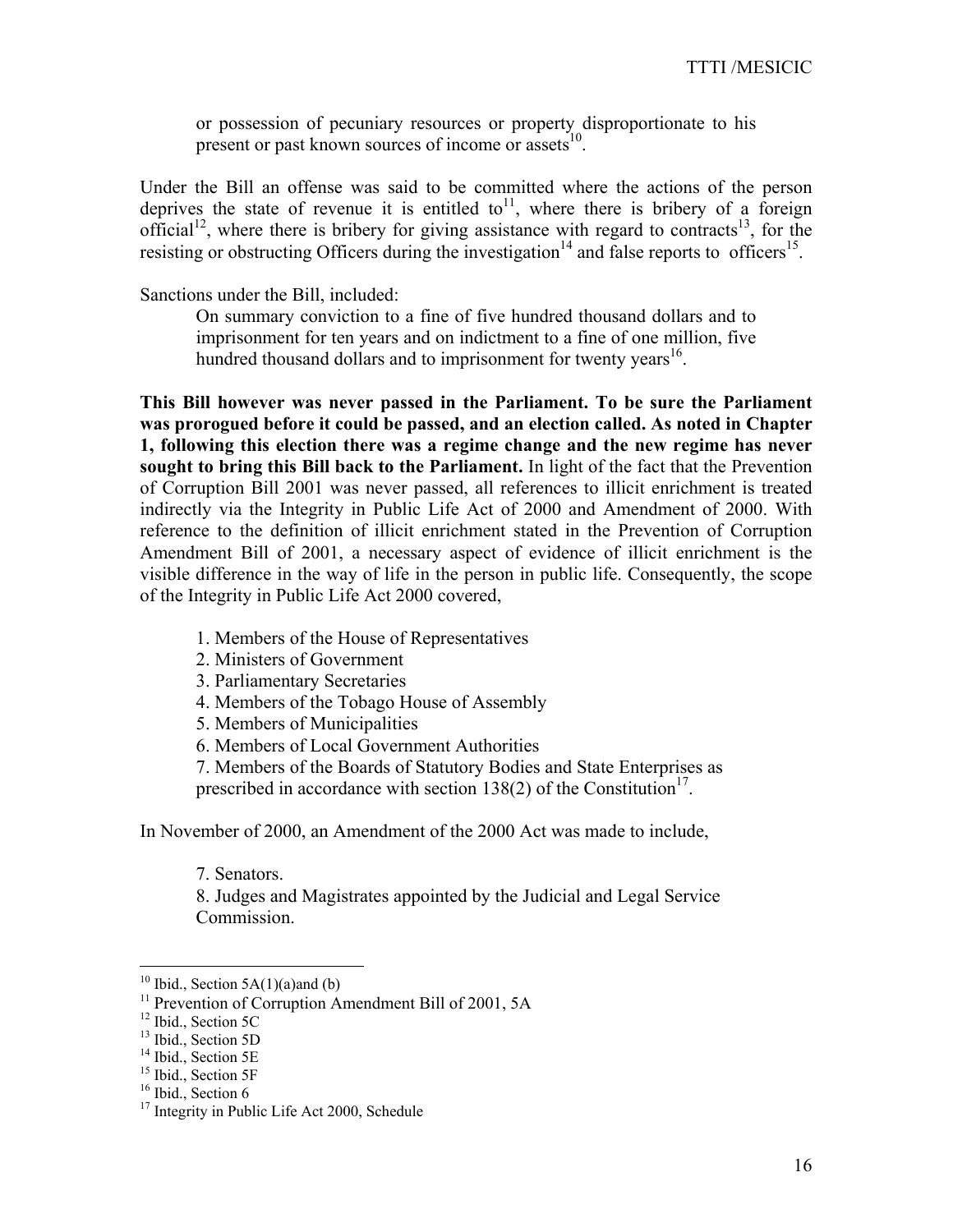9. Members of the Boards of all Statutory Bodies and State Enterprises including those bodies in which the State has a controlling interest. 10. Permanent Secretaries and Chief Technical Officers<sup>18</sup>.

However, in a High Court decision, No. 1735 of 2005, ruled, on October, 15, 2007, that Judges and Magistrates are not subject to the Integrity in Public Life Act,  $2000^{19}$ .

In order to track the assets and life styles of person in Public life as listed above, they are required to file a declaration of assets. Details of the contents of the declaration:

(1)… shall include such particulars as are known to the declarant, of the income, assets and liabilities of himself, his spouse and his dependent children.

(2) Notwithstanding subsection (1), where—

*(a)* the spouse was not ordinarily living with the declarant for a continuous period of six months during the period in relation to which the declaration was made; or

*(b)* a dependent child was not ordinarily living with the declarant at any time during the period in relation to which the declaration was made, the particulars required to be furnished by subsection (1) shall be limited to assets held by the spouse or child in trust for, or as agent of the declarant, except that nothing in this section shall be construed as precluding the Commission from requiring from a declarant, any additional particulars. (3) Where a person in public life holds money or other property in trust for another person, he shall so state in his declaration but shall not be required to disclose the terms of the trust<sup>20</sup>.

Where declarations are not filed or falsely filed to the Integrity Commission, the Act sets out the sanctions:

21. (1) A person in public life who—

*(a)* fails, without reasonable cause, to furnish to the Commission a declaration, or further particulars which he is required to furnish in accordance with the provisions of the Act;

*(b)* knowingly makes a declaration that is false;

*(c)* fails, without reasonable cause to give such information or explanation as the Commission or a tribunal may require;

*(d)* fails, without reasonable cause to attend an enquiry being conducted by a tribunal appointed under section 15 or knowingly gives false information in such enquiry, is guilty of an offence, and liable on summary conviction

<sup>&</sup>lt;sup>18</sup> Integrity in Public Life (Amendment Act), 2000

<sup>&</sup>lt;sup>19</sup> http://www.integritycommission.org.tt/whofile.html<br><sup>20</sup> Integrity in Public Life Act, 2000 Section 12 (1),(2), (3)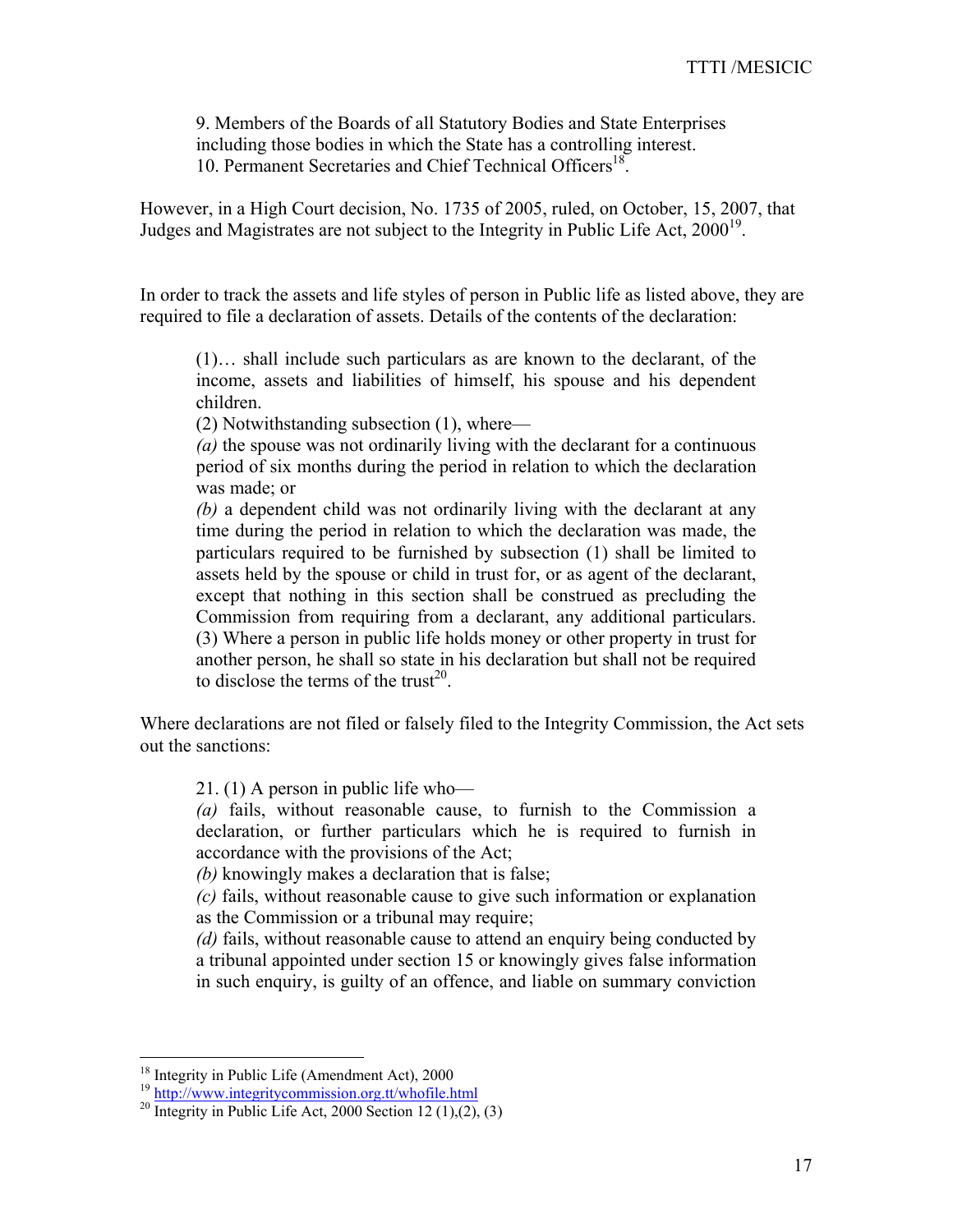to a fine of two hundred and fifty thousand dollars and to imprisonment for a term of ten years<sup>21</sup>.

Further,

(2) Where, a person in public life is deemed to have been in possession of undisclosed income or assets and fails to account for such further income or assets, or where upon an enquiry, it is determined that such other income or assets have existed and the person in public life deliberately omitted to disclose such information in the declaration filed with the Commission, he shall be liable on summary conviction to a fine of two hundred and fifty thousand dollars and imprisonment for a term of ten years, and where the offence involves the deliberate non-disclosure of property the Court may, in addition—

*(a)* where the property involved is situated in Trinidad and Tobago, declare that it be forfeited to the State;

*(b)* where the property involved is situated outside of Trinidad and Tobago, order that an amount equivalent to the value of the property (the value to be assessed as directed by the Court), be paid by the person in public life to the State<sup>22</sup>.

**3.1 Question** *b)If your State has criminalized illicit enrichment, briefly mention the objective results that have been obtained in that regard, such as judicial proceedings undertaken and their outcome, requests for mutual assistance made to other States Parties for the purpose of investigating or prosecuting offences of this nature, and procedures initiated by your country to attend to requests received by it from those states with the same purpose, indicating the results of said procedures. The above information should refer, as far as possible, to the last five years.* 

### **Response:**

As noted above Trinidad and Tobago is yet to specifically criminalize illicit enrichment. Notwithstanding this however, the Integrity in Public Life Act 2000 has been used to treat with issues related to illicit enrichment. One major case, which have been brought under the Integrity in Public Life Act 2000, and is currently before the courts involves the former Prime Minister and current Leader of the Opposition. A brief sketch of this case is detailed hereunder:

Basdeo Panday, former Prime Minister and current Leader of Opposition, has been charged with an offense under section 27 of the Integrity in Public Life Act 1987 of filing false declarations over the period 1997-1999. In this matter, evidence given in the courts pointed to the fact that during his tenure as Prime Minister, Mr. Panday and his relatives were in receipt of substantial amounts of monies from private individuals, but that such funds were not declared in their Declarations filed under the Integrity in

 $21$  Ibid., Section 21 (1)

 $22$  Ibid., Section 21 (2)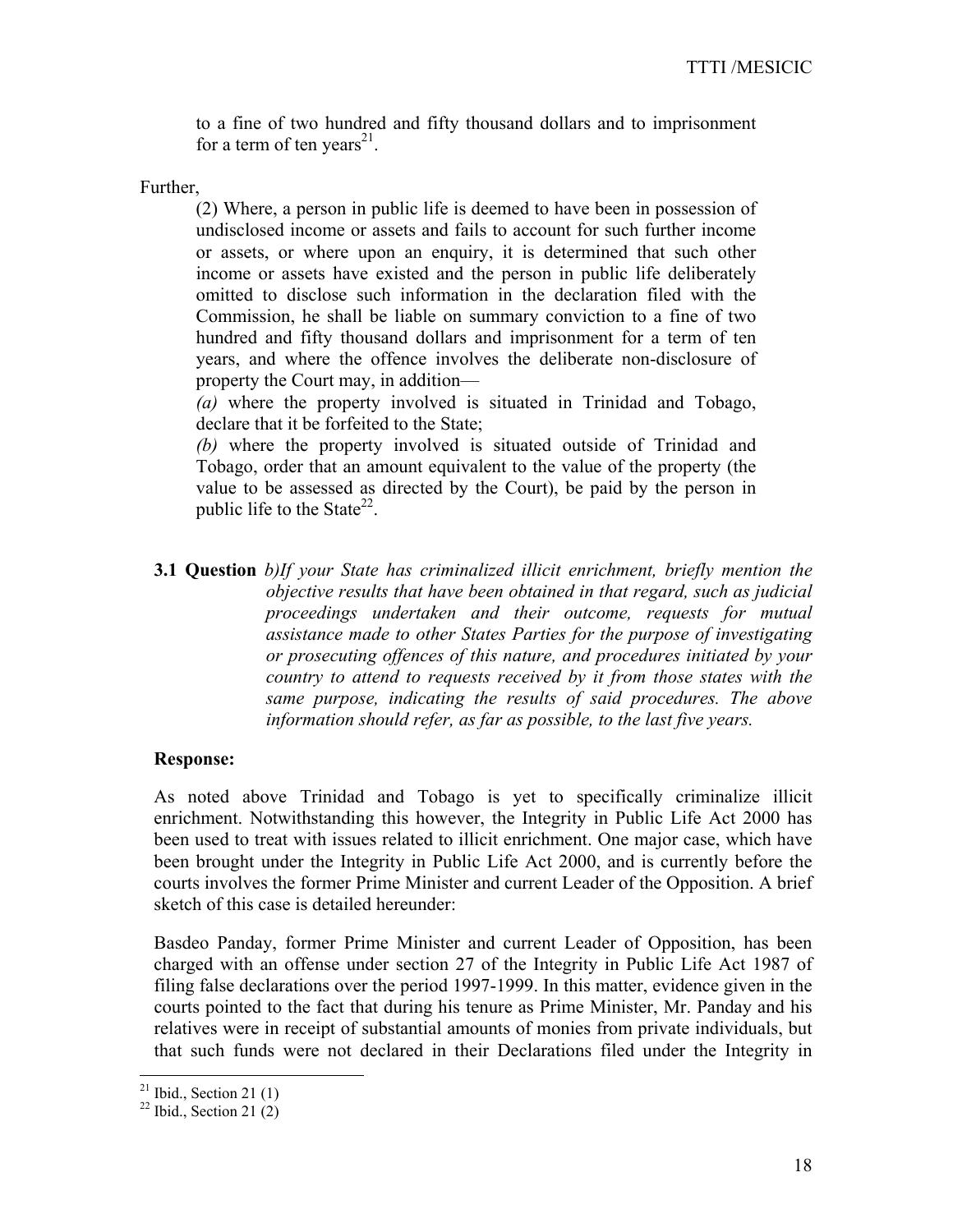Public Life Act. Mr. Panday in response claimed that his constitutional right to property as set out in Section 4(a) of the Constitution of Republic Trinidad and Tobago had been contravened by having to file declaration to the Integrity Commission. The claim was however thrown out on the basis that the Integrity in Public Life Act, 2000 was passed by the constitutional majority, as required to alter the provisions of the Constitution of the Republic of Trinidad and Tobago. The Court of Appeal held with this finding.<sup>23</sup> Accordingly the issue of the false declaration is still before the courts.

## **3.1Question** *c)If your State has not criminalized illicit enrichment, briefly mention if your country has taken any steps to do so.*

As noted above the term 'illicit enrichment' was only cited in the Prevention of Corruption Bill of 2001, but that Bill lapsed at that time and since then there has been no attempt to bring legislation which utilizes the concept.

## **3.2 Summary of Findings**

 $\overline{a}$ 

- The sole piece of legislation which specifically defined "illicit enrichment" was a bill which went t the Parliament in 2001. That Bill however lapsed.
- There is the use of the Integrity in Public Life Act, 2000 to indirectly track illicit enrichment via the filing of declarations by individuals covered under the Act.
- There have been some positive results from the Integrity in Public Life Act in the case of filing false declarations as well as resolving the issue of the Act contravening the individual(s) to whom the Act applies, constitutional right to the enjoyment of property.

http://webopac.ttlawcourts.org/LibraryJud/Judgments/coa/2005/warner/CvA\_30\_04DD22apr05.rtf

 $^{23}$  In re the Constitution of Trinidad and Tobago and of the reference by his Worship the Chief Magistrate Mr. Sherman McNicholls pursuant to s.14(4) of the Constitution...Panday, Basdeo v The Attorney General of Trinidad and Tobago, 2005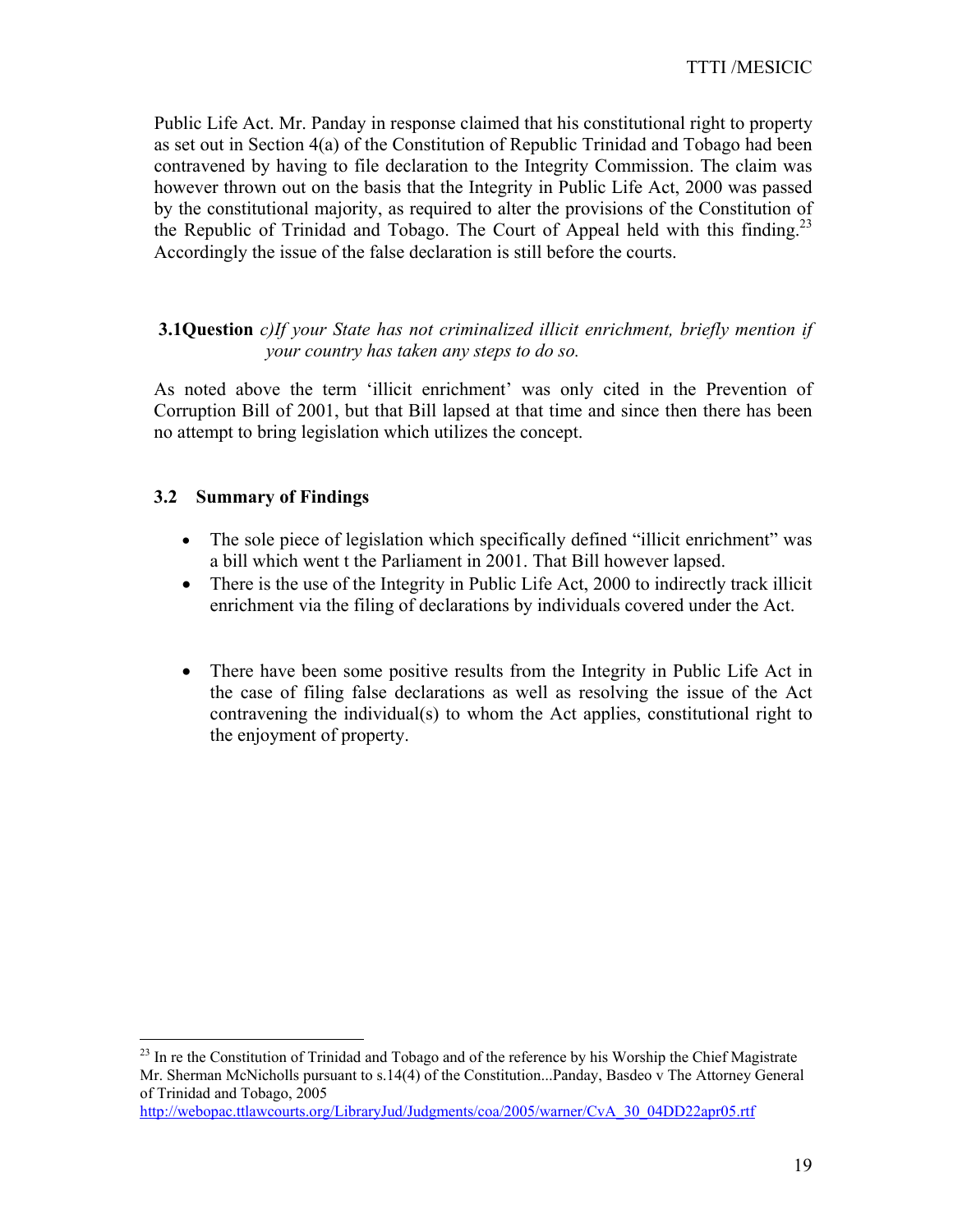#### **CHAPTER FOUR**

#### **EXTRADITION (ARTICLE XIII OF THE CONVENTION)**

**4.1Question** *a) Does your State consider, as an extraditable offense, the offences criminalized in accordance with the Convention, including those contained in Articles VI, VIII, IX, and XI thereof, in every existing extradition treaty that it has signed with other States Parties to said Convention prior to its ratification of the latter? If so, list the respective treaties, specify the offences to which they apply, and attach a copy thereof*.

#### **Response:**

 $\overline{a}$ 

• The Extradition (Commonwealth and Foreign Territories)(Amendment) Act, 2004 describes the conditions of extraditable offences as:

An offence in respect of which a person is accused or has been convicted in a declared Commonwealth territory, or a declared foreign territory, is an extraditable offence if—

*(a)* it is an offence against the law of that territory which is punishable under the law with death or imprisonment for a term of not less than twelve months;

*(b)* the conduct of the person would constitute an offence against the law of Trinidad and Tobago if it took place in Trinidad and Tobago, or in the case of an extraterritorial offence, if it took place in corresponding circumstances outside Trinidad and Tobago, and would be punishable under the law of Trinidad and Tobago with death or imprisonment for a term of not less than twelve months; and

*(c)* in the case of a declared foreign territory, extradition for that offence is provided for by a treaty between Trinidad and Tobago and that territory<sup>24</sup>.

It should be noted that prior to the Amendment of 2004 of the Extradition Act, schedule one of the Act listed specific extraditable offences as listed in Appendix 2. However, this was repealed by the Amendment of 2004, which defines, rather than specifies extraditable offences. In Appendix 3 is a list of Countries which are signatories to the  $Act^{25}$ . One such offense was bribery.

<sup>&</sup>lt;sup>24</sup> The Extradition (Commonwealth and Foreign Territories)(Amendment) Act, 2004, Section 6(1).  $^{25}$  See Extradition (Commonwealth and Foreign Territories) (Declared Commonwealth Territories) Order http://rgd.legalaffairs.gov.tt/Laws/Chs.%2010-

<sup>13/12.04/</sup>Extradition%20%28Commonwealth%20and%20Foreign%20Territories%29%20%28Declared%2 0Commonwealth%20Territories%29%20Order.pdf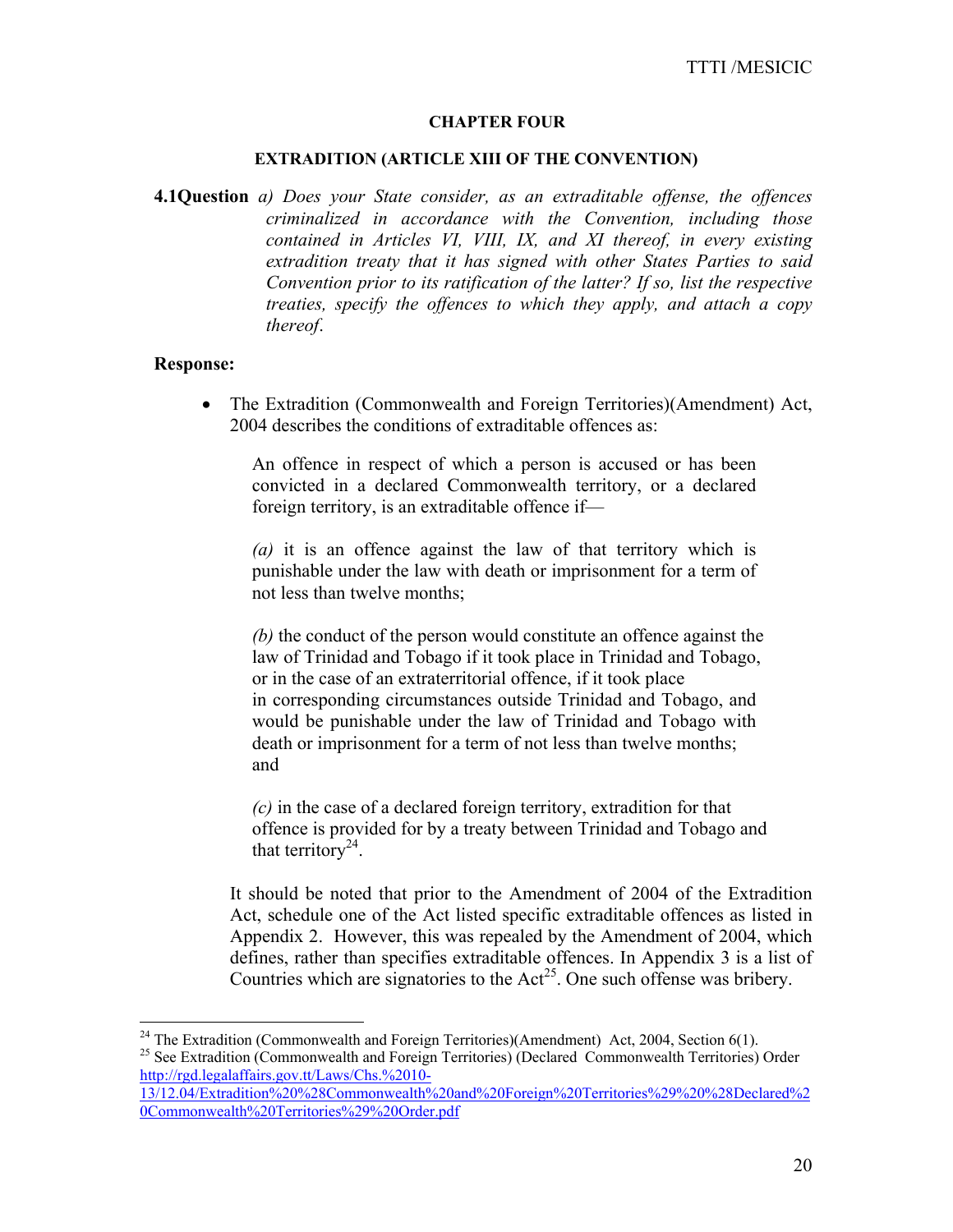• In 1996, the Government of Trinidad and Tobago, and the Government of the United States of America, signed an Extradition Treaty. However, this Treaty was repealed and replaced by the Extradition (United States) Order. This Order defines as an extraditable offense:

*(a)* whether or not the laws in the Contracting States place the acts or omissions constituting the offence within the same category of offences or describe the offence by the same terminology; or

*(b)* whether or not the offence is one for which United States federal law requires the showing of such matters as interstate transportation, or use of the mails or of other facilities affecting interstate or foreign commerce, such matters being merely for the purpose of establishing jurisdiction in a United States Federal Court; or

*(c)* whether or not under the laws in the Contracting Parties the constituent elements of the offence differ, it being understood the totality of the acts or omissions as presented by the Requesting State shall be taken into account<sup>26</sup>.

Therefore, in the definition of what offences are extraditable, is dependent on the existence of legislation is in place in the countries involved in the extradition.

**4.1Question** *b)Has your country included the aforesaid offences as extraditable offences in all treaties entered into with other States Parties to the Convention since its ratification? If so, list the respective treaties, specify the offences to which they apply, and attach a copy thereof.* 

#### **Response:**

 $\overline{a}$ 

As stated above in 'a', what constitutes an extraditable offense is based on offences which exist in either or both parties to the extradition treaty (See the Extradition [Commonwealth and Foreign Territories] [Amendment] Act, 2004 and Extradition [United States of American] Order). In conjunction section 6(2) of the Extradition (Commonwealth and Foreign Territories)(Amendment) Act, 2004 states,

> (2) For the purpose of this section, in determining whether an offence against the law of a declared Commonwealth territory, or a declared foreign territory, is an offence against the law of Trinidad and Tobago, any special intent, state of mind or special circumstances of aggravation which may be necessary to constitute

<sup>&</sup>lt;sup>26</sup> Extradition (United States of America) Order http://rgd.legalaffairs.gov.tt/Laws/Chs.%2010-13/12.04/Extradition%20(United%20States%20of%20America)%20Order.pdf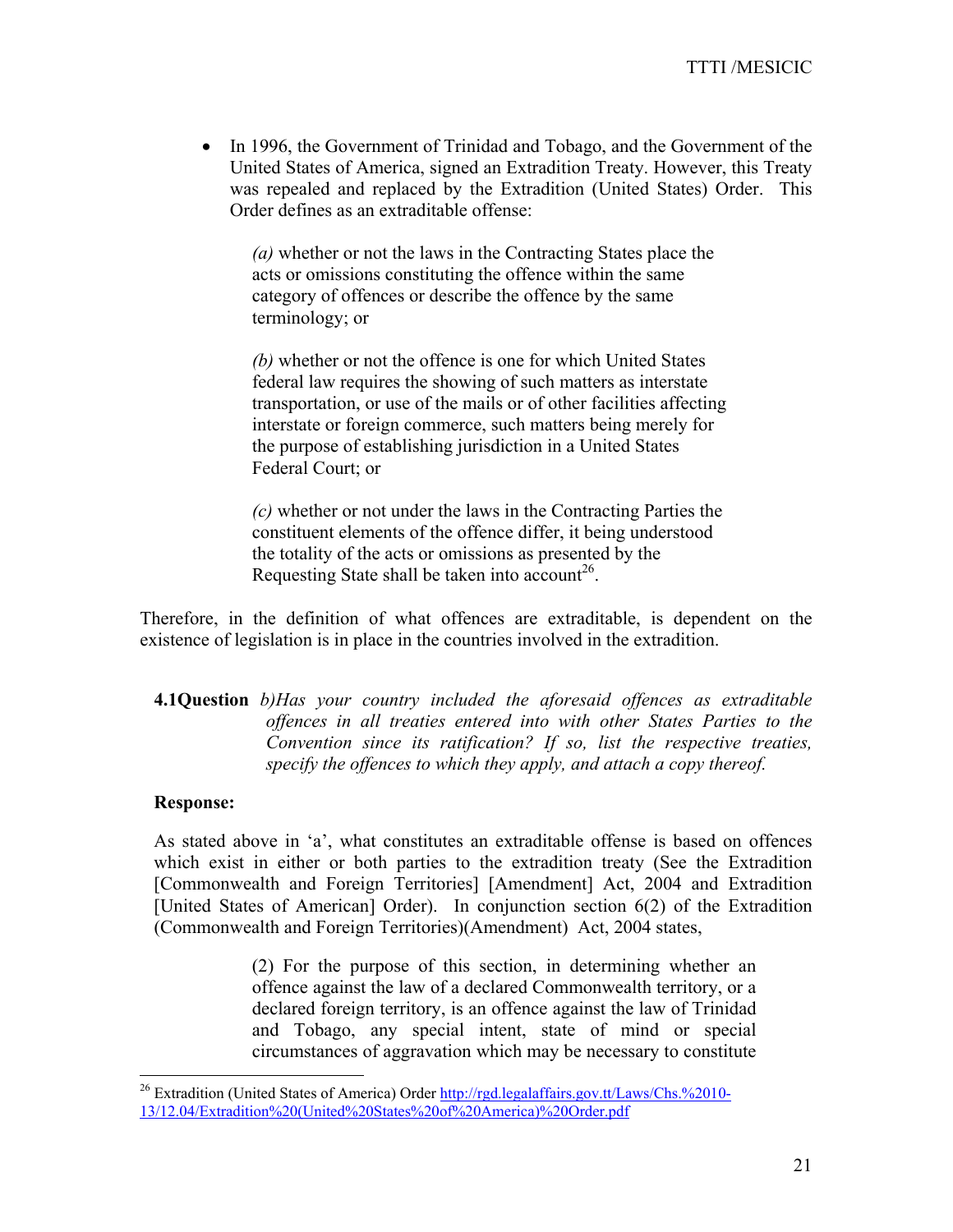that offence under the law of Trinidad and Tobago shall be disregarded.

(3) For greater certainty, it is not relevant whether the conduct referred to in subsection (1) is named, defined or characterized by the declared Commonwealth territory, or the declared foreign territory, in the same way as it is in Trinidad and  $Tobago<sup>27</sup>$ .

**4.1Question** *c) If your State makes extradition conditional on the existence of a treaty, please indicate if it considers the Convention as the legal basis for extradition with respect to the aforementioned offences when it receives a request for extradition from another State Party with which it does not have an extradition treaty. If so, briefly describe the existing laws and/or other measures in that regard, specify the offences to which they apply, and attach a copy thereof.* 

#### **Response:**

Trinidad and Tobago makes extradition conditional as expressed in section 5(2) of the Extradition (Commonwealth and Foreign Territories) (Amendment) Act, 2004:

> (2) For greater certainty, a person may be returned under this Act whether or not the conduct on which the declared Commonwealth or foreign territory bases its request occurred in territory over which it has jurisdiction<sup>28</sup>.

However, the State takes into consideration the Convention as expressed in the Extradition (Commonwealth and Foreign Territories) (Amendment) Act, 2004,

> (4) An offence constituted by conduct, whether in Trinidad and Tobago or not, that is of a kind over which Contracting States to an international Convention to which Trinidad and Tobago is a party are required by that Convention to establish jurisdiction, and which jurisdiction Trinidad and Tobago has so established, is an extraditable offence for the purpose of this  $Act^{29}$ .

**4.1Question** *d)If your State does not make extradition conditional on the existence of a treaty, please indicate if it recognizes the aforesaid offences as extraditable offences in dealings with other States Parties to the Convention. If so, briefly describe the existing laws and/or other measures in that regard, specify the offences to which they apply, and attach a copy thereof.* 

#### **Response:**

<sup>&</sup>lt;sup>27</sup> The Extradition (Commonwealth and Foreign Territories)(Amendment) Act, 2004, Section 6(2)(3) <sup>28</sup>Ibid., Section 5(2)

<sup>&</sup>lt;sup>29</sup> Ibid., Section  $6(4)$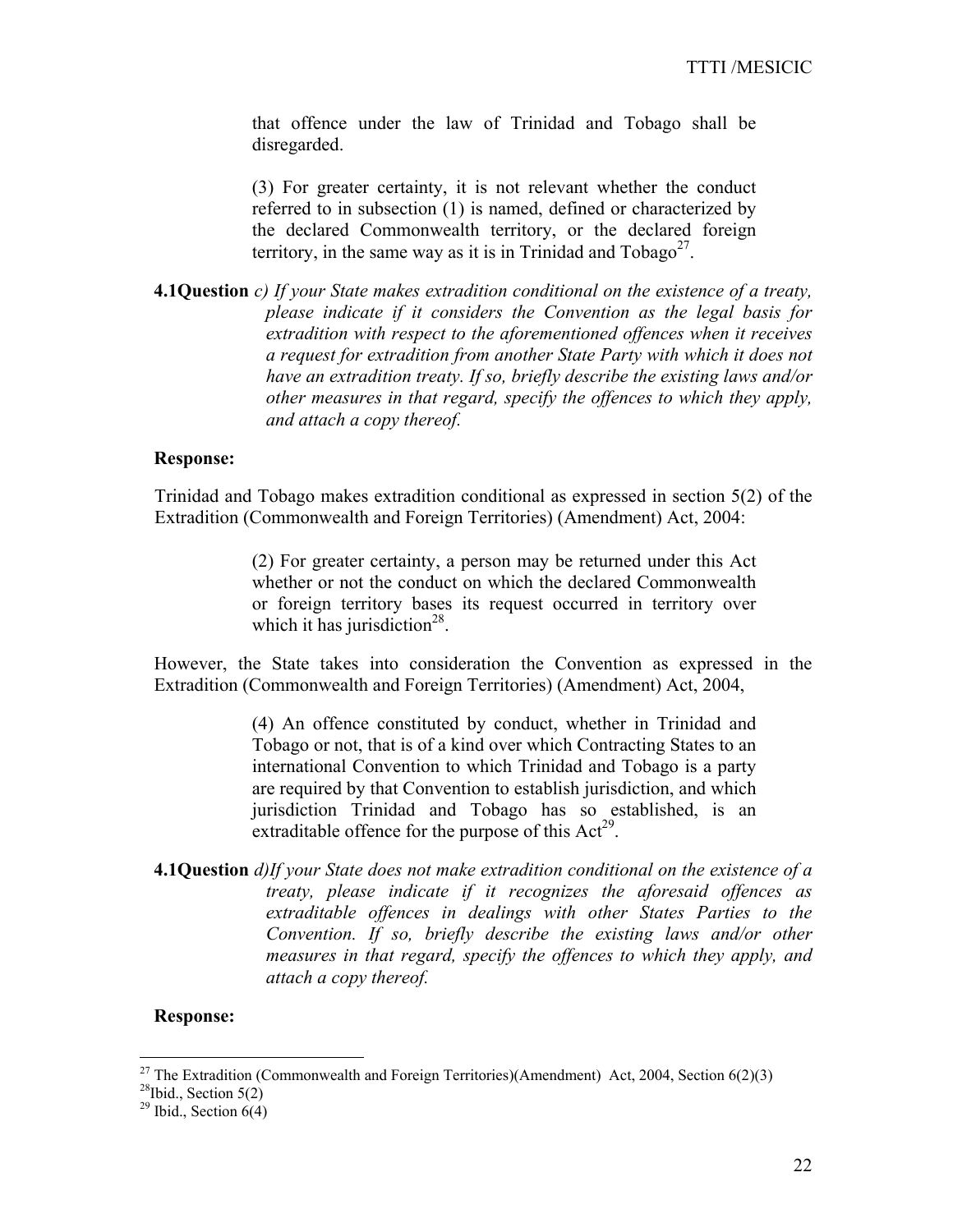The response to this question and consideration to dealings with other State Parties to the Convention is as stated in "c" above.

**4.1Question** *e) If your State may refuse extradition for the above offences solely on the basis of the nationality of the person sought, or because it deems that it has jurisdiction over the offense, please indicate, when this occurs, if it submits the case to the competent authorities for the purpose of prosecution and reports the final outcome to the requesting State in due course. If so, briefly describe the existing laws and/or other measures in that regard, specify the offences to which they apply, and attach a copy thereof.* 

## **Response:**

There are no known cases where Trinidad and Tobago has refused extradition based on the offences highlighted in the theme of this chapter.

**4.1Question** *f)Please indicate if, subject to the provisions of its domestic law and its extradition treaties, your State, upon being satisfied that the circumstances so warrant and are urgent, and at the request of another State Party to the Convention, takes into custody the person whose extradition is sought and who is present in its territory, or takes other appropriate measures to ensure their presence at extradition proceedings. If so, briefly describe the existing laws and/or other measures in that regard, specify the offences to which they apply, and attach a copy thereof.* 

### **Response:**

Article 9 of the Extradition (United States of American) Order of 1996 provides for such an instance as describe above under Provisional Arrest:

> 1. In case of urgency, a Contracting State may request the provisional arrest of the person sought pending presentation of the request for extradition.

> A request for provisional arrest may be transmitted through the diplomatic channel or directly between Department of Justice in the United States and the Attorney General in Trinidad and Tobago. The facilities of the International Criminal Police Organization (INTERPOL) may be used to transmit such a request.

2. The application for provisional arrest shall contain—

*(a)* a description of the person sought;

*(b)* the location of the person sought, if known;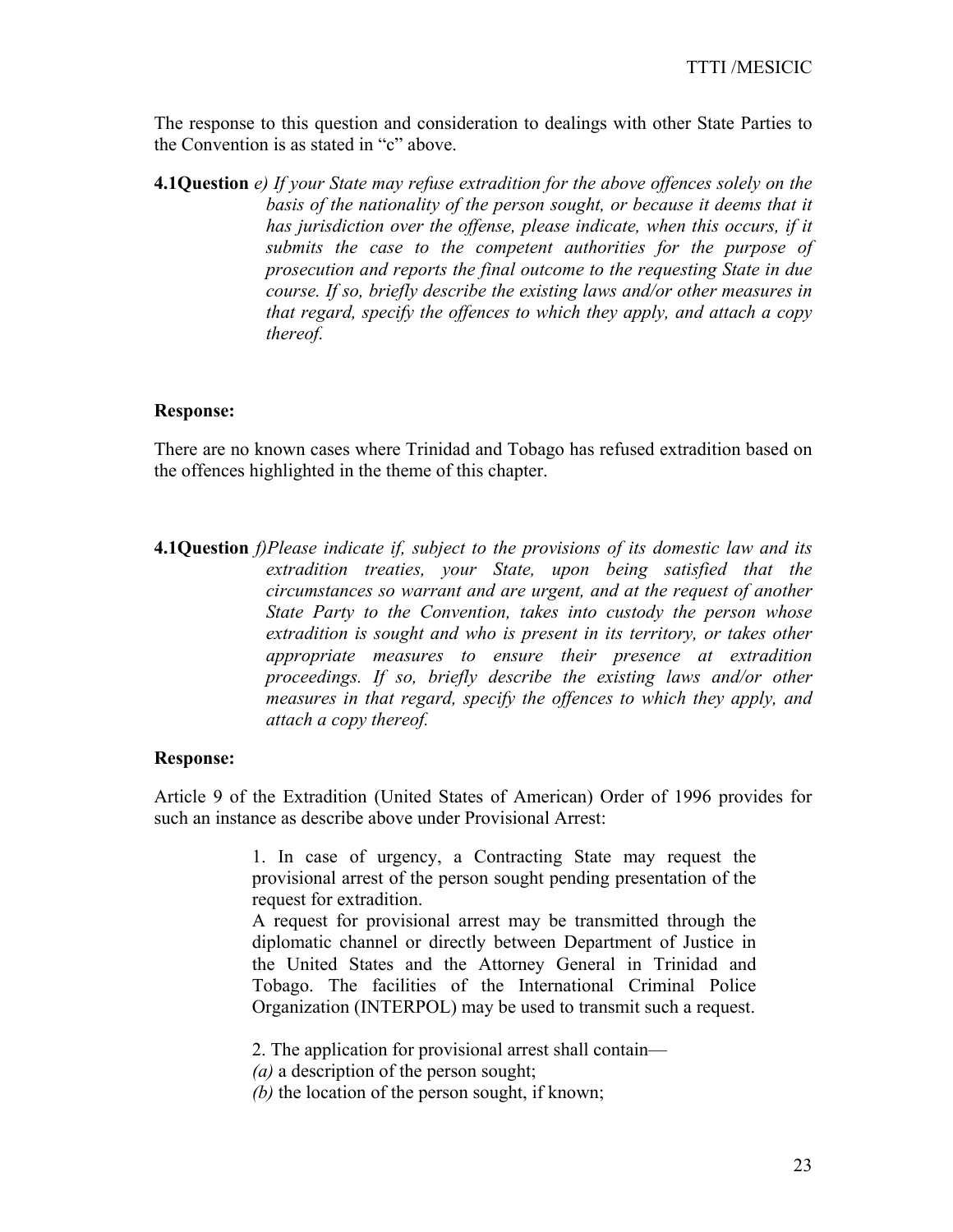*(c)* a brief statement of the facts of the case, including, if possible, the time and location of the offence;.

*(d)* a description of the law violation;

*(e)* a statement of the existence of a warrant of arrest or a finding of guilt or judgment of conviction against the person sought; and *(f)* a statement that a request for extradition for the person sought will follow.

As such the state in a case of urgency may take the person whose extradition is being sought under arrest once Article 9(2) has been satisfied. However, the length of time to which such an individual can be arrested for is as stated in section 4 of Article 9:

> 4. A person who is provisionally arrested may be discharged from custody upon the expiration of sixty days from the date of provisional arrest pursuant to this Treaty if the executive authority of the Requested State has not received the formal request for extradition and the supporting documents required in Article 7.

Where such an instance arrives where the time under which the individual whose extradition is sought expires. Article 9 (5) provides the basis for re-arrest:

> 5. The fact that the person sought has been discharged from custody pursuant to paragraph 4 of this Article shall not prejudice the subsequent re-arrest and extradition of that person if the extradition request and supporting documents are delivered at a later date.

**4.1Question** *g)Briefly state the objective results that have been obtained in enforcing the existing rules, measures, or treaties on extradition for the aforementioned offences, such as extradition requests made to other States Parties for the purpose of investigating or prosecuting those offences and procedures initiated by your State to attend to requests received by it from other States Parties with the same purpose, as well as the results thereof. The above information should refer, as far as possible, to the last five years.* 

#### **Response:**

 $\overline{a}$ 

The main case of extradition where such offences outlined in Articles VI, VIII, IX and XI is encapsulated, in a number of cases surrounding the Construction of the Piarco International Airport. Such cases included the conspiring of and by locals as well as citizens of the United States to defraud the Government of Trinidad and Tobago of some  $TT$1.6$  billion dollars<sup>30</sup>. The major parties involved in the cases were local Ishwar Galbaransingh and Steve Ferguson who were together charged with offences of

<sup>&</sup>lt;sup>30</sup> Darren Bahaw (Miami) '2 Americans to Blow Whistle on Piarco Airport Scheme' Trinidad and Tobago Express, 6<sup>th</sup> November, 2006. http://www.trinidadexpress.com/index.pl/article\_archive?id=161046891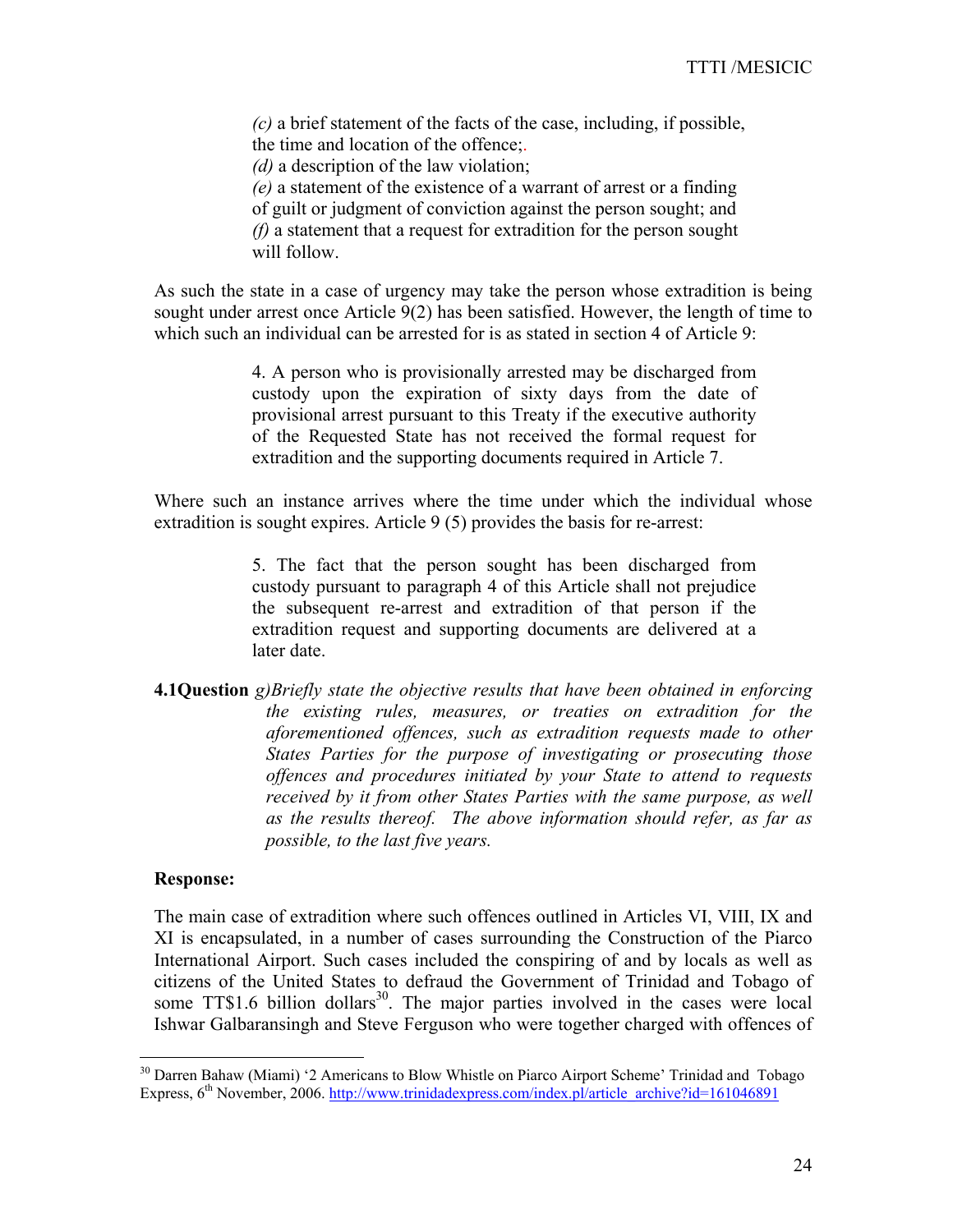corruption arising out of the construction of the Piarco International Airport. While, Eduardo Hillman-Waller a citizen of the United States along with others also engaged in the Transnational Bribery of and influence over the construction of the airport project were also charged. In 2005, both Galbaransingh and Ferguson were indicted by a U.S Court<sup>31</sup> after being charged locally on different counts of fraud and corruption in 2002 and 2003 respectively.

Both Galbaransingh and Ferguson have so far delayed their extradition firstly by appealing the decision made by Chief Magistrate Sherman McNicolls on the warrant of their arrest as well as challenged the decision of the Attorney General authority to proceed (ATP) in the matter of Extradition. With regard to the claims made by the two appellants, Justice of Appeal Warner refused their appeal in  $2007<sup>32</sup>$ . Further, judicial review was sought on the basis of the decision by Chief Magistrate Sherman McNicolls committing them to custody to be extradited to the United Sates<sup>33</sup>. This matter is thus still before the courts.

One result which stood out in the lead of events to the two local persons who were extradited was the constant cooperation between the Attorney General of Trinidad and Tobago and the United States District Court for the Southern District of Florida which was provided for in the Extradition (United States of America) Treaty and Order 1996 and the Mutual Assistance in Criminal Matters Act, 1997.

## **4.2 Summary of Findings**

- The Government of Trinidad and Tobago has implemented and enacted up-to-date legislative measures for extradition of persons for offences highlighted in Articles VI, VIII, IX and XI of the Convention.
- There is a strong cooperation between the Federal Government of the United States of America and the Government of the Republic of Trinidad and Tobago in cases involving extradition.

 $31$  Ibid.

<sup>&</sup>lt;sup>32</sup> Ferguson, Steve; Galbaransingh, Ishwar v Jeremie, John Attorney General of Trinidad and Tobago; Mc Nicolls, Sherman His Worship Chief Magistrate, 2008

http://webopac.ttlawcourts.org/LibraryJud/Judgments/coa/2008/warner/CA\_6013Dec07.pdf<br><sup>33</sup> In re the Judicial Review Act No. 60 of 2000. In re an application by Ferguson, Steve; Galbaransingh, Ishwar for leave to apply for judicial review...Ferguson, Steve; Galbaransingh, Ishwar [applicants/intended claimants] v Mc Nicolls, Sherman His Worship Chief Magistrate [intended respondent/defendant], 2008 http://webopac.ttlawcourts.org/LibraryJud/Judgments/HC/delzin/2008/CV\_08\_03639DD07Oct08.pdf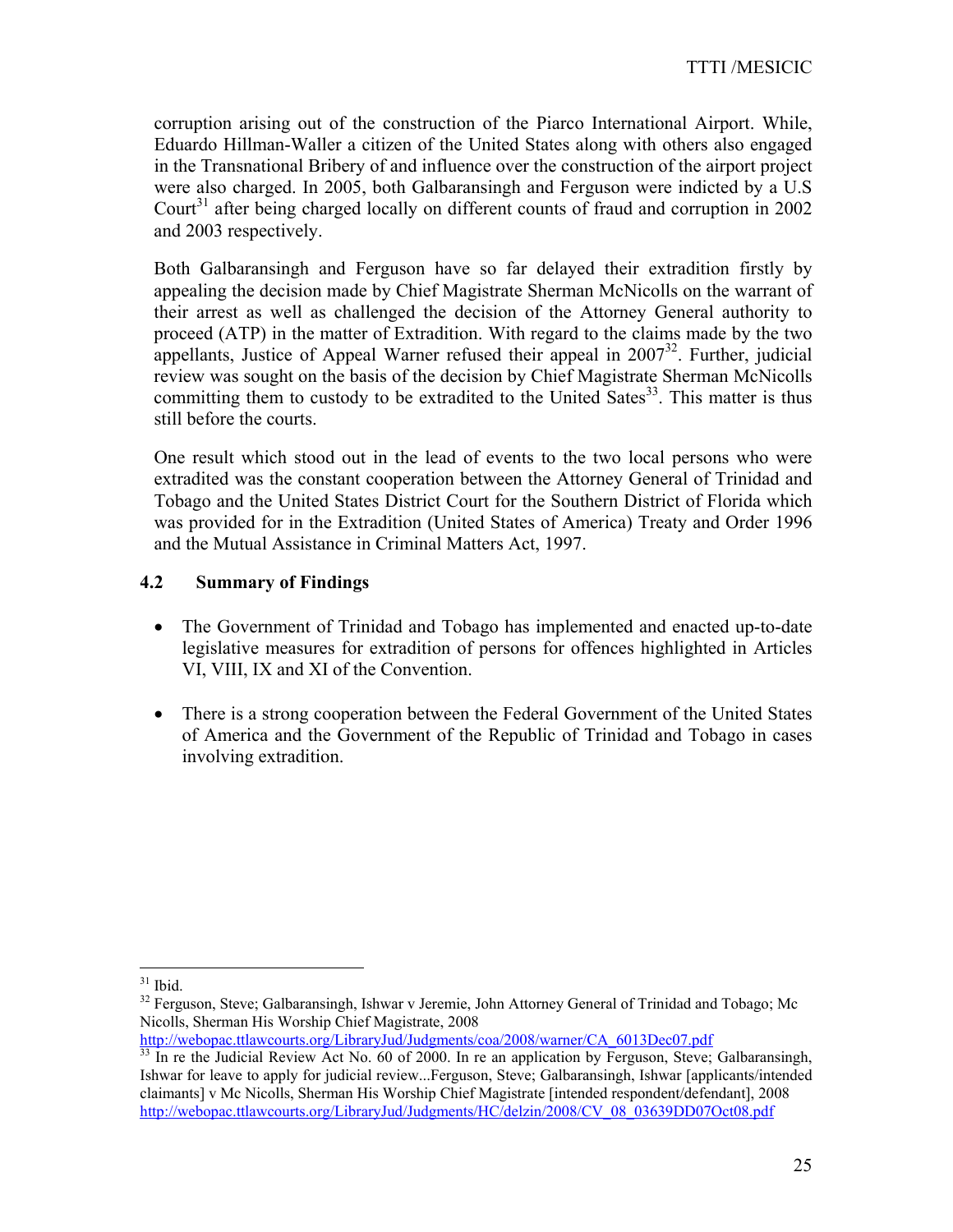#### **CHAPTER FIVE**

#### **RECOMMENDATIONS FROM THE FIRST ROUND**

#### **5.1 First Recommendation of the First Round**

*Consider strengthening the implementation of law and regulatory systems related to conflicts of interest* 

*5.1 Recommendation A) Please mention the measure or measures suggested by the Committee, or the alternative measure or measures that have been adopted to implement the above recommendation; and briefly describe the concrete steps that have been taken in connection with the measures adopted. As appropriate, please indicate the Internet web site where information may be obtained in greater detail on the measures adopted and steps taken to implement the foregoing recommendation, precisely identifying the relevant information at that site:* 

*Recommended Measures:*

*a. Strengthen the measures related to conflicts of interest with respect to members of the judiciary, as well as those who perform judicial functions, subject to its constitution and the fundamental principles of its legal system, taking into account the following:* 

- *i. Consider the usefulness of defining in a code of conduct for judicial officers what actions or omissions would constitute 'misbehavior'.*
- *ii. Review relevant provisions with an aim towards removing any conflicts that cause the provisions of the Integrity in Public Life Act not to be applied to judges.*

*iii. Create specific codes of conduct for judicial officers that would promote measures to create, maintain, and strengthen standards of conduct for the correct, honorable, and proper fulfillment of public functions, in addition to mechanisms to enforce these standards of conduct.* 

*d. Strengthen the provisions within the Integrity in Public Life Act taking into account the following:* 

*iii. Ensure that the competent oversight agencies have a system to see that public servants comply with the provisions of the Code of Conduct in the Integrity in Public Life Act, including*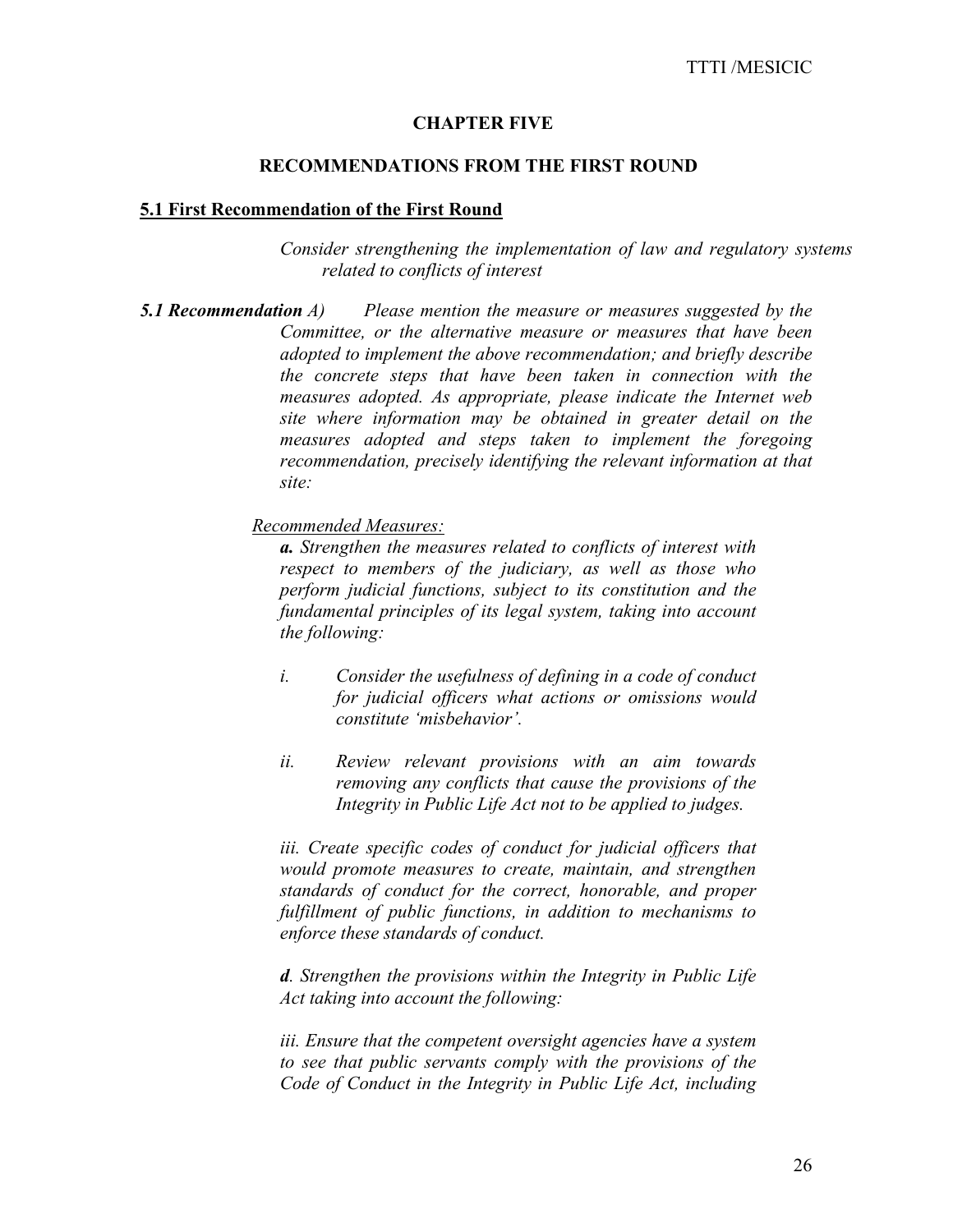*having public servants sign a written agreement to abide by the Code of Conduct in the Integrity in Public Life Act.* 

*g. Encourage the updating of a more comprehensive version of the proposed Code of Ethics for Parliamentarians including Ministers than the one previously in force, incorporating into the new version provisions similar to those contained in the Code of Conduct in the Integrity in Public Life Act, and enforcement provisions.* 

*h. Establish as a mandatory Committee of the Parliament the Standing Ethics Committee of the Houses of Parliament, and ensure that the Code of Ethics be contained in the Rules of the House of Parliament and the Senate.* 

#### **Response:**

**a.** Based on this recommendation there has not been the establishment of any Judicial Code of Ethics. More over, since the 2005 Decision to exclude Judges and Magistrates form filing under the Integrity in Public Life Act 2000, as well as adherence to the Code of Conduct applied in Part IV of Act, there exists a high level of autonomy and lack of adequate supervision for Judges and Magistrates. The only provision which exists to investigate and curtail actions of Judges is Section 137 of the Constitution which defines the instances where a Judge can be removed. It is in this regard that there is a need for such Codes of Ethics to be established for Judges.

**d.** Giving due consideration to this recommendation, it should be noted that the term publics servants is vague. Under the Integrity in Public Life Act, only senior public servants are subject to its provisions. In relation to the signing of an agreement to comply, Section 31(1) expresses the where a breach to adhere to the Code exits:

> The Commission shall report any breach of this Part to the appropriate House of Parliament, Service Commission, Board, or other Authority and to the Director of Public Prosecutions setting out such details and particulars as it thinks fit.

Further, Section 31(2) states:

The appropriate House of Parliament, Service Commission, Board or other Authority may take such disciplinary action in relation to a report made pursuant to subsection (1) as it thinks appropriate in any particular case.

Recognizing such mechanisms exits to ensure person(s) who fall under the Act, abide with the Code of Conduct expressed in Part IV of the Act, there is no system which (1)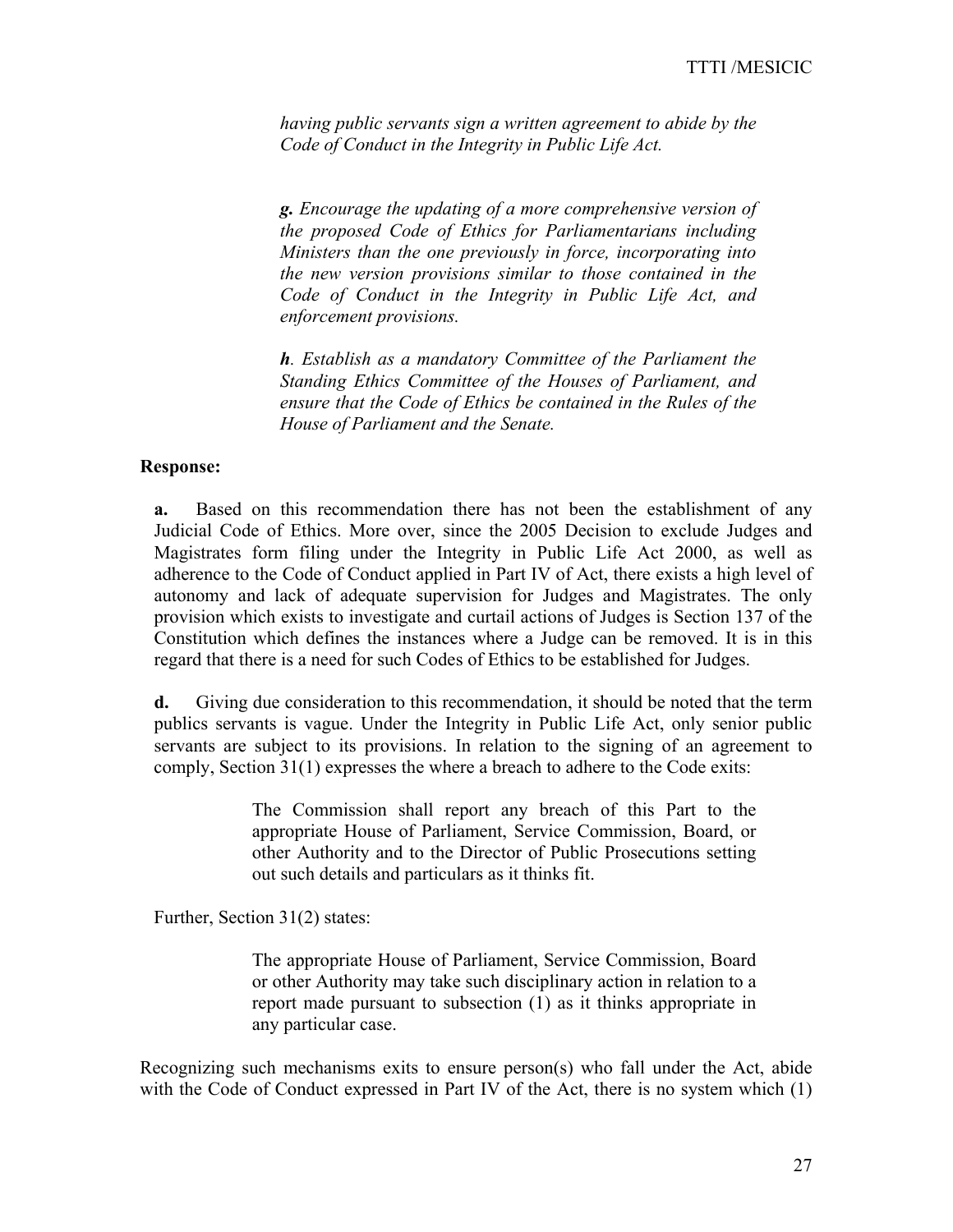seeks to cover all public servants and (2) facilitate for public servants to sign an agreement to abide with the Code of Conduct.

**g.** With regards to the recommended measure g. above, there has been change no in the Code of Ethics for Parliamentarians. The present code of Ethics is dated 1987 with Amendments made in 1988. In an interview with the Procedural Clerk of Parliament (see appendix 1), its was confirmed that not only since 1988 no modifications to the Code has been made but there has been no discussions for a more comprehensive and updated version. As such, question 4 was not in the affirmative. In relation to the sanctions under the current code of ethics, the maximum punishment is but a suspension from the Parliament.

**h.** Based on the interview with the Procedural Clerk, and the Code of Ethics for Parliamentarians 1987 Amended in 1988, there is the provision for the establishment of A Standing Ethics Committee:

> 13(a) There should be established in each house of Parliament a Standing Ethic Committee empowered to:

> > (1) report to the House from time to time on any changes in the Code of Ethics that it deemed desirable; and

> > (2) receive, investigate and report upon any complaints of departures by Members from the Code of Ethics, and in particular, upon allegations involving conflicts of interest; and

(b)determine the procedures for the operation of the Committee and the extent of its powers $^{34}$ .

However, the Committee has never been called to Order. What is most interesting about the Code of Ethics and its Amendments is the lack of a definition for ethics and secondly, the non-obligatory language of the contained in the Code.

## **5.1Recommendation** *B)Briefly mention any difficulties observed in the process of implementing the above recommendation. As appropriate, please also mention the Internet web site where information may be obtained in greater detail in that regard, precisely identifying the relevant information at that site:*

### **Response:**

 $\overline{a}$ 

In general terms, all of the above recommendations have not been implemented. As such, there was no difficulty in the implementation process.

<sup>&</sup>lt;sup>34</sup> Code of Ethics for Parliamentarians Including Ministers, Government of the Republic of Trinidad and Tobago, April, 1987, Section 13.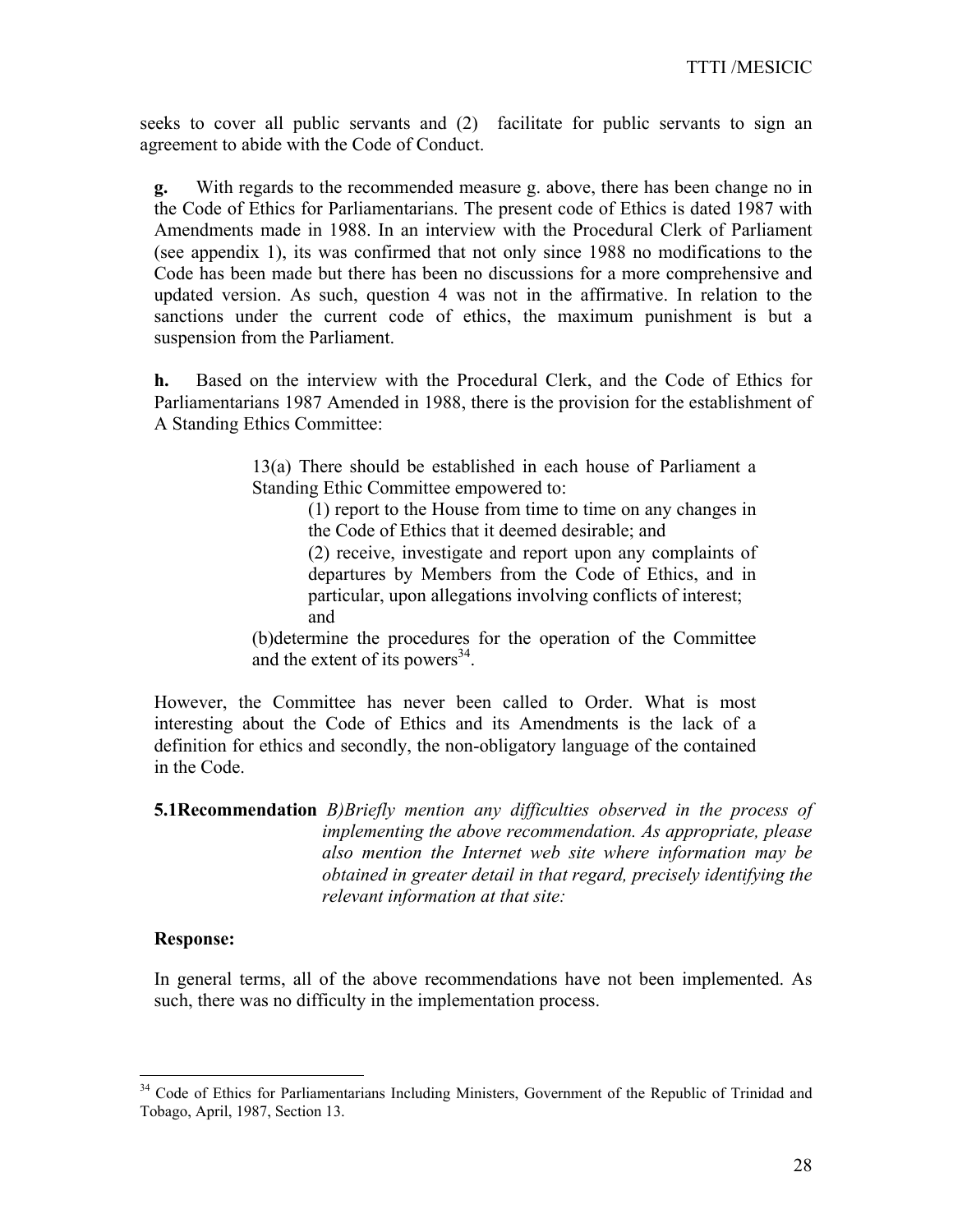**5.1Recommendation** *C)Where appropriate, please mention which domestic agencies have participated in implementing the recommendations and identify concrete technical assistance and other needs that you may have in connection with the implementation of the above recommendation. Furthermore, as appropriate, also mention the Internet web site that describes in greater detail the aspects mentioned herein, precisely identifying the relevant information at that site:* 

### **Response:**

Consistent with the response for 'b' above domestic agencies for the various measures recommended have not taken any steps to implementing the recommendations. It is noteworthy at this stage, that at the start of the interviews with all of the officials, there was a lack of knowledge both of the Rounds of MESICIC as well as the recommendations of the previous Rounds.

#### **5.2 Summary of Findings**

- There has been no change or modification to the Code of Ethics for Parliamentarians.
- The Standing Ethics Committee has never been called to Order.
- None of the recommended measures in this section has been implemented

### **5.3Second Recommendation of the First Round**

*Consider strengthening systems for the disclosure of income, assets and liabilities.*

**5.3 Recommendation** *A)Please mention the measure or measures suggested by the Committee, or the alternative measure or measures, that have been adopted to implement the above recommendation; and briefly describe the concrete steps that have been taken in connection with the measures adopted. As appropriate, please indicate the Internet web site where information may be obtained in greater detail on the measures adopted*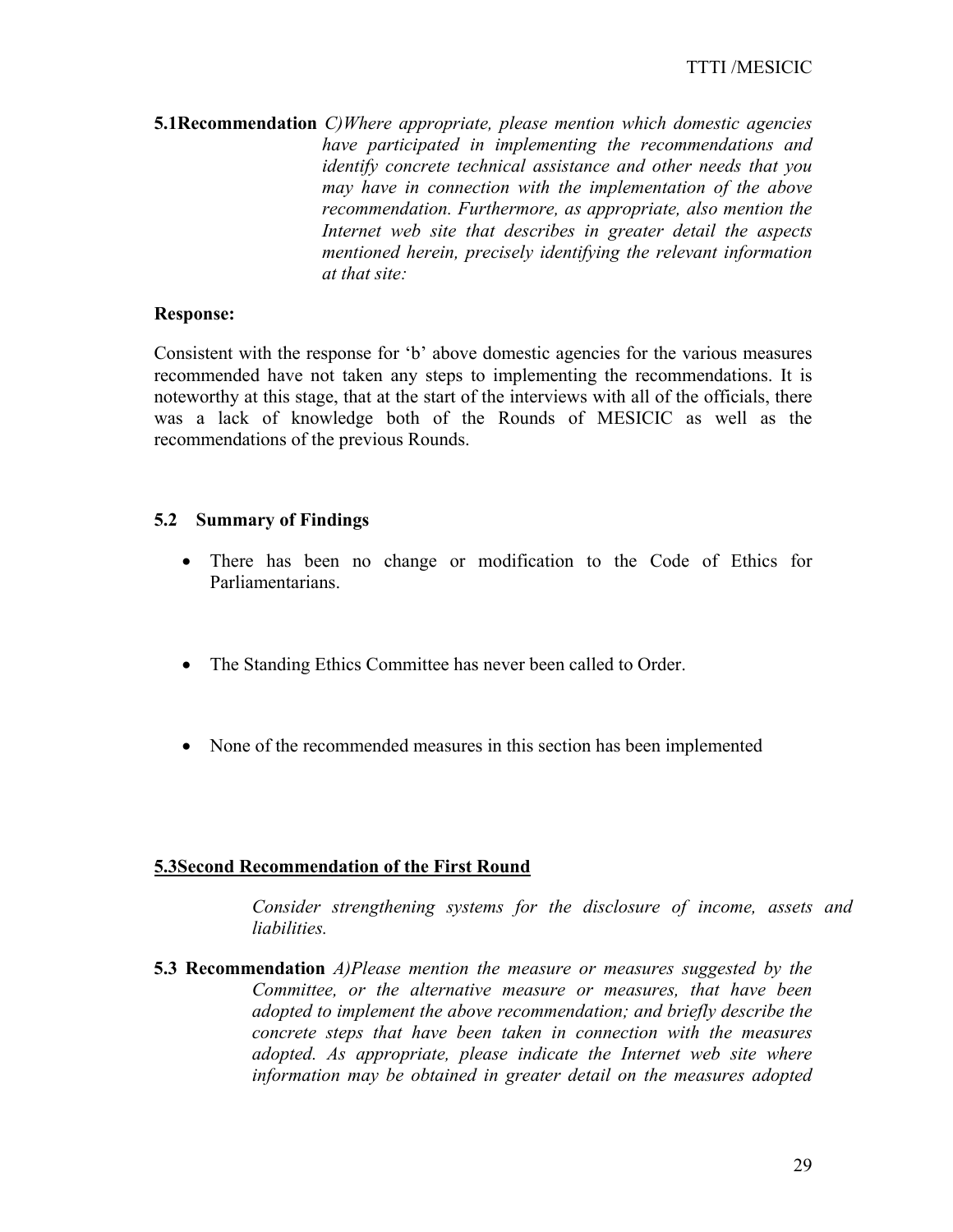*and steps taken to implement the foregoing recommendation, precisely identifying the relevant information at that site:* 

*Recommended Measures:*

*a. Amend the Integrity in Public Life Act at 41(2) so that approval of its form of declaration and regulations will be subject only to a negative resolution of Parliament or to no resolution at all.* 

*c. Review the possibility of making public the proceedings of a tribunal under 16(2) of the Integrity in Public Life Act.* 

*i. Ensure that a public register of interests has been established in accordance with the Integrity in Public Life Act, section 14.* 

#### **Response:**

**a.** Section 41(2) of the Integrity in Public Life Act 2000:

Regulations made under subsection (1) shall be subject to the affirmative resolution of Parliament

Has not been amended and no consideration for its amendment has been given in the Integrity in Public Life Amendment Bill 2009.

**c.** Section 16(2) of the Integrity in Public Life Act 2000:

In conducting an enquiry under section 15, the tribunal shall have and exercise the powers of a Commission of Enquiry under the Commissions of Enquiry Act, save that its proceedings shall be held in private.

Has not been amended and no consideration for its amendment has been given in the Integrity in Public Life Amendment Bill 2009.

- **i.** There has been the establishment of public register which is housed at the Integrity Commission.
- **5.3 Recommendation** *B) Briefly mention any difficulties observed in the process of implementing the above recommendation. As appropriate, please also mention the Internet web site where information may be obtained in greater detail in that regard, precisely identifying the relevant information at that site:*

#### **Response:**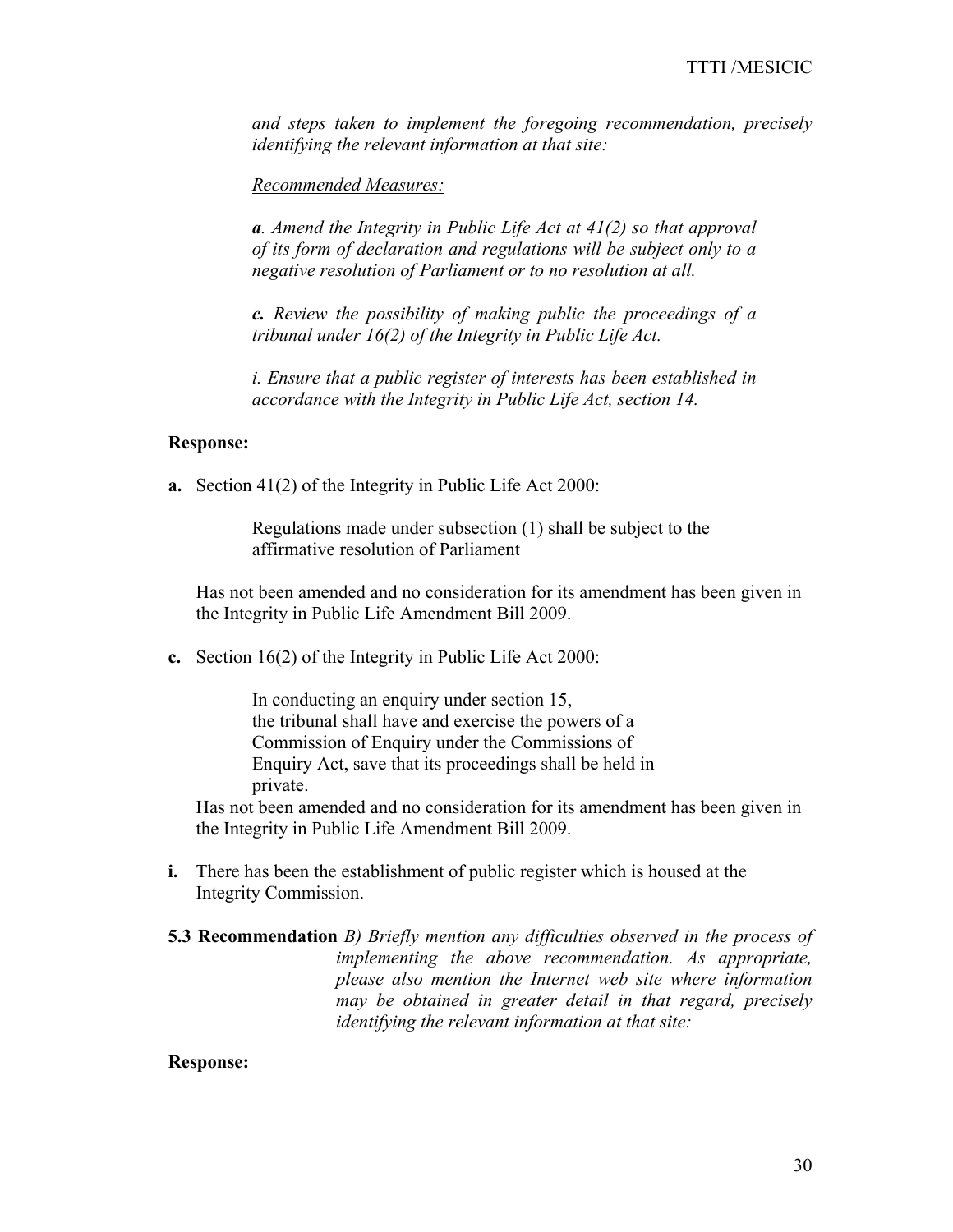One of the major difficulties in the implementation of the Integrity in Public Life Act and its Amendment is the establishment of the Commission. On February  $4<sup>th</sup>$ , as a consequence of a call made by former government minister Dr Keith Rowley, for the Commission to resign as it pertained to a case against him and the Commission which he won, the four members of the Commission resigned<sup>35</sup>. From this point there appears to be a crisis to find adequate persons to serve as Commissions. On of the apparent issues in the search Commissioners is that individuals appear not to want to be subjected to an intense background check, especially nearing the end of their careers<sup>36</sup>.

**5.3Recommendation** *C) Where appropriate, please mention which domestic agencies have participated in implementing the recommendations and identify concrete technical assistance and other needs that you may have in connection with the implementation of the above recommendation. Furthermore, as appropriate, also mention the Internet web site that describes in greater detail the aspects mentioned herein, precisely identifying the relevant information at that site:* 

### **Response:**

Due to the Nature of the Commission and the significant autonomy of it, once there are no Commissioners, the function of the Commission is suspended.

## **5.4 Summary of Findings**

- There has been no change from the affirmative resolution for approval of the form of declaration and regulations of the Integrity in Public Life Act 2000, to that of a negative or no resolution of Parliament as the proposed measure.
- Proceedings of the Tribunal of the Integrity Commission remain private contrary to the suggestion to make them public.
- A challenge currently facing the Integrity Commission is locating persons who are willing to serve on the Commission subject to public scrutiny.

 $\overline{a}$ <sup>35</sup> See "Integrity Commission members resign" in Trinidad and Tobago Guardian, February 5th, 2009 http://guardian.co.tt/news/general/2009/02/06/integrity-commission-members-resign

<sup>36</sup> Based on a discussion with Mr. Norton Jack on MESICIC.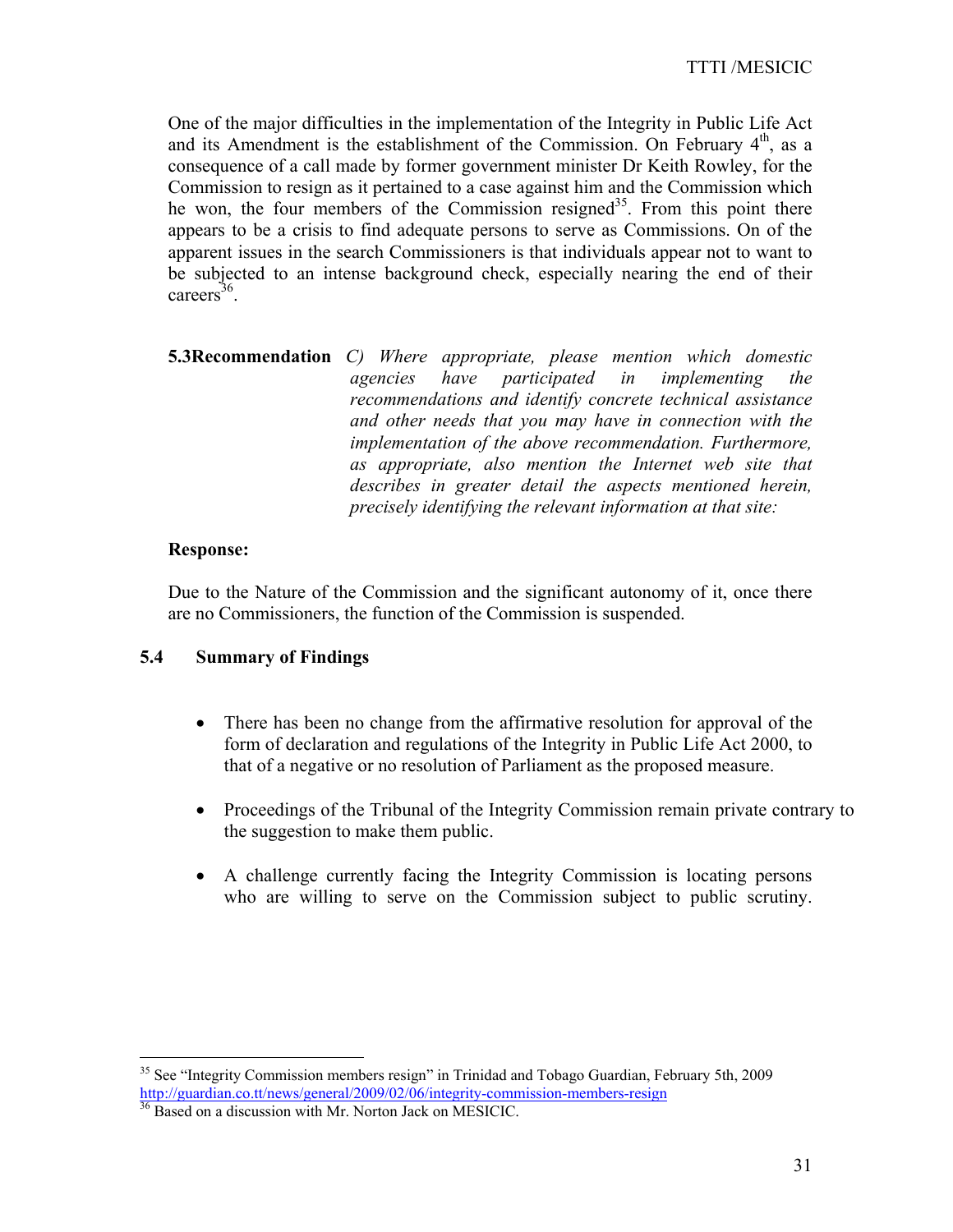#### **CHAPTER SIX**

#### **RECOMMENDATIONS FROM THE SECOND ROUND**

#### **6.1 First Recommendation of the Second Round:**

*Establish, maintain and strengthen the systems of government hiring of public servants, when applicable, that assure the openness, equity and efficiency of such systems.* 

**6.1Recommendation** *A) Please mention the measure or measures suggested by the Committee, or the alternative measure or measures, that have been adopted to implement the above recommendation; and briefly describe the concrete steps that have been taken in connection with the measures adopted. As appropriate, please indicate the Internet web site where information may be obtained in greater detail on the measures adopted and steps taken to implement the foregoing recommendation, precisely identifying the relevant information at that site:* 

*Recommended Measures:* 

*(a) Assess the relevance of expanding the mandatory requirement of competitive examinations for permanent appointment to all classes in the Civil Service.* 

*(b) Ensure that when a position is open to the general public in the Civil Service, it is advertised to the general public and not left to the discretion of the Public Service Commission, as well as adopt, through the appropriate legislative or administrative procedures, mechanisms that provide clearly defined criteria for the advertisement of hiring opportunities for all vacancies within the public service that ensure use is made of the mass media (e.g. newspapers or web pages).* 

*(f) Increase training programs for those responsible for managing public service selection and staffing processes.* 

*(g) Increase training and induction programs for those who have recently entered the public service, so as to allow all employees to understand their duties and the functions expected of them.*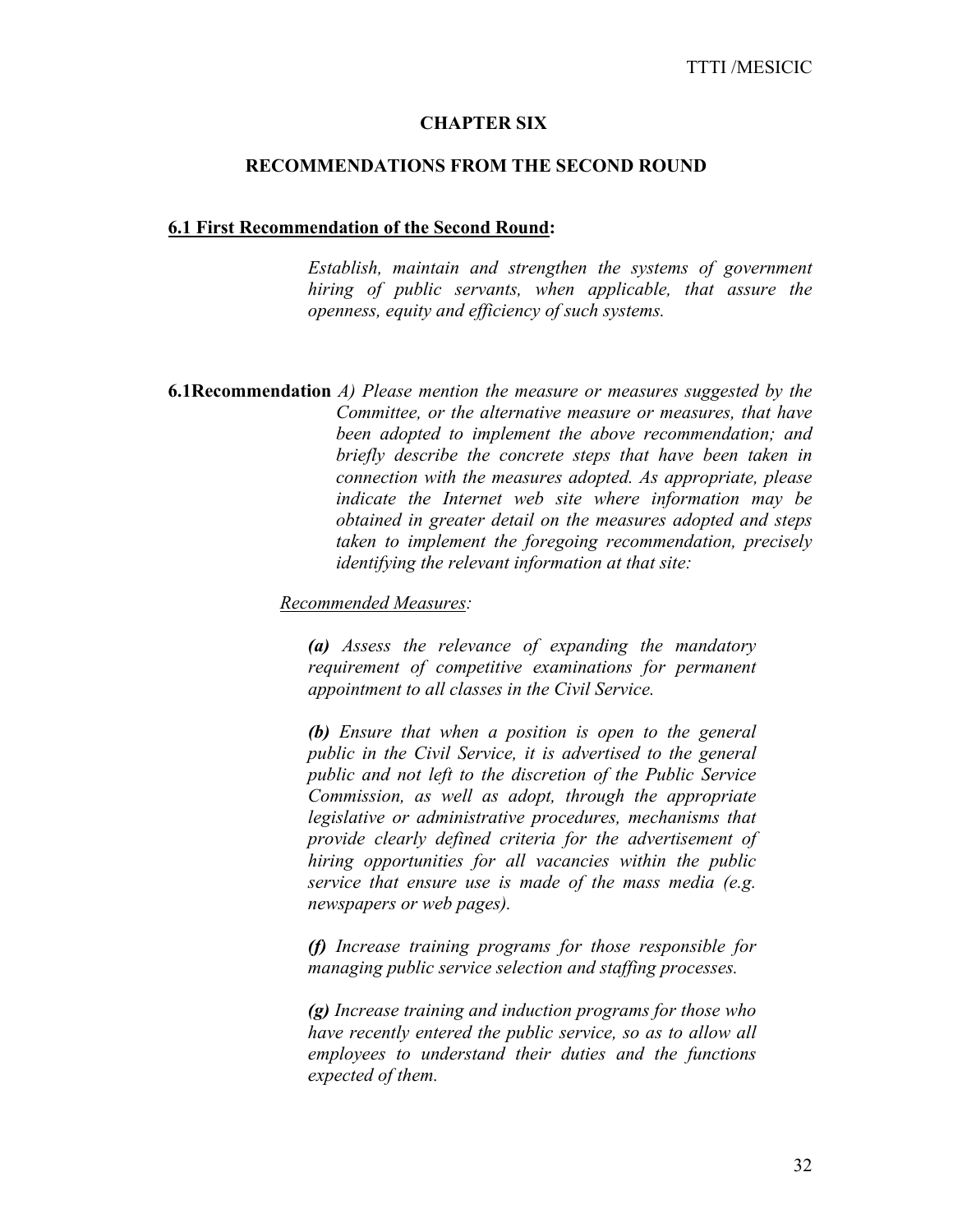*(h) Adopt, through legislative or administrative procedures, a database to identify the categories of judicial review cases and their results in order to assess the efficiency regarding the measures for redress.* 

#### **Response:**

- **a.** Currently, a Civil Service wide exercise is being undertaken with regards to the requirement of competitive examinations for permanent appointment in the Civil Service. Accordingly, an Assessment Centre has been established since 2005 and implementation of this initiative is being undertaken in a phased basis.
- **b.** Based on the interview undertaken with the Director of Personnel Administration, Regulation 15 should not be read in abstraction but relation to that of Regulations 13 and 14 which gives the Department of Personnel Administration discretionary powers. As such no changes have been made to the existing legislation and /or administrative procedures.
- **f.** Also based on the interview with the DPA, there has been consistency in the training programmes offered to those managing public service selections and staffing processes. Such programs are based on a Needs Gap Analysis and usually account for a significant portion of the financial vote. It must be noted that the Government has been forth coming with finances for these programs.
- **g**. There has been an increase in induction training programs for new entrants into the public service. The aim of such training is to assist the entrants to understand how they fit within the organization as well as the public service.
- **h**. Currently, the Public Service Commission (PSC) is awaiting approval for a Document Management System. The aim of this would be to track, what lead to the Judicial Review, why the PSC lost the case, how much money the PSC spends in Judicial Review. It is noteworthy, that the Director of Personnel Administration in an aim to develop further capacity in the area of Judicial Review has embarked upon a PhD program where an assessment would be carried out on how Judicial Review impacts on Human Resource Systems.
- **6.1Recommendation** *B) Briefly mention any difficulties observed in the process of implementing the above recommendation. As appropriate, please also mention the Internet web site where information may be obtained in greater detail in that regard, precisely identifying the relevant information at that site:*

### **Response:**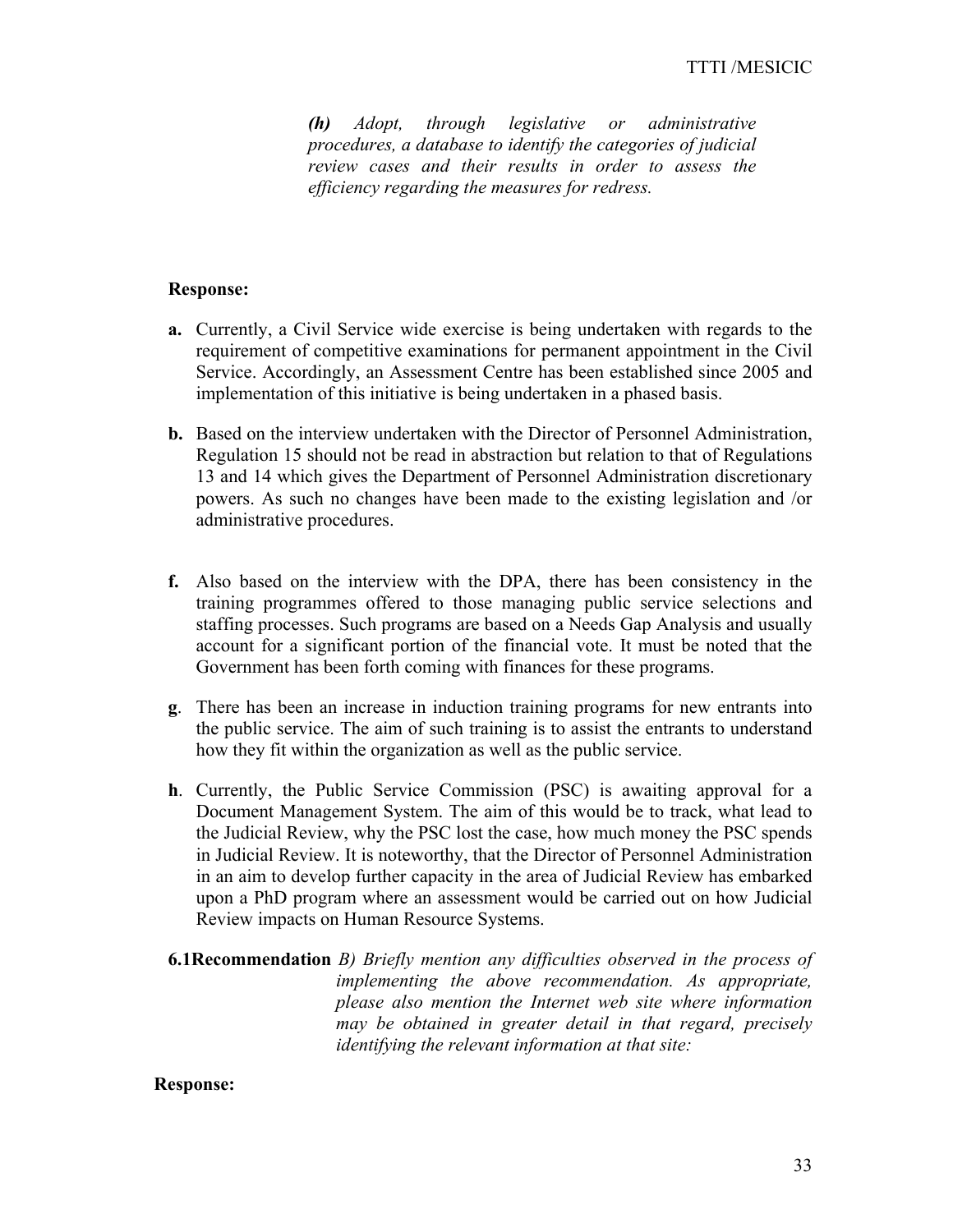One of the major challenges which the Civil Service has faced is in the implementation of the Assessment Centre (AC) and the promotion of civil servants based on the results from the Assessment Centre. Such a challenge has been highlighted in the  $1<sup>st</sup>$  Regional Conference of Public Service Commission:

- Competency-based tool (Assessment Centre) has been introduced in Trinidad and Tobago. The use of the tool has been challenged in the courts. Court ruled that regulations did not provide for the AC. Criteria for promotion should have been used instead of AC. Also it was ruled that the Commission was forced by the Executive to implement this method.
- Interviews/AC can only provide evidence of aptitude but not attributes of an individual.
- Results of AC are sometimes not consistent with performance appraisal ratings $37$ .

Therefore, there have been cases of judicial review where the results of the Assessment Centre have been challenged. The most recent of these cases is the application of eight (8) civil servants for Judicial Review concerning their promotion to Deputy Permanent Secretary. The issue of contention was whether the decision to use the Assessment Centre Exercise (ACE) (which used predetermined criteria to determine the promotion of the aggrieved) was in fact right. The court found that the use of the ACE, in determining the promotion of the civil servants was consistent with best practices and as a result the decision by the PSC was held. However, caution was given to the PSC concerning the transparency of the process  $288$ .

**6.1Recommendation** *C)Where appropriate, please mention which domestic agencies have participated in implementing the recommendations and identify concrete technical assistance and other needs that you may have in connection with the implementation of the above recommendation. Furthermore, as appropriate, also mention the Internet web site that describes in greater detail the aspects mentioned herein, precisely identifying the relevant information at that site:* 

### **Response:**

<sup>37</sup> Report on the 1<sup>st</sup> Regional Conference of Public Service Commission, Caribbean Centre for Development Administration, St. Vincent and the Grenadines, 10-12 June, 2008, p. 15

http://www.caricad.net/UserFiles/File/Regional%20PSC%20Conference%20Report.pdf<br><sup>38</sup>'The Appeal Court Rules for PSC...Bad day for 8 public servants,' Trinidad and Tobago Guardian Newspapers, 11<sup>th</sup> July, 2009. http://guardian.co.tt/news/general/2009/07/11/bad-day-8-public-servants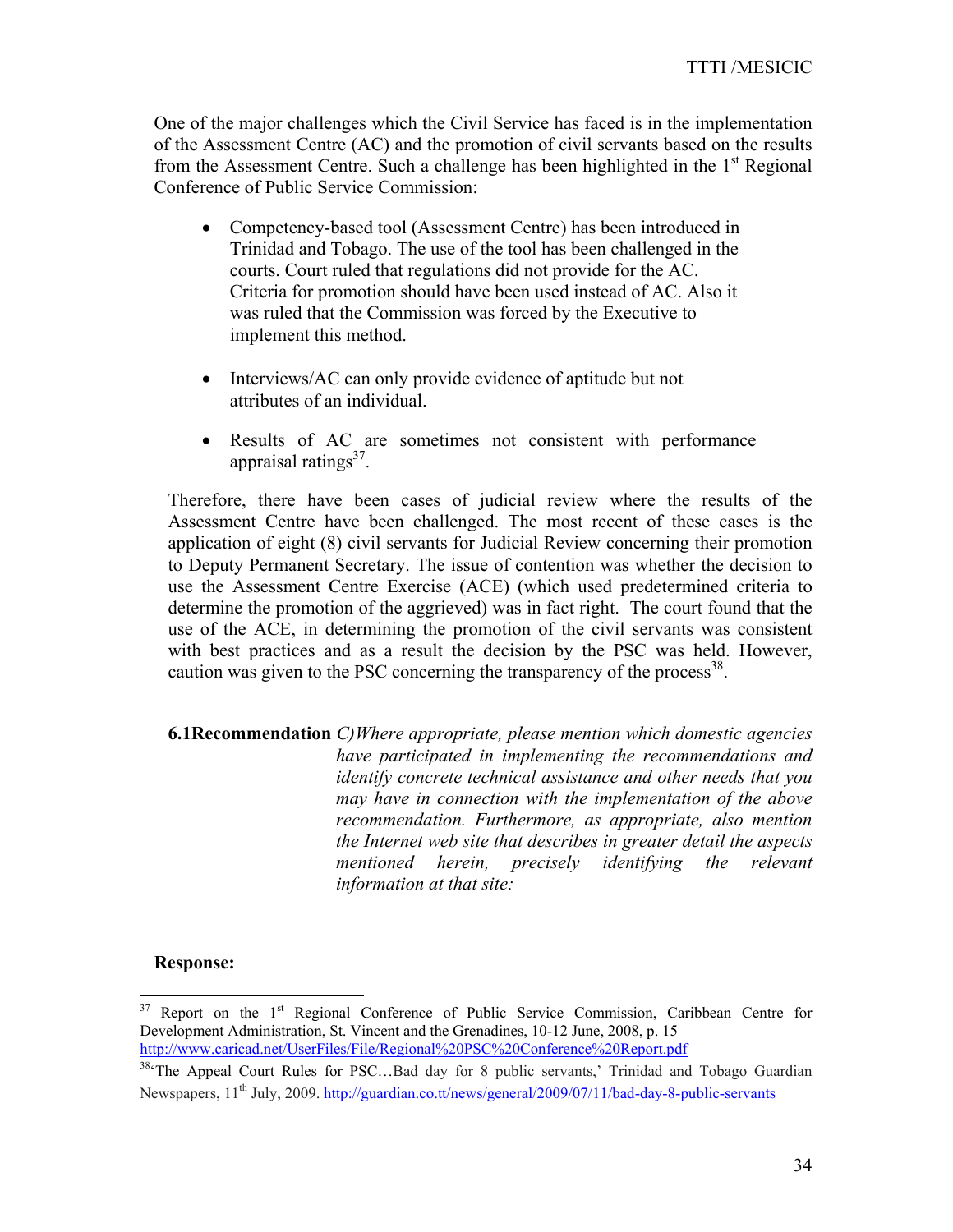Consistent with the response from the respondents in the interviews conducted, initiative was taken too by the Public Service Commission in the implementation of the measures suggested. Further, it must be recognized that these measures were taken in abstraction to any knowledge of the MESICIC Second Round Recommendations. As such the initiatives taken were a direct result of the assessed needs and requirements seen by the PSC to increase its efficiency and effectiveness.

## **6.2 Summary of Findings**

- The implementation of a civil service wide examination is being executed in a phased basis since 2005 where the Assessment Centre was established.
- Steps are being taken to document the number and cost of judicial review cases. As such approval is being sought for the establishment of a document management system.
- A significant challenge is being posed to the AC due to its determination of the promotion of personnel with the civil service.

### **6.3Second Recommendation of the Second Round**

*Strengthen systems for the procurement of goods and services by the government.* 

**6.3Recommendation** *A)Please mention the measure or measures suggested by the Committee, or the alternative measure or measures that have been adopted to implement the above recommendation; and briefly describe the concrete steps that have been taken in connection with the measures adopted. As appropriate, please indicate the Internet web site where information may be obtained in greater detail on the measures adopted and steps taken to implement the foregoing recommendation, precisely identifying the relevant information at that site:*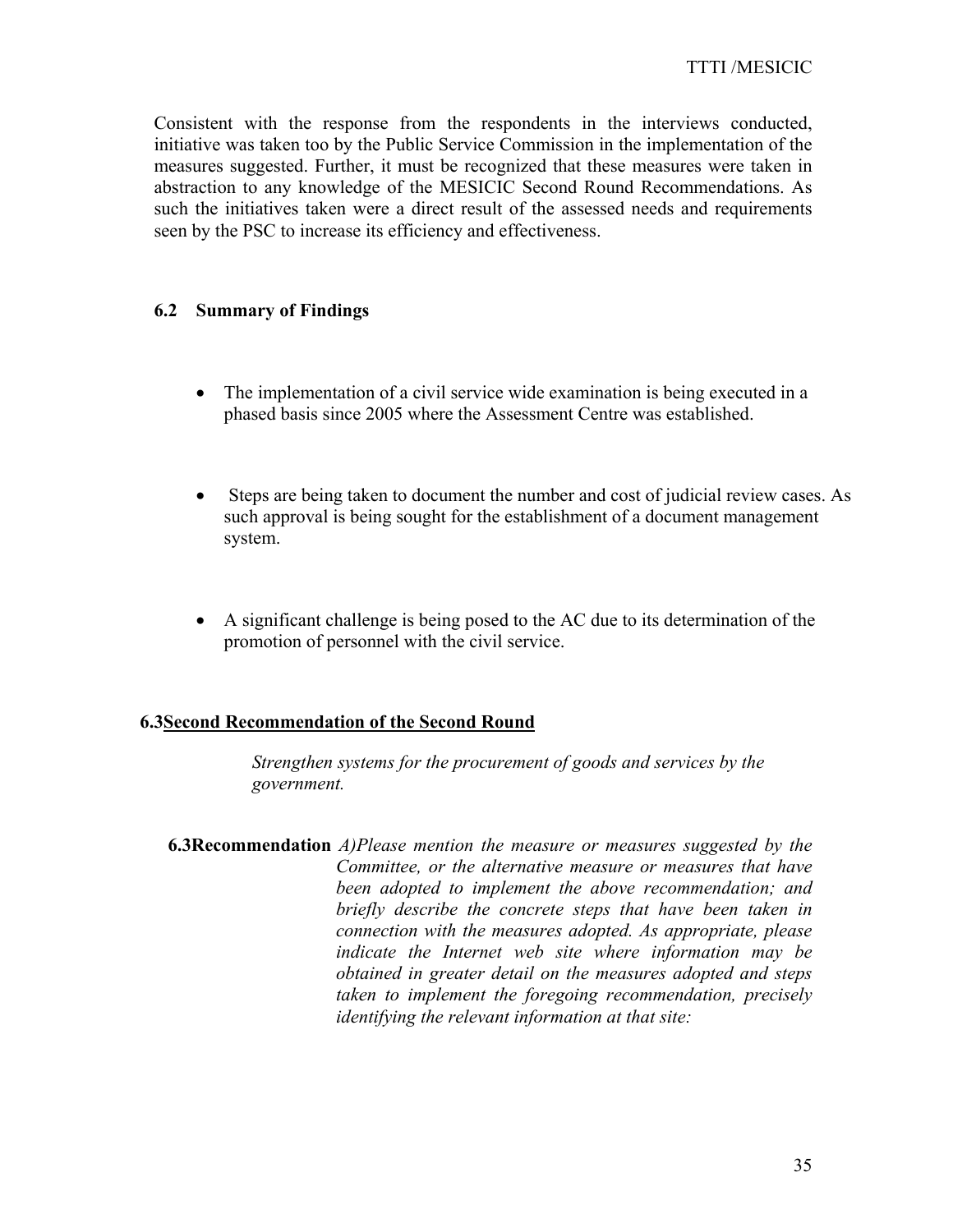TTTI /MESICIC

### **Response**

With regards to strengthening systems of Government Procurement, in 2003 a Committee was set up for the Reviewing of Government Procurement. In 2005 a White Paper on the Reform of the Public Sector Regime was produced. At the time of its adoption, the White Paper was seen to be consistent with the Government Policy on Procurement. TTTI at that point submitted an update on the procurement system, which was in response to the Second Round of MESICIC. The TTTI praised Government's efforts to move from the archaic practices based on the Central Tenders Board Ordinance (Act No. 22 – 1961) to that proposed in the White Paper. The core principles on which the Reform was built on was value for money, transparency of the procurement process, and Accountability of participants in the procurement process<sup>39</sup>. TTTI also highlighted the tardiness in the Government's implementation of the Reforms proposed.

To date, there has been no adoption of the Reform Proposal. More critically the Government seems to have backtracked on the White Paper. Recently, in evidence at an ongoing Commission of Inquiry into the Construction Sector, Minister of Works, Colm Imbert has pointed out that the Reform proposed in 2005, is no longer consistent with current Government's policy<sup>40</sup>. The Minister justified the reasons for Government recant of their earlier position $41$ :

- a. since the publication of the White Paper the Government has benefited from feedback from industry practitioners and stake holders and this feedback, together with deeper research and reflection into the several complex issues involved in Public Procurement, has led us to the conclusion that the Regime proposed by the White Paper would be simply unworkable
- b. The Government at the time of the publication of the White Paper focused principally on the laudable objectives which the White Paper's regime was intended to serve, namely, accountability, transparency and fairness of the process, and did so without a full examination of the administrative bureaucratic and quasi-judicial machinery which was being proposed,
- c. The Government is as committed now as it has always been to these fundamental principles, but is now satisfied that the means proposed by the White Paper for securing them are not only

<sup>40</sup> Statement of Colm Imbert, Minister of Works and Transport on the White Paper on the Reform of Public Sector Procurement Regime, Submitted Pursuant to the Procedural Orders and Procedural Directions of the Commission of Enquiry into the Construction Sector, Mar. 17, 2009

 $39$  Mechanism for Follow-Up on the Implementation of the Inter-American Convention Against Corruption (MESICIC), Second Round, Trinidad and Tobago Transparency Institute, 8 November 2006, p.3

http://www.constructionenquiry.gov.tt/getattachment/99563c32-6edf-441d-82fd-b1a3ee71ceca/Colm- $Imbert-statement-03-23.aspx  
<sup>41</sup> Ibid., pp. 3,4 and 5$ </u>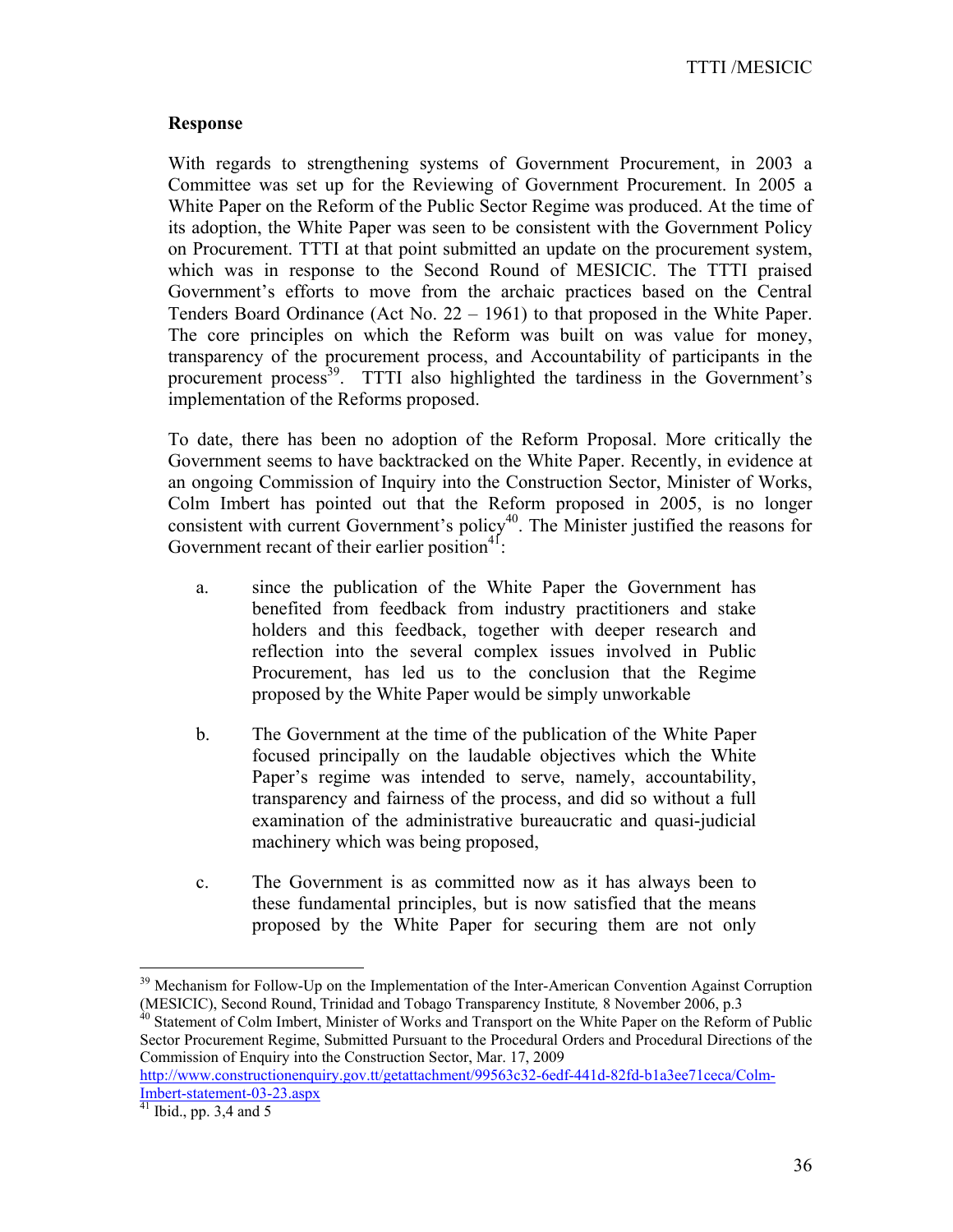unworkable but in addition, would be incompatible with and unnecessarily obstructive of the efficient and economic execution of any Government legitimate developmental programmes.

- d. The regime proposed by the White Paper is a theoretical construct, comprised of elements of various systems, with modifications. There is therefore little if any empirical evidence available to prove the practicality and efficiency of such a model.
- e. We are satisfied by our research and mature reflection that the objectives of transparency etc. can be effectively secured, if indeed they are not already adequately secured by other means, such as administrative or legislative standardization of procurement regimes for all State Enterprises and other Government construction projects. Specifically we consider on review that the creation of an overarching "Regulator " with coercive judicial or quasi-judicial authority would not only be obstructive but conceivably would even be of doubtful judicial competence or integrity and in any event, in essence be would be duplicating a jurisdiction already securely vested in the Supreme Court of Judicature.
- f. The Government recognizes and is of the view that the Commission should similarly recognize, that the construction industry essentially operated within a commercial environment and for the Government to function effectively in such an environment it must be permitted the flexibility to make commercial decisions and to enjoy the right to do so in a competitive manner if it is to operate efficiently and dispose of public funds for the best value. The Government feels strongly any that system designed to guide or regulate public procurement process must provide for the State to operate efficiently without unnecessary bureaucratic restraints<sup>42</sup>.

#### **6.3 Recommendations** *A) Other Recommended Measures:*

*(a) Consider establishing a uniform legal framework for the procurement of goods and services that encompasses all the branches and agencies of the State, without prejudice to those State agencies and branches to establish their own guidelines.* 

*(b) Implement provisions outlining clear and uniformed procedures for the selection of contractors when either* 

 $42$  Ibid., pp. 3,4 and 5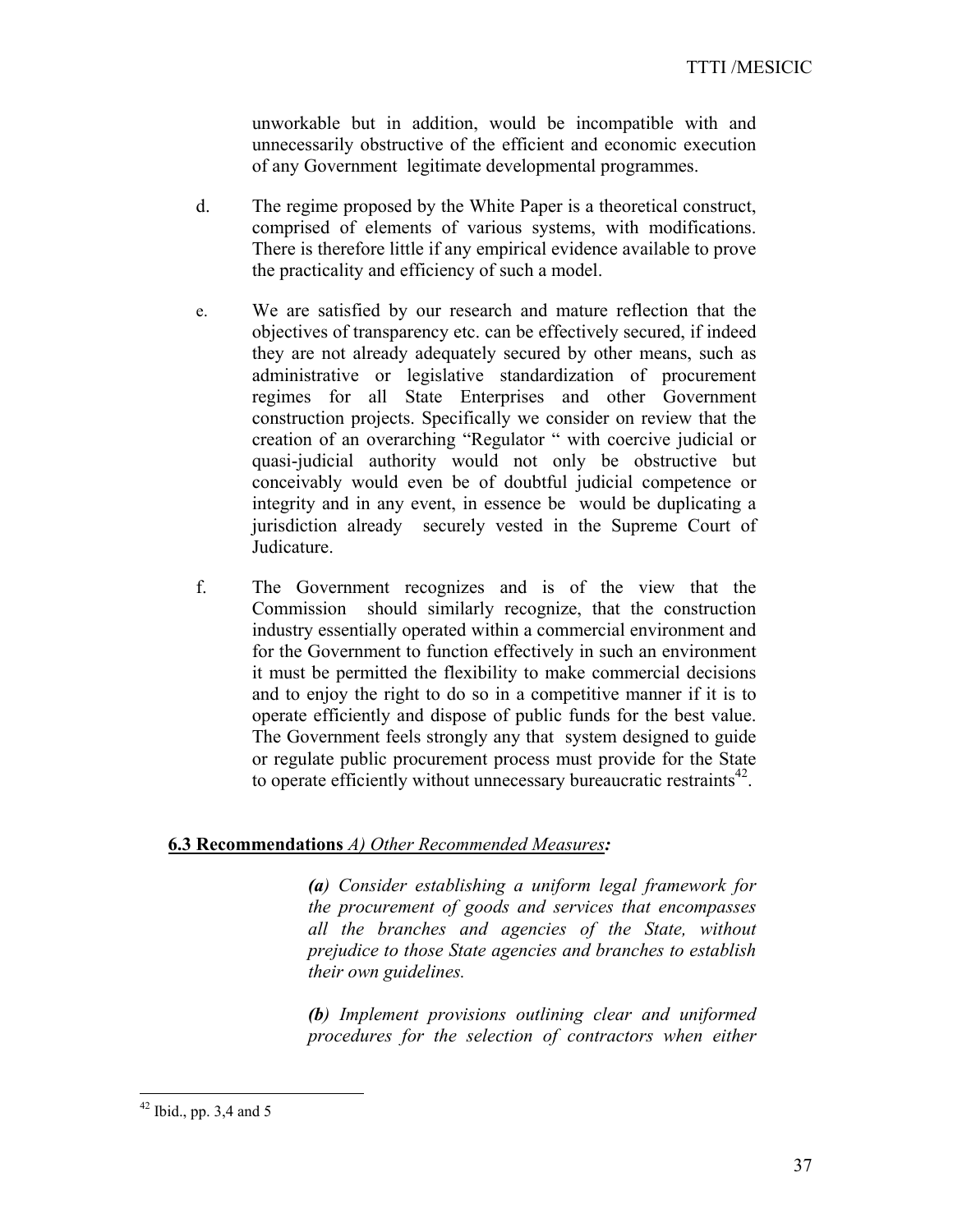*public tendering or selective tendering procedures are utilized.* 

*(g) Develop and implement electronic procurement systems, so that the acquisition of goods and services may be carried out through those means.* 

*(i) Implement a mechanism by legislative or administrative means to facilitate the exclusion and/or sanction of certain contractors for stipulated reasons.* 

*(m) Maintain and publish statistics that reflect the nature of contracts awarded, the proportion that is by public tender, the proportion that is by selective tender, the number of judicial review applications regarding the process and the number of decisions given.* 

### **Response:**

- **a.** Stemming from the White Paper, there was the development and finalization for legislation to harmonize public procurement. However there has been there lack of follow through by the Government.
- **b.** Section 23 A and B of theCentral Tenders Board Ordinance (Act No. 22 1961) provides for the CTB to act on behalf of Government. However, State Enterprises, Companies and Regional Health Authorities are responsible for their own tendering process. As such there is not a uniform process for all public procurement which falls under the  $CTB<sup>43</sup>$ .
- **c.** To date there is not an electronic procurement system. However, a number of steps have been taken by the CTB which seeks to make the processes and awards of contracts electronically available. Tender notices are put up on the Ministry of Finance portal which link to the CTB. In addition, there is information on the awards of contracts and registration forms for contracts<sup>44</sup>. In addition, CTB has been conducting meetings with the Ministry of Public Administration for eprocurement. Training has already started in the use of Micro-soft Outlook and all members of CTB had been outfitted with computers at their desks.
- **d.** There is no legislative mechanism which gives the CTB directly to black list/ exclude or sanction contractors. However, the CTB has a system called the Auctioneer of Past Performance, where ratings are given to the contractors based

<u>.</u>

<sup>&</sup>lt;sup>43</sup> See Information Booklet, Central Tender Board, Ministry of Finance, The Republic of Trinidad and Tobago, April, 2008

http://www.finance.gov.tt/documents/publications/pub5E781E.pdf 44 http://www.finance.gov.tt/services.php?mid=32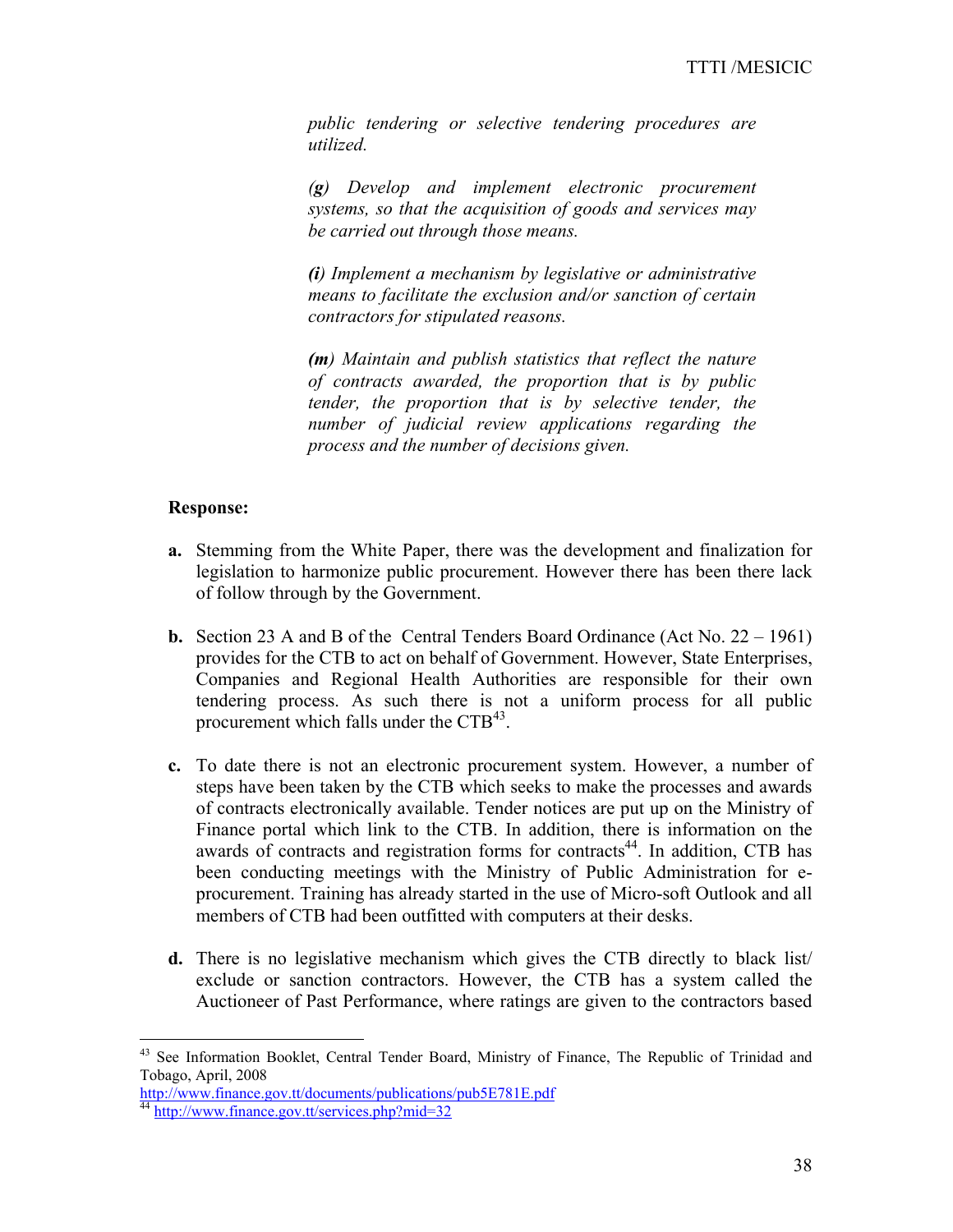on their delivery of goods and services. As such, since the CTB has the discretion where awards of contracts are concerned, it has the administrative capacity not to choose contract which were seen to be substandard. In addition, in the annually supplied contracts, the CTB has employed a feedback mechanism post-2007. This mechanism also allows the various Ministries to give feedback as to the performance of contractors and their goods and services.

- **e.** No statistical reports are published from the CTB. However, details as it relates to the award of contract as published in the National Gazette and the Ministry of Finance Portal for the CTB. Such details include the name of the contractor, a description of the contract and the price. The limit placed on the CTB in terms of publishing contract statistics is as a result of not having a Statistical Officer as well as no computerized database $45$ .
- **6.3Recommendations** *B)Briefly mention any difficulties observed in the process of implementing the above recommendation. As appropriate, please also mention the Internet web site where information may be obtained in greater detail in that regard, precisely identifying the relevant information at that site:*

#### **Response:**

 $\overline{a}$ 

The CTB, is committed to accountability, transparency and value for money as stated by the Director of Contracts of the CTB. However, as recognized in the decision of the Government of Trinidad and Tobago to pursue a different route to that initially proposed in the White paper, the direction in which the was initially proposed by the Government has now been scrapped. As such the issue of Government Procurement in Trinidad and Tobago currently, remains under the system prior to the discussion of the White Paper. (See  $1^{46}$  and  $2^{47}$ )

**6.3Recommendation** *C) Where appropriate, please mention which domestic agencies have participated in implementing the recommendations and identify concrete technical assistance and other needs that you may have in connection with the implementation of the above recommendation. Furthermore, as appropriate, also mention the Internet web site that describes in greater detail the aspects* 

<sup>&</sup>lt;sup>45</sup> The Responses to 'a' to 'e' is based on the questions asked in the Interview Questions posed to the CTB in Appendix 1.

<sup>&</sup>lt;sup>46</sup> Statement of Colm Imbert, Minister of Works and Transport on the White Paper on the Reform of Public Sector Procurement Regime, Submitted Pursuant to the Procedural Orders and Procedural Directions of the Commission of Enquiry into the Construction Sector, Mar. 17, 2009

http://www.constructionenquiry.gov.tt/getattachment/99563c32-6edf-441d-82fd-b1a3ee71ceca/Colm-<br>Imbert-statement-03-23.aspx

<sup>&</sup>lt;sup>47</sup> http://www.constructionenquiry.gov.tt/getattachment/58d0b9ca-7cd0-4d71-a6ff-e7d18da4ed36/COE-Construction-Sector-Second-Session-20090324-Me.aspx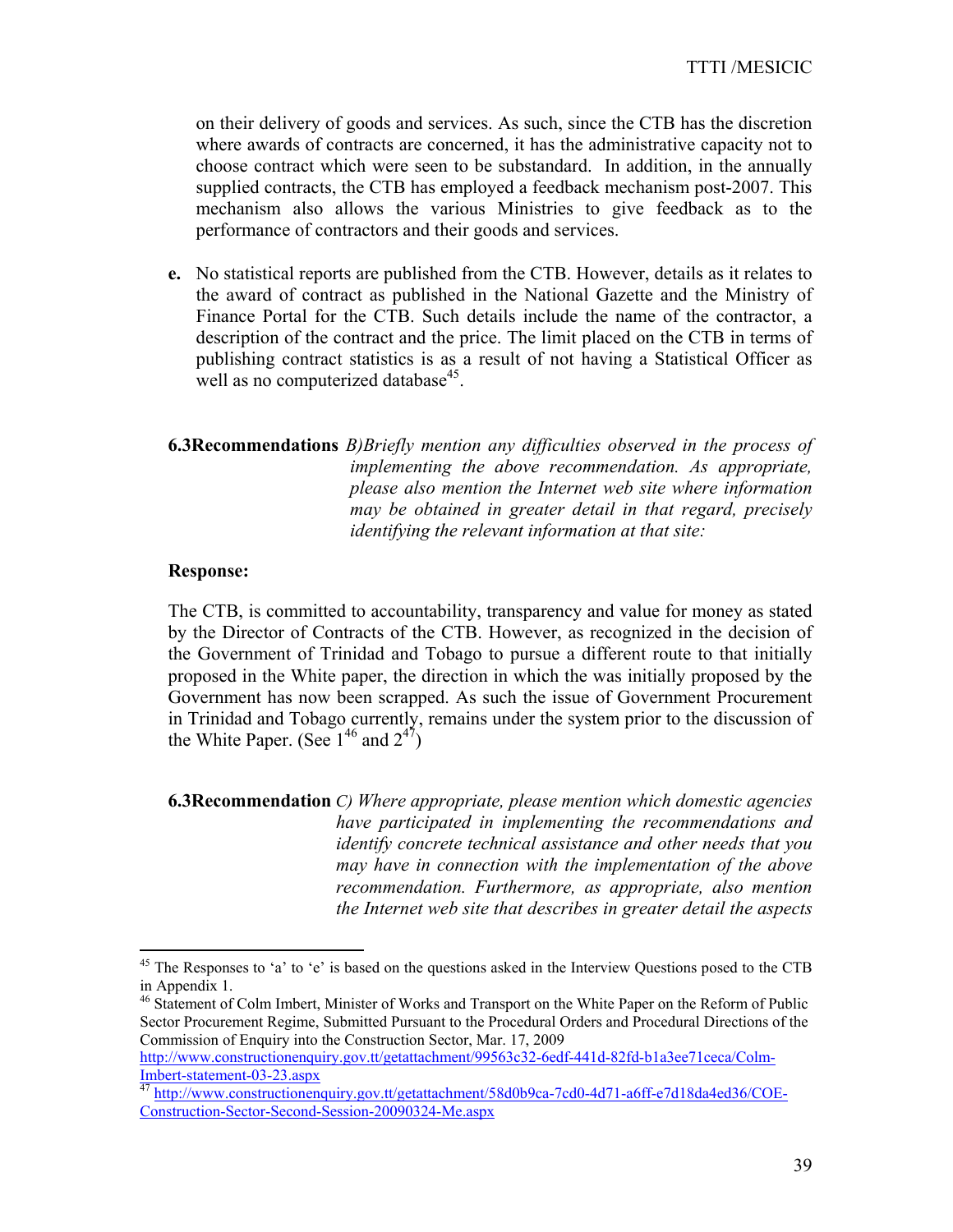*mentioned herein, precisely identifying the relevant information at that site:* 

## **Response:**

It must be noted that the initiatives described in relation to the measures recommended in 'a' has been a result of the CTB staff and not based on the recommendations of MESICIC generated into Government policy. As stated in the first Round response to this section, the CTB was not aware of MESICIC, the Rounds and its recommendations.

## **6.4 Summary of Findings**

- The current stance of the Government of Trinidad and Tobago on public procurement is inconsistent with the White Paper on the Reform of the Public Sector Procurement Regime, 2005.
- The CTB has sought to make public via a booklet the current practices of the CTB along with placing contracts which have been awarded on the Ministry of Finance Website in an aim to be more transparent in its processes.
- All of the changes which the CTB has made over the years has been as result of its leadership and not based on the recommendation of MESICIC. Rather, the respondents from CTB were not knowledgeable of the MESICIC or its recommendations.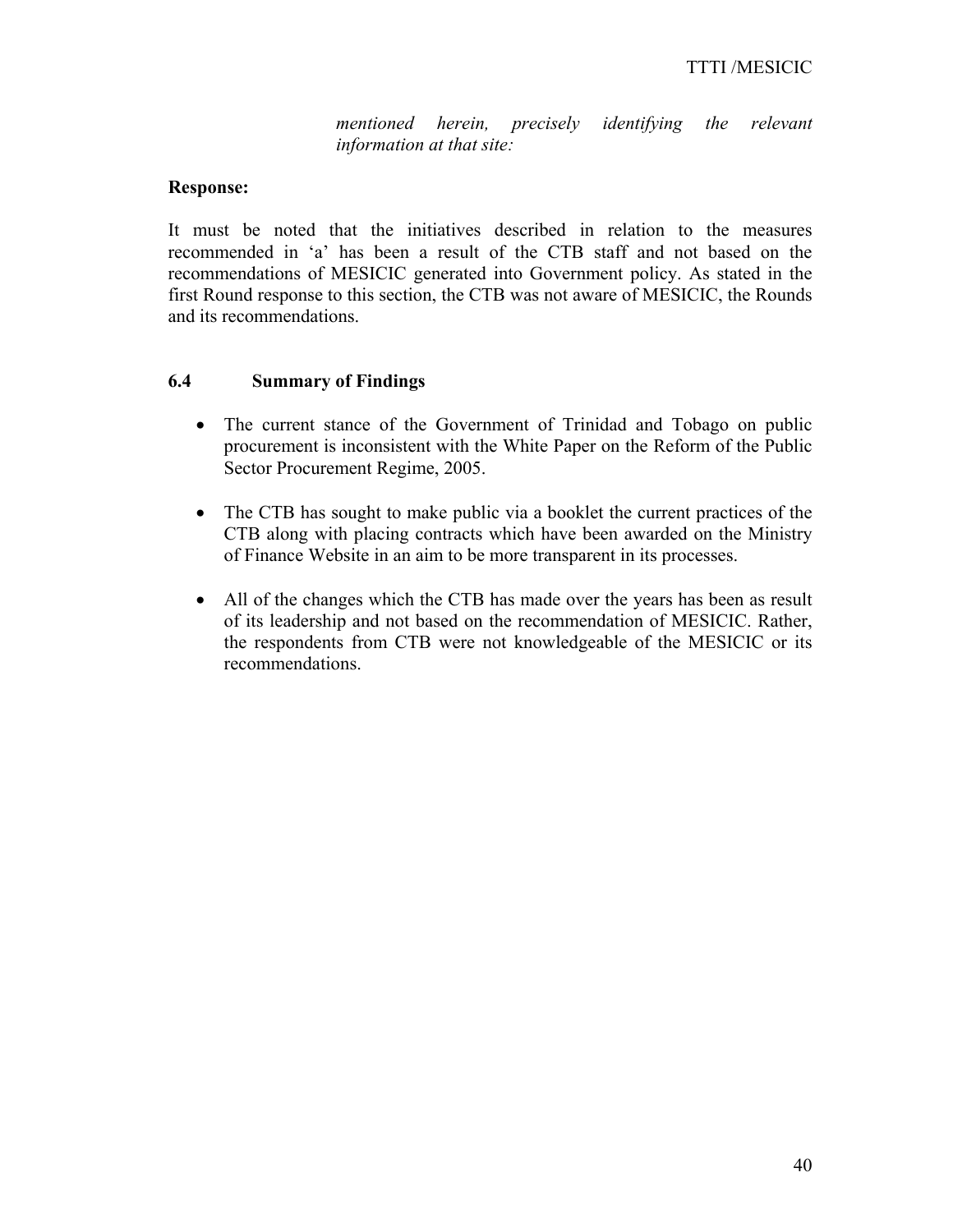## **CHAPTER SEVEN**

## **CONCLUSION**

**7.1** Trinidad and Tobago's performance in the implementation of the Inter-American Convention against Corruption may be rated 'fair'. There are particular areas which need less attention that other. On such area is that on Extradition. As compared to the other chapters, the most headway appears to have been made there. However, in the areas of denial of tax treatment based on contravention to the Anti- corruption laws, more work needs to be done. In chapter three, however, alternative to the concept of illicit enrichment had to be used since the Prevention of Corruption Amendment Bill 2001 lapsed and since that time has not been taken into consideration. In addition, there appears to the use the Integrity in Public Life Act 2000 to treat with matter which can only be dealt with through the Prevention of Corruption Amendment Bill 2001.

Of the recommendations from the First Round, there is almost total disregard by the Government of Trinidad and Tobago. Once more, the use of the Integrity in Public Life Act 2000 is used as an umbrella covering Codes of Conduct. A cause for concern is the lack of a special Code of Conduct for Judges and Magistrates, particularly in view of their exclusion from the Integrity in Public Life Act 2000. In the Second Round, the major issue is the discard of the White Paper on the Reform Public Sector Procurement Regime. Given this new position by the Government, it is appears that the Government does not seek implement serious reform of public procurement practices.

### **7.2 Summary of Findings**

- **7.2.1** All of the respondents appear to have no knowledge of the Inter-American Convention Against Corruption as well as the Recommendations given in the Subsequent Rounds of MESICIC.
- **7.2.2** There appears to be an over-shadowing of the Prevention against Corruption (Amendment) Bill, 2001 by the current Integrity in Public Life Act 2000. This over-shadowing by the Integrity in Public Life Act appears to have been responsible for the lapse in the Prevention against Corruption Amendment Bill of 2001, notwithstanding the suspension of Parliament during the 2001-2002 periods as a result of the 18/18 tie between the two political parties.
- **7.2.3** There is a misconception throughout the various arms of government in Trinidad and Tobago that the Integrity in Public Life Act is all-inclusive Act and therefore there is no need for either establishing or modifying special Ethical Codes of Conduct and by extension, anti-corruption legislation like the Prevention against Corruption Amendment Bill 2001.
- **7.2.4** There appears to be a genuine interest on the part of government agencies in the thorough implementation of Inter-American Convention.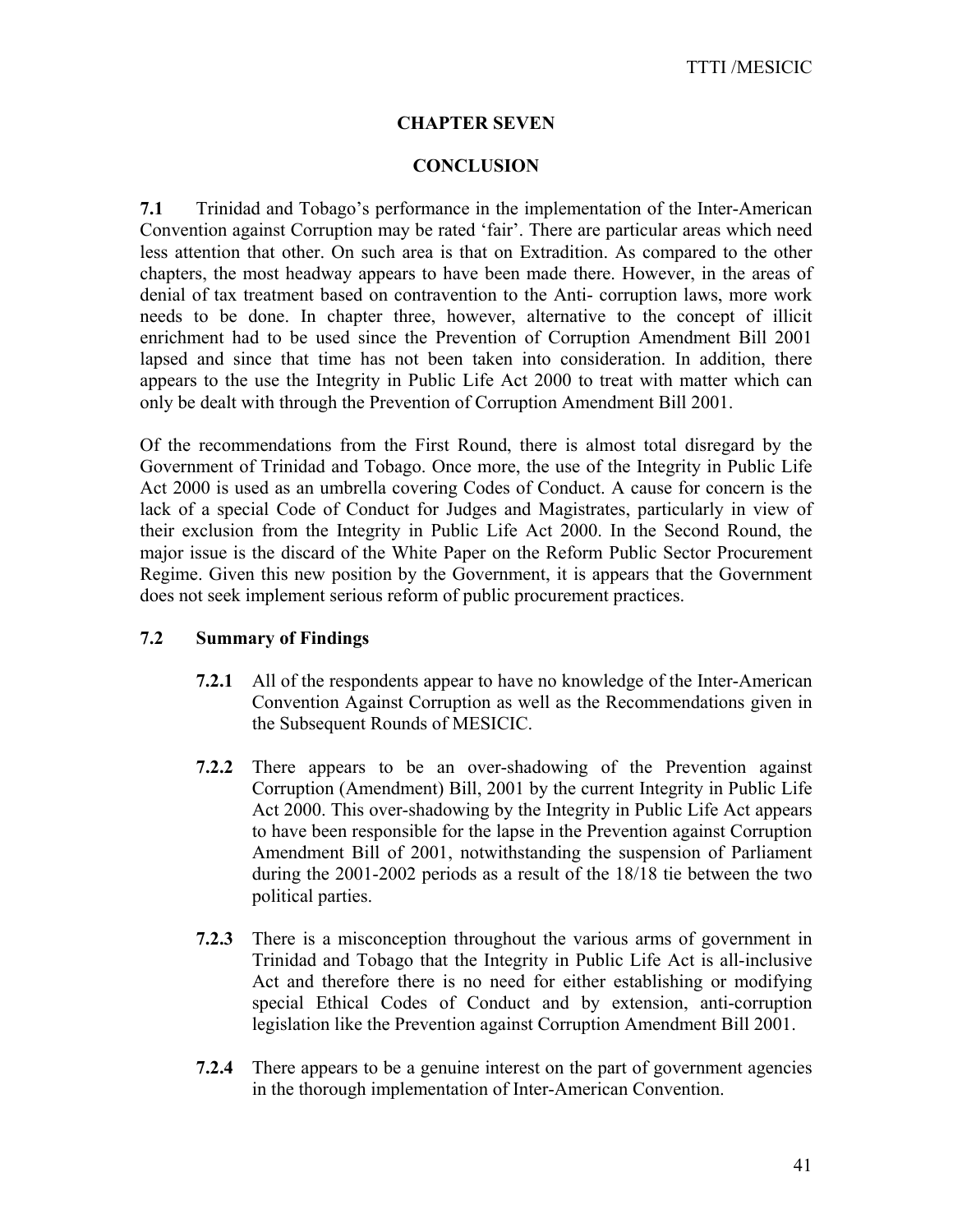- **7.2.5** For offences committed in breach of the Prevention of Corruption Act 1987, which is the main piece of anti-corruption legislation, fines and prison terms are sanctions rather than denial/removal of favorable tax treatment.
- **7.2.6** Any determination of favorable tax treatment to be given is at the discretion of the Minister of the Ministry where the favorable tax treatment is being sought.
- **7.2.7** The high level of discretion placed on the Minister(s) opens up possibilities for corruption. However, it is also recognized that any monetary transfers are scrutinized by the Integrity Commission in the filing of financial declaration of the Minister(s). But this does cover nonmonetary transfers
- **7.2.8** The sole piece of legislation which specifically defined "illicit enrichment" was a bill which went to the Parliament in 2001. That Bill, however, lapsed.
- **7.2.9** The Integrity in Public Life Act, 2000 can be used to indirectly track illicit enrichment via the filing of declarations by individuals covered under the Act.
- **7.2.10** The Government of Trinidad and Tobago has implemented and enacted up-to-date legislative measures for extradition of persons for offences highlighted in Articles VI, VIII, IX and XI of the Convention.
- **7.2.12** There is strong cooperation between the Federal Government of the United States of America and the Government of the Republic of Trinidad and Tobago in cases involving extradition
- **7.2.13** There has been no change or modification to the Code of Ethics for Parliamentarians.
- **7.2.14** The Standing Ethics Committee has never been called to Order.
- **7.2.1 5** None of the recommended measures related strengthening the implementation of law and regulatory systems related to conflicts of interest has been implemented
- **7.2.16** There has been no change to the requirement of an affirmative resolution of parliament for approval of the form of declaration and regulations of the Integrity in Public Life Act 2000.
- **7.2.17** Proceedings of the Tribunal of the Integrity Commission remain private contrary to the suggestion to make them public.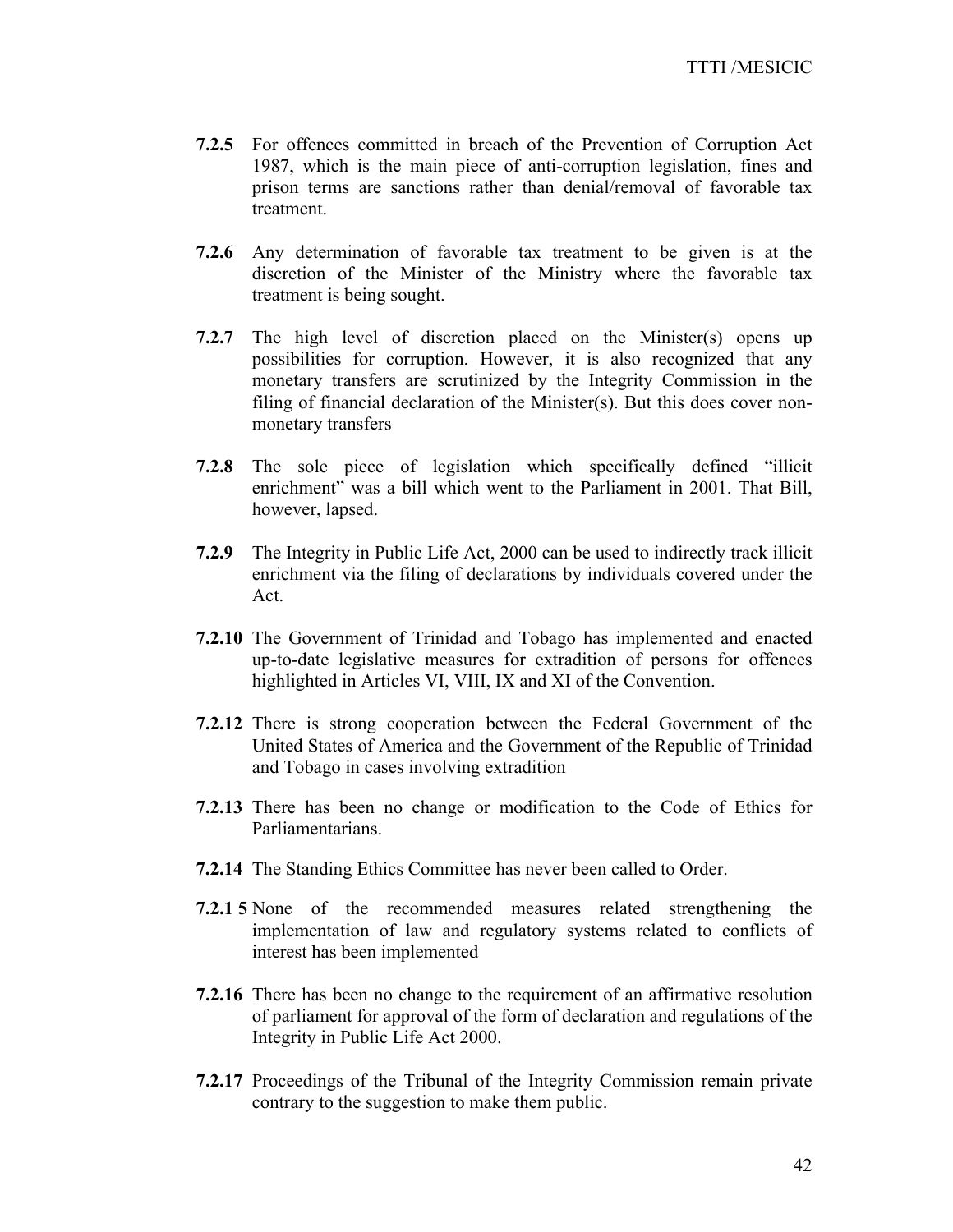- **7.2.18** A challenge currently facing the President of the Republic is locating suitable persons who are willing to serve on the Commission.
- **7.2.19** The implementation of a civil service wide examination has been taking place on a phased basis since 2005 when the Assessment Centre was established.
- **7.2.20** Steps are being taken to document the number and cost of judicial review cases. Approval is being sought for the establishment of a document management system.
- **7.2.21** The Assessment Centre's recommendations on the promotion of personnel have been facing significant legal challenges.
- **7.2.22** The Government of Trinidad and Tobago on public procurement is in the process of abandoning the policy set out in the 2005 White Paper on the Reform of the Public Sector Procurement Regime.
- **7.2.23** The CTB has sought to make public via a booklet the current practices of the CTB along with placing contracts which have been awarded on the Ministry of Finance Website in an aim to be more transparent in its processes.
- **7.2.24** All of the changes which the CTB has made over the years have been as result of its leadership and not based on the recommendation of MESICIC. The respondents from the CTB were not informed of the MESICIC or its recommendations.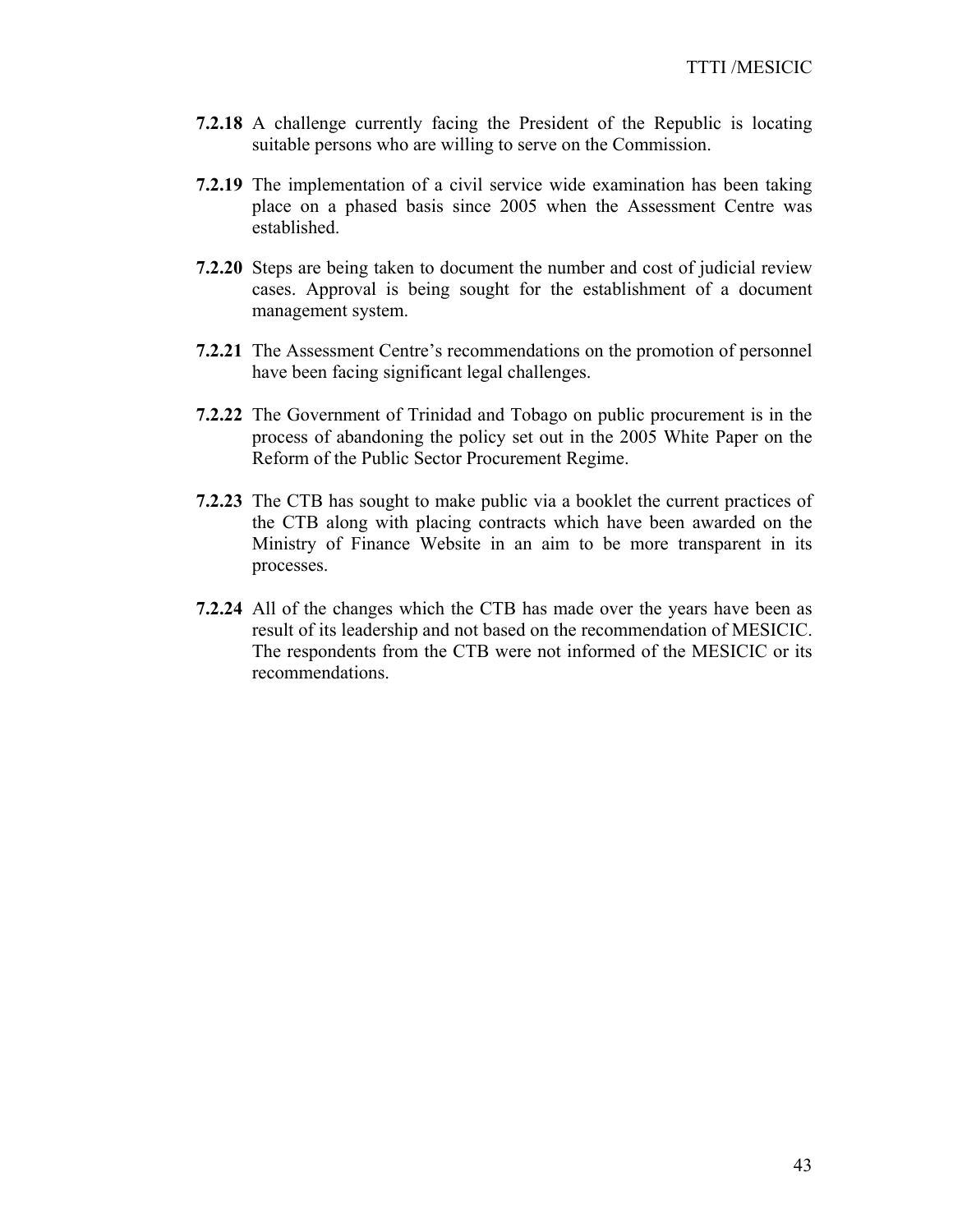## **7.3 Recommendations**

*TTTI urges the Committee of Experts to recommend particularly to the Government of Trinidad and Tobago the following.* 

- **7.3.1** Provide the Heads of the various State agencies responsible for implementing MESICIC recommendations with the all information needed to carry out their tasks.
- **7.3.2** Re-introduce, for revision, debate and eventual enactment, the Prevention of Corruption (Amendment) Bill 2001 harmonised with an appropriately reformed Integrity in Public Life Act.
- **7.3.3** Require public officials to implement MESICIC recommendations within a definite time-frame.
- **7.3.4** Encourage the Judiciary to establish a code of conduct for judges and magistrates.
- **7.3.5** Establish comprehensive codes of conduct specific to the executive and legislative arms of the State.
- **7.3.6** Reconsider the abandonment of the 2009 White Paper on the Reform of the Public Procurement Regime and implement its essential elements, particularly the establishment of appropriate and effective regulation by an independent body of all transactions involving public money.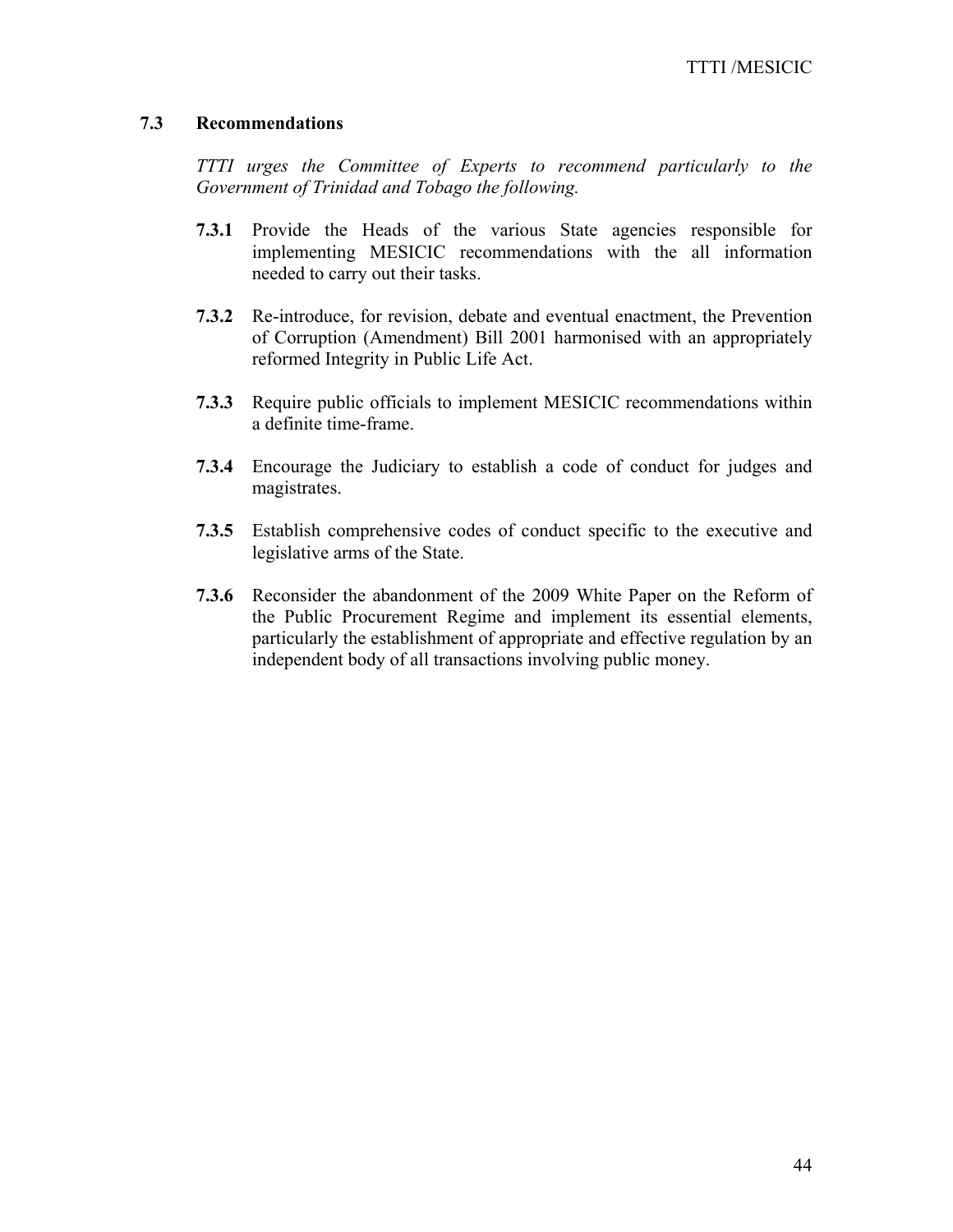### **REFERENCE**

(2009) "Integrity Commission members resign" Trinidad and Tobago Guardian, February  $5^{\text{th}}$ 

(2009) 'The Appeal Court Rules for PSC…Bad day for 8 public servants,' Trinidad and Tobago Guardian Newspapers, 11<sup>th</sup> July.

Caribbean Centre for Development Administration,  $(2008)$  Report on the 1<sup>st</sup> Regional Conference of Public Service Commission, St. Vincent and the Grenadines, 10-12 June.

Central Bank of Trinidad and Tobago (2007) Annual Report 2007

Central Tenders Board Ordinance (Act No. 22 – 1961)

Central Tender Board (2008) Information Booklet, Ministry of Finance, The Republic of Trinidad and Tobago, April

Extradition (Commonwealth and Foreign Territories) (Declared Commonwealth Territories) Order

Extradition (United States of America) Order

Fiscal Incentives Act (1979)

Government of the Republic of Trinidad and Tobago (1987)Code of Ethics for Parliamentarians Including Ministers, , April

Housing (Income Tax Exemption) Regulations

Imbert, Colm (2009) Statement of Minister of Works and Transport on the White Paper on the Reform of Public Sector Procurement Regime, Submitted Pursuant to the Procedural Orders and Procedural Directions of the Commission of Enquiry into the Construction Sector, Mar. 17,

In re the Constitution of Trinidad and Tobago and of the reference by his Worship the Chief Magistrate Mr. Sherman McNicholls pursuant to s.14(4) of the Constitution...Panday, Basdeo v The Attorney General of Trinidad and Tobago, (2005)

Income Tax Act (1938)

Integrity in Public Life Act (2000) Schedule

Integrity in Public Life (Amendment Act) (2000)

Integrity in Public Life (Amendment Act) (2000)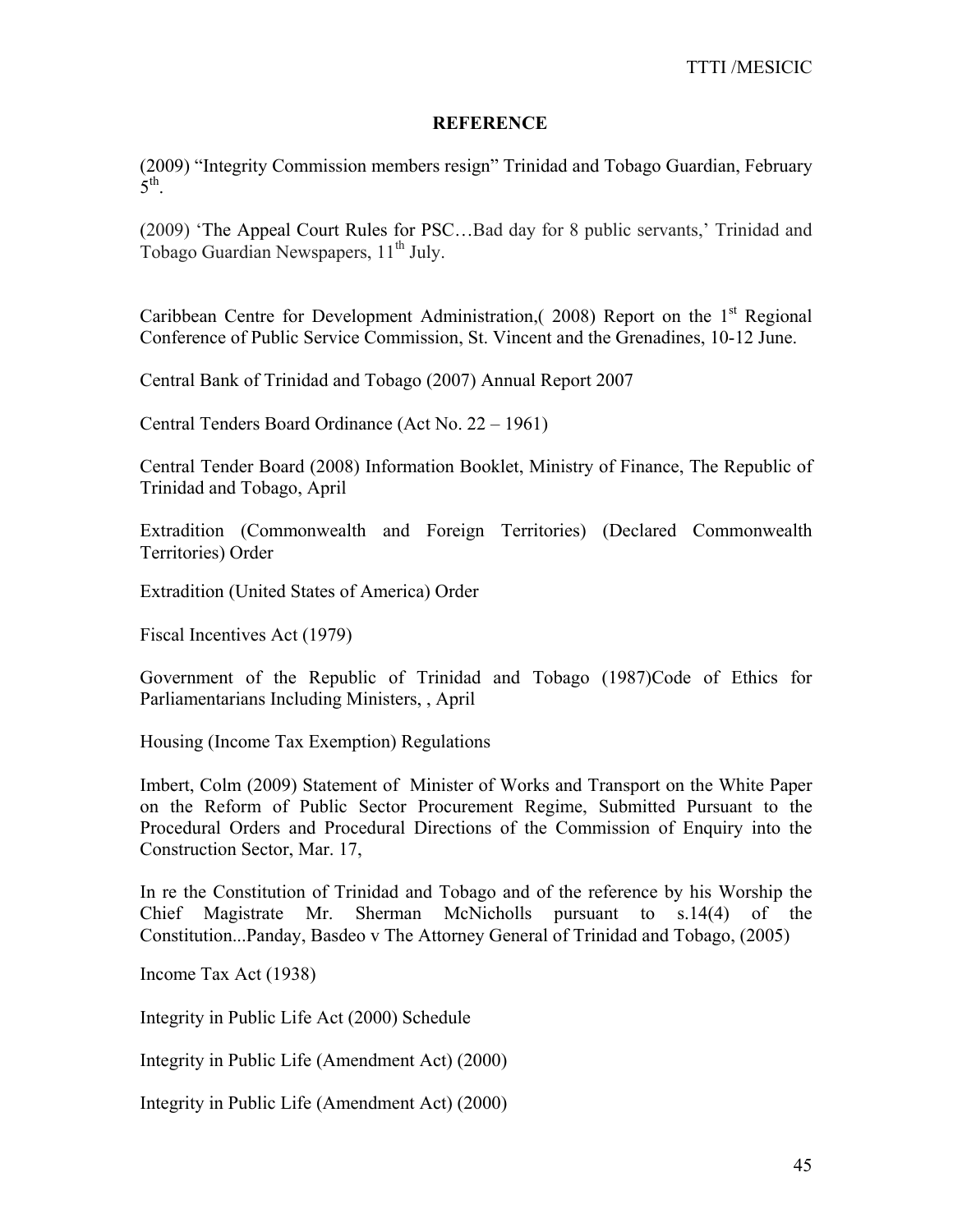Prevention of Corruption Act (1987)

Prevention of Corruption Amendment Bill (2001)

Prevention of Corruption Amendment Bill (2001)

Provisional Collection of Taxes Act (1963)

The Extradition (Commonwealth and Foreign Territories)(Amendment) Act (2004)

Trinidad and Tobago Transparency Institute (2006) Mechanism for Follow-Up on the Implementation of the Inter-American Convention Against Corruption (MESICIC), Second Round, 8 November.

White Paper on the Reform of the Public Sector Regime (2005)

http://www.constructionenquiry.gov.tt/getattachment/99563c32-6edf-441d-82fdb1a3ee71ceca/Colm-Imbert-statement-03-23.aspx

http://www.constructionenquiry.gov.tt/getattachment/58d0b9ca-7cd0-4d71-a6ffe7d18da4ed36/COE-Construction-Sector-Second-Session-20090324-Me.aspx

http://www.finance.gov.tt/documents/publications/pub5E781E.pdf

http://www.finance.gov.tt/services.php?mid=32

http://www.integritycommission.org.tt/whofile.html

http://guardian.co.tt/news/general/2009/02/06/integrity-commission-members-resign

http://www.transparency.org/about\_us

http://www.transparency.org.tt/about.htm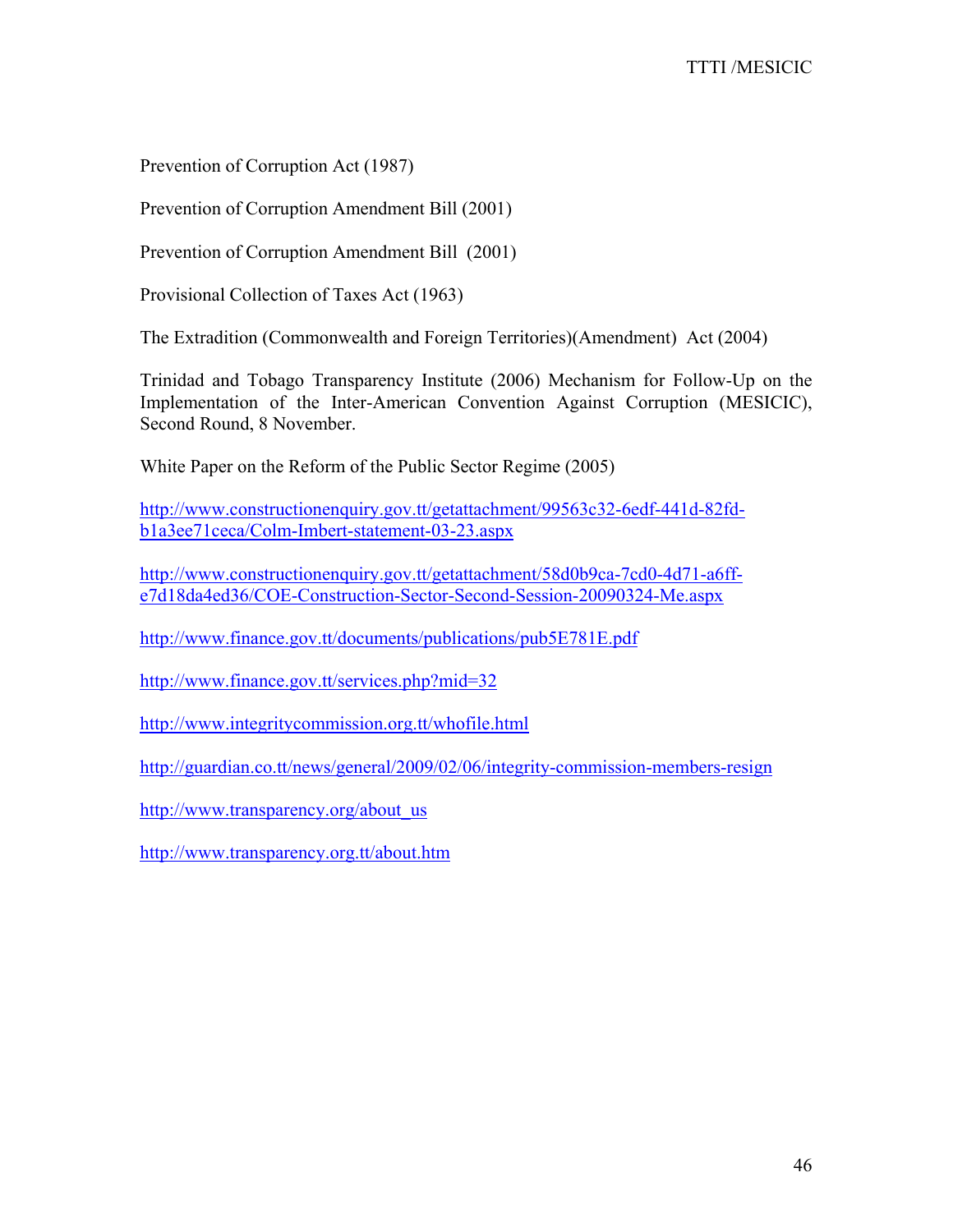## **APPENDICES**

## **APPENDIX1**

## **QUESTIONNAIRES**

Name: Ms. Gloria Joseph

**Position:** Director of Personnel Administration

**Organization:** Public Service Commission of Trinidad and Tobago

**Recommendation:** - Establish, maintain and strengthen the systems of government hiring of public servant, when applicable, that ensure the openness, equity and efficiency of such systems.

1. Is consideration given to expand the mandatory requirement of competitive examinations for permanent appointment to all classes in the Civil Service?

2. Are there clearly defined criteria for the advertisement of hiring opportunities within the Public Service? If yes, what are they?

<u> 1989 - Johann Stoff, deutscher Stoff, der Stoff, der Stoff, der Stoff, der Stoff, der Stoff, der Stoff, der S</u>

<u> 1980 - Johann Barbara, martxa alemaniar arg</u>

3. If no, what are the variations and where do they exist?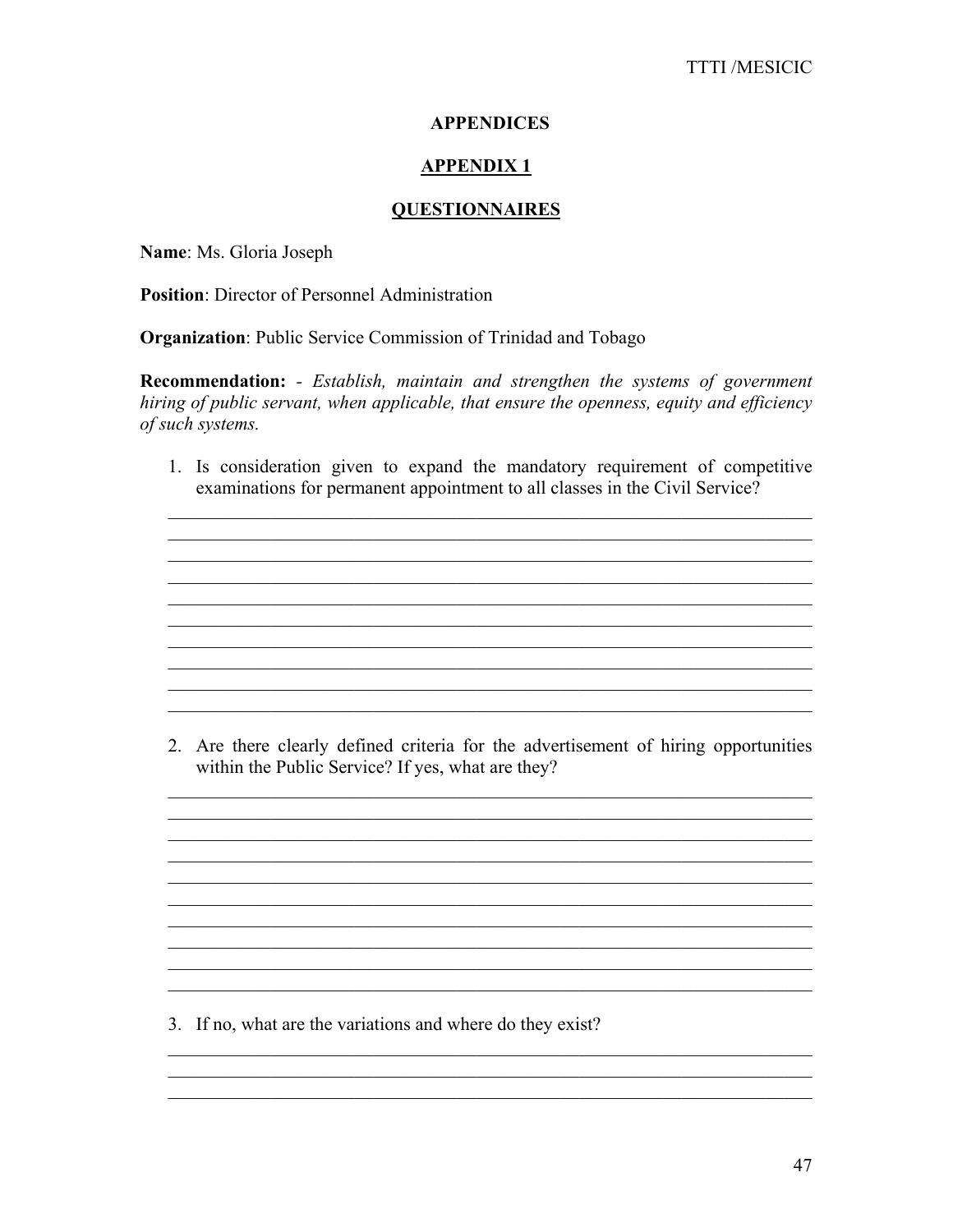4. What are the general criteria for the selection of contract positions?

<u> 1989 - Jan James James Barnett, amerikan basar dan berasal dari pertama dan berasal dari pertama dan berasal</u>

<u> 1989 - Johann Stoff, deutscher Stoffen und der Stoffen und der Stoffen und der Stoffen und der Stoffen und der</u>

5. Are there any standards to the manner of advisement of contract positions?

6. Have the there been any strengthening of the legal provisions of the Service Commission to ensure the necessary resources (financial, human, technological) are given to enhance the process of appointments?

<u> 1989 - Johann John Stoff, deutscher Stoffen und der Stoffen und der Stoffen und der Stoffen und der Stoffen</u>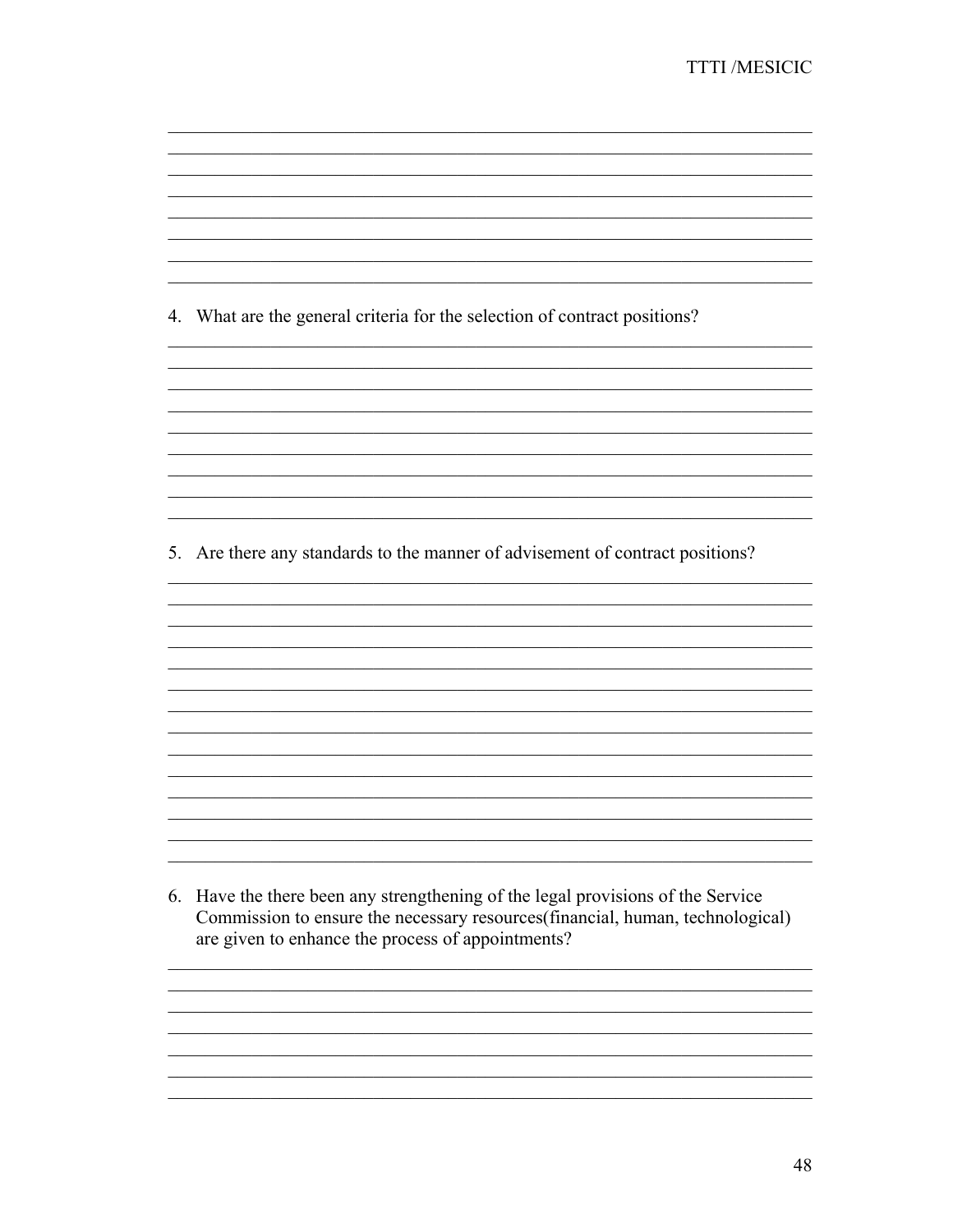7. Have there been any increases in the training programs for those responsible for managing the public service selection and staffing processes? Describe.

<u> 1989 - Johann Stoff, amerikansk politiker (d. 1989)</u>

8. Has there been an increase in training and induction programs for those who have recently entered in to the public service, so as to allow all the employees to understand their duties and functions expected of them?

<u> 1989 - Johann John Barn, mars and deutscher Stadt and der Stadt and deutscher Stadt and der Stadt and deutsch</u>

<u> 1989 - Johann Stoff, amerikansk politiker (d. 1989)</u>

<u> 1989 - Johann Stoff, deutscher Stoffen und der Stoffen und der Stoffen und der Stoffen und der Stoffen und der</u>

<u> 1989 - Johann John Stoff, deutscher Stoffen und der Stoffen und der Stoffen und der Stoffen und der Stoffen</u>

<u> 1989 - Johann John Barn, mars and deutscher Stadt and der Stadt and deutscher Stadt and der Stadt and deutsch</u> 

<u> 1989 - Johann Stoff, deutscher Stoff aus der Stoff aus der Stoff aus der Stoff aus der Stoff aus der Stoff aus</u>

9. Has a data base been developed to track and identify the categories of judicial review cases and their results in order to assess the efficiency regarding the measures of redress?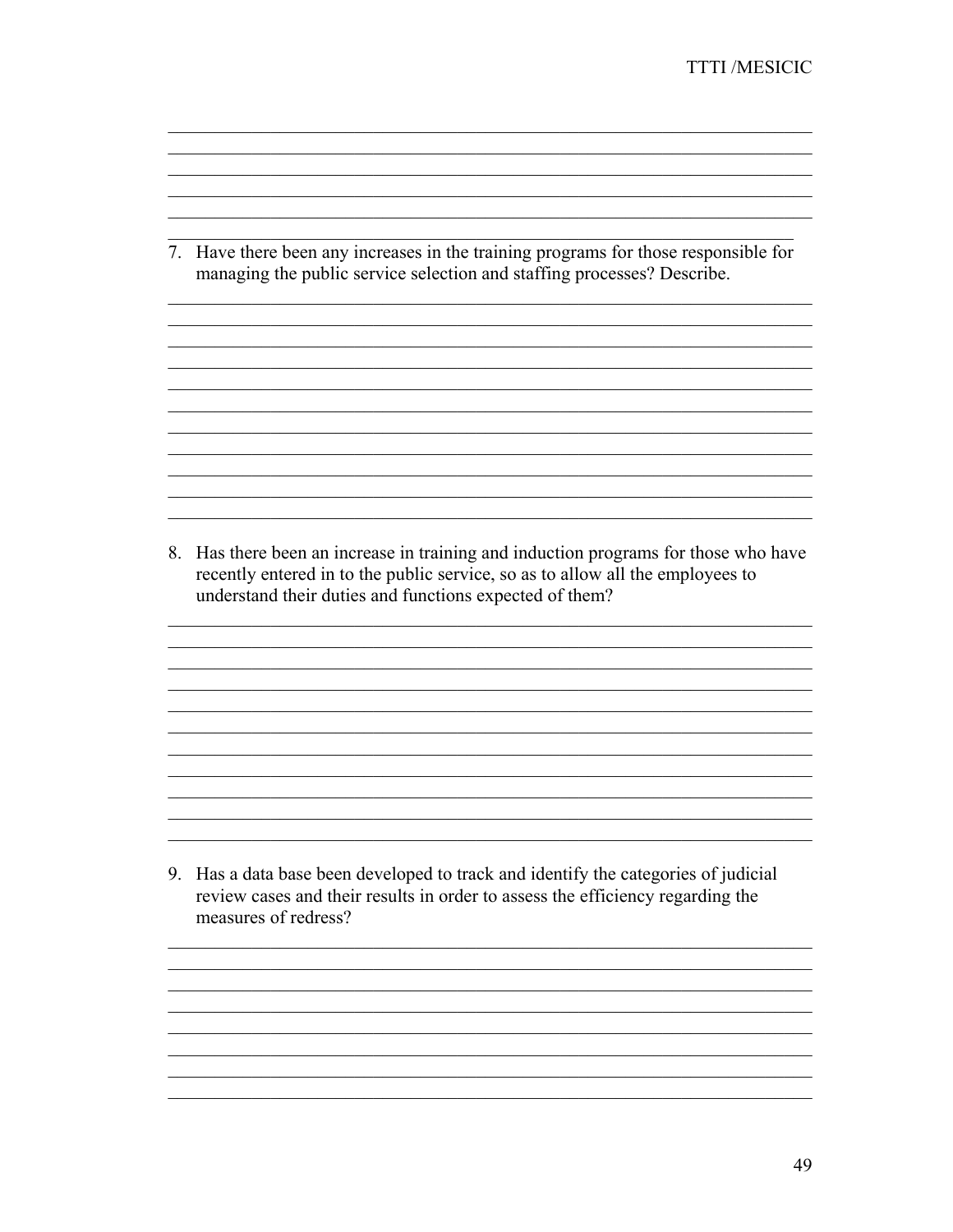10. Has there been an adoption of legislative or administrative procedures to address non-compliance with regards to the registering of all contract officers under the IRIS system?

<u> 1989 - Johann Stoff, amerikansk politiker (d. 1989)</u>

<u> 1989 - Johann Stoff, amerikansk politiker (d. 1989)</u>

<u> 1989 - Johann Stoff, amerikansk politiker (d. 1989)</u>

<u> 1989 - Johann John Stein, mars an deutscher Stein († 1989)</u>

<u> 1989 - Johann John Stein, mars an deutscher Stein und der Stein und der Stein und der Stein und der Stein und</u>

# **THANK YOU FOR YOUR TIME!**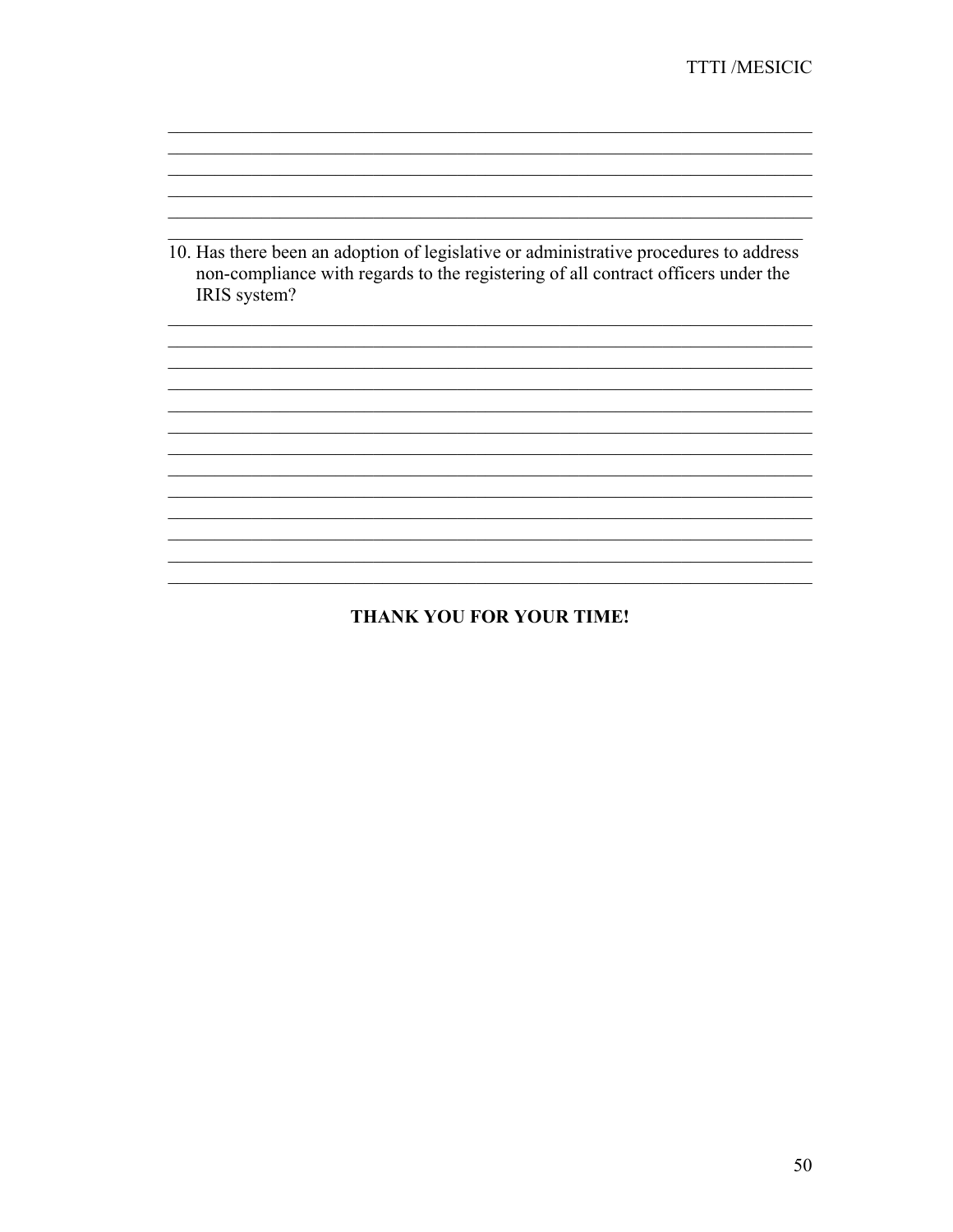Names: Ms. Jennifer Jones and Ms. Indranni Rampersaud

**Positions:** Director and Deputy Director of Contracts (respectively)

**Organization:** Central Tenders Board of Trinidad and Tobago

**Recommendation:-** Strengthen systems for the procurement of goods and services by the government.

1. Has consideration been given to the establishment of a uniform legal framework for the procurement of goods and services that encompasses all the branches and agencies of the Trinidad and Tobago, without prejudice to those state agencies and branches to establish their own guidelines?

<u> 1989 - Johann Stoff, deutscher Stoff, der Stoff, der Stoff, der Stoff, der Stoff, der Stoff, der Stoff, der S</u> <u> 1989 - Johann John Stein, mars an deutscher Stein († 1989)</u>

2. Has provisions outlining clear and uniformed procedures foe the selection of contractors when either public or selective tendering procedures are utilized been implemented?

<u> 1989 - Johann Stoff, amerikansk politiker (d. 1989)</u>

<u> 1989 - Jan James James James James James James James James James James James James James James James James J</u>

<u> 1989 - Johann John Stein, mars an deus Amerikaansk kommunister (\* 1958)</u>

3. Has an electronic procurement system been developed and /or implemented so as to facilitate the acquisition of goods and services by this means?

<u> 1989 - Johann Stoff, amerikansk politiker (d. 1989)</u>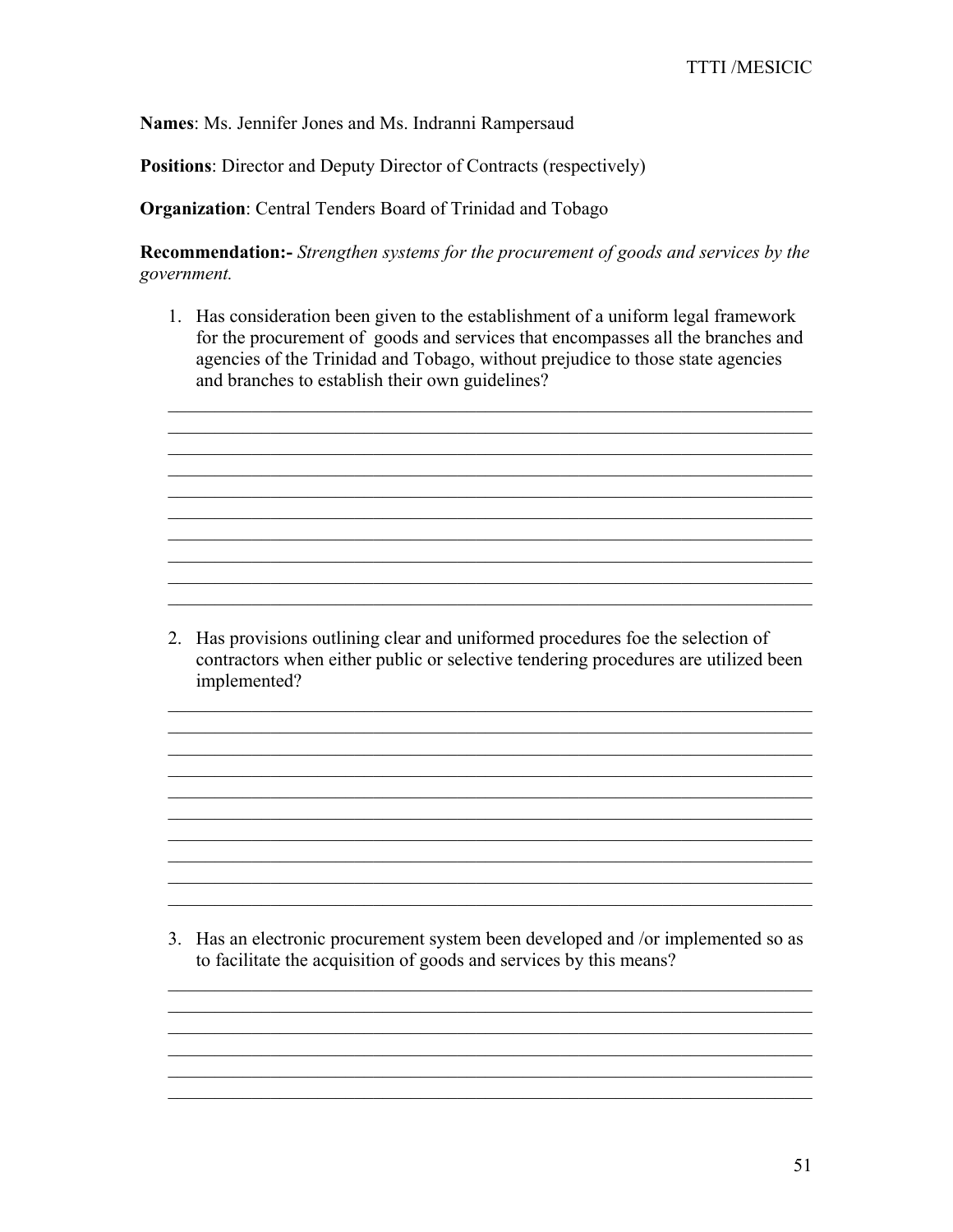4. Has a mechanism been implemented to either via legislative or administrative means, which facilitates the exclusion and /or sanction of certain contractors?

<u> 1989 - Johann Stoff, deutscher Stoff, der Stoff, der Stoff, der Stoff, der Stoff, der Stoff, der Stoff, der S</u>

5. Are statistics published that reflect the nature of contracts awarded, the proportion that is by public tender, the proportion that is by selective tender, the number of judicial review applications regarding the process and the number of decision given?

<u> 1989 - Johann Stoff, amerikansk politiker (d. 1989)</u>

<u> 1989 - Johann Stoff, amerikansk politiker (d. 1989)</u>

<u> 1989 - Johann John Stone, mars and deutscher Stone († 1951)</u>

<u> 1989 - Johann Stoff, amerikansk politik (d. 1989)</u>

## **THANK YOU FOR YOUR TIME!**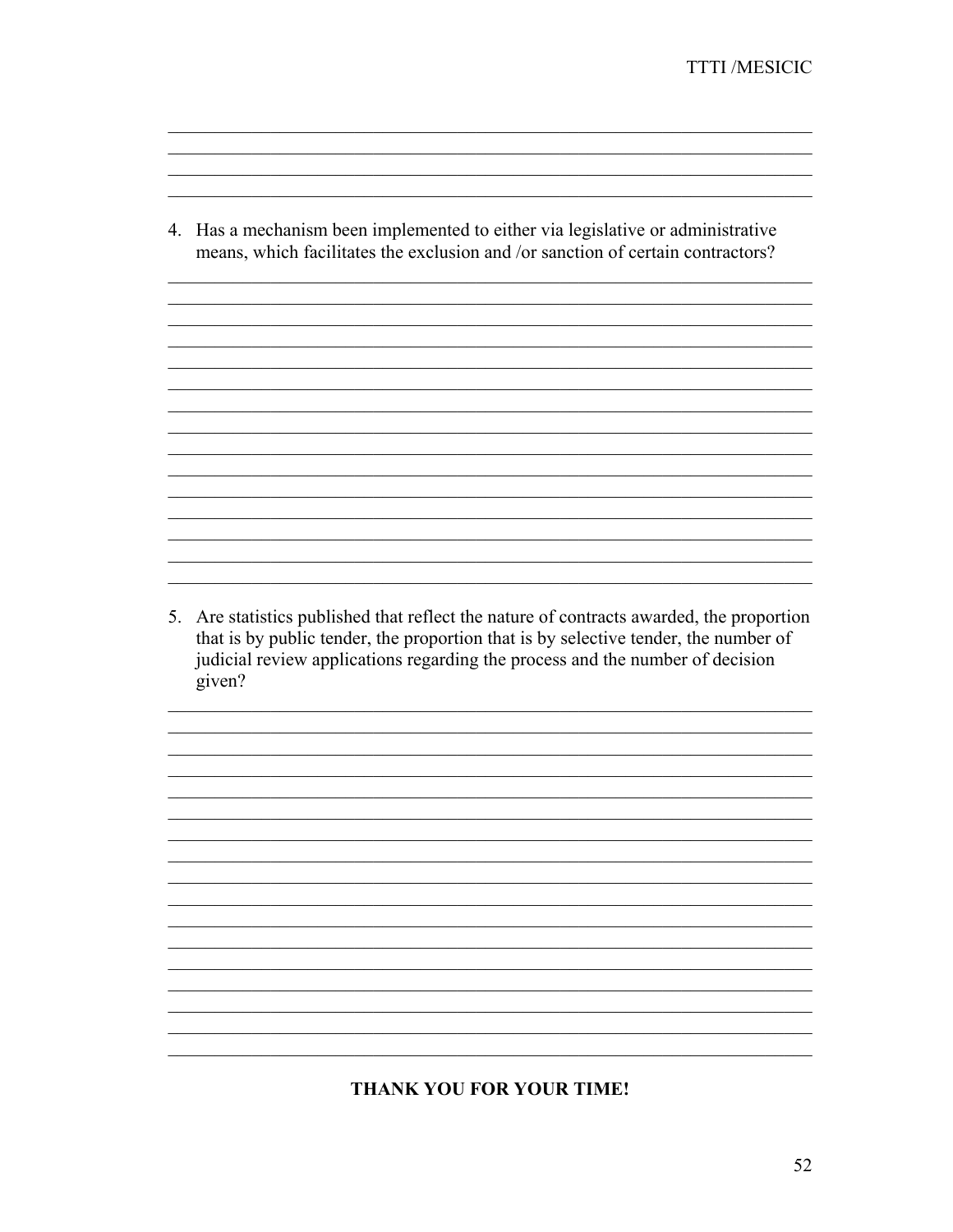## **APPENDIX 2**

## **Schedule 1 of the Extradition Act(Commonwealth and Foreign Territories) of 1985**

Description of Extraditable Offences

Murder

Manslaughter

Rape

Abduction, kidnapping, false imprisonment or dealing in slaves

Assault occasioning actual bodily harm

Child stealing

Abortion

Unlawful sexual intercourse with a female

Indecent assault

Bigamy

Fraud by a bailee, banker, agent, factor, trustee, or director, or member or public officer of any company made criminal by any Act for the time being in force.

Any indictable offence against bankruptcy law or company law

Arson

Bribery

Perjury

Piracy

Sinking or destroying a vessel at sea

Assaults on board a ship on the high seas with intent to destroy life or to do grievous bodily harm

Revolt by two or more persons on board a ship on the high seas against the authority of the master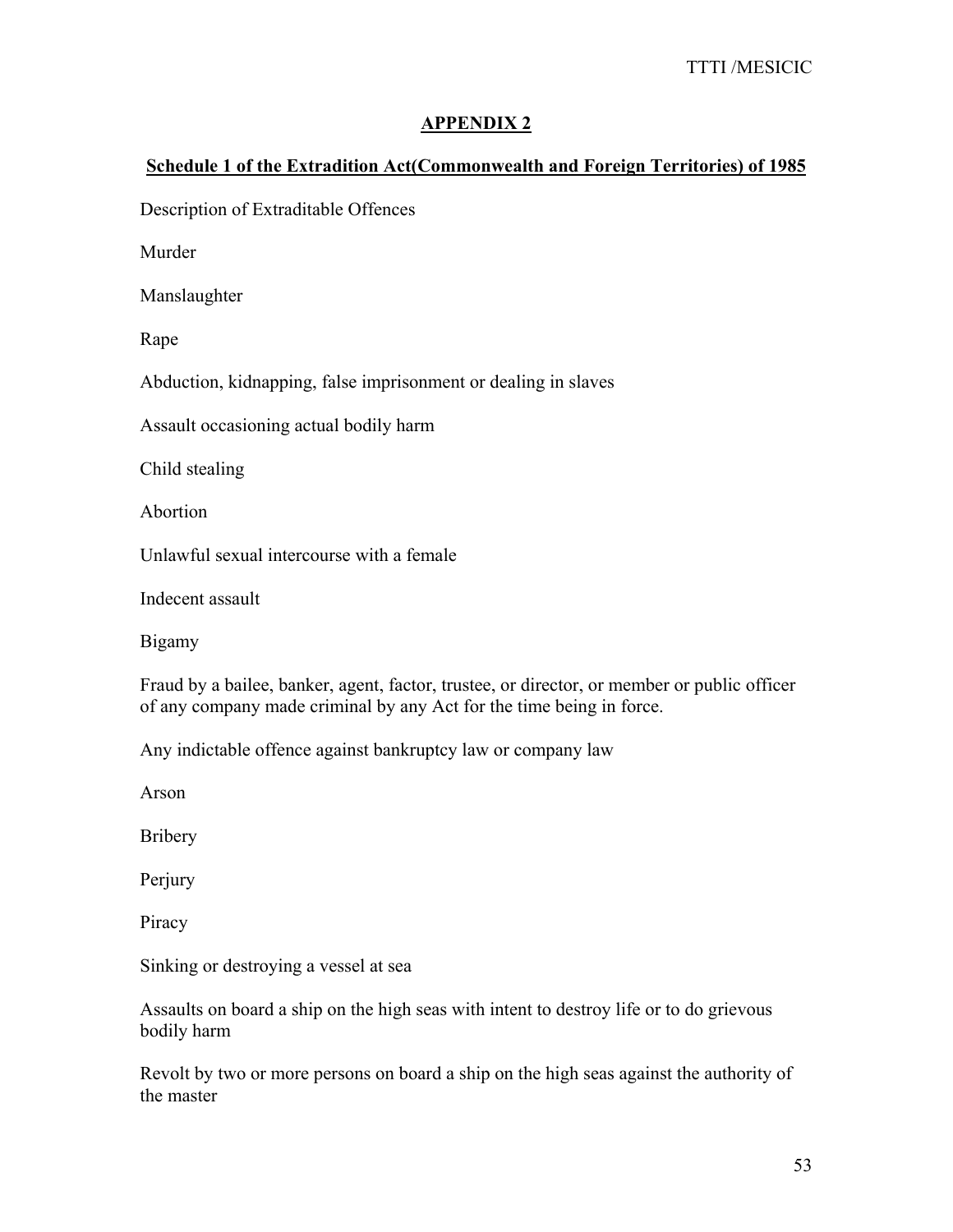Cruelty to children or young persons under sixteen years of age by persons having their charge or care.

Any indictable offence under the Offences against the Person Act, Chap.11:08 not included in items 1-20

Any indictable offence under the Larceny Act Chap 11:12

Any indictable offence under the Coinage Offences Act, Chap.11:15

Any indictable offence under the Forgery Act, Chap. 11:13

Any indictable offence under the Malicious Damage Act Chap 11:06

Any offence against the law relating to dangerous drugs or narcotics

Contravention of export prohibitions relating to gold

Genocide and any direct and public incitement to commit genocide

Offences under the Hijacking Act, Chap. 11:22

Offences under Part IV of the Airports Authority Act, Chap. 49:02

Offences under the Treason Act, Chap. 11:03

Any indictable offence under the Firearms Act, Chap. 16:01